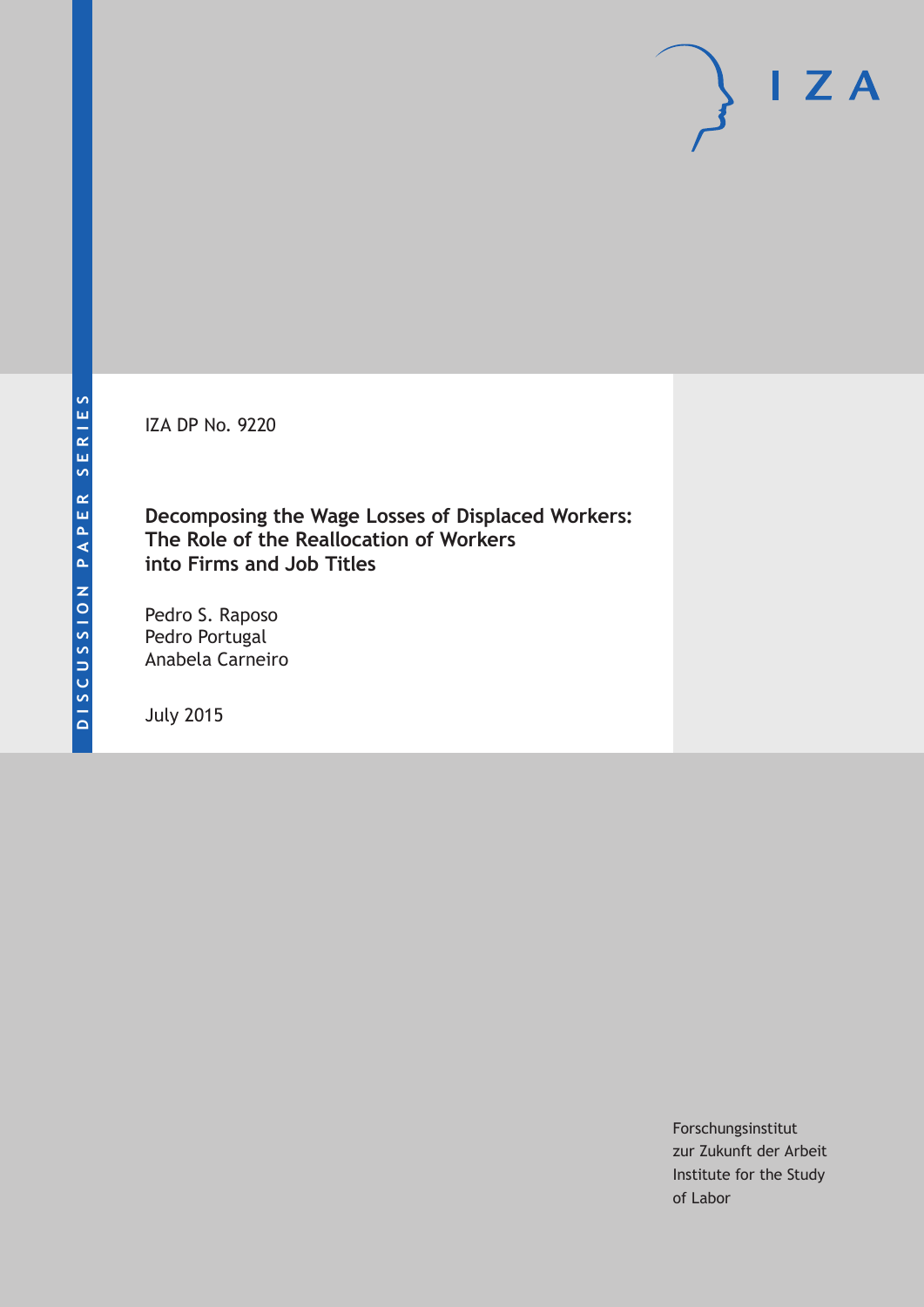# **Decomposing the Wage Losses of Displaced Workers: The Role of the Reallocation of Workers into Firms and Job Titles**

### **Pedro S. Raposo**

*Universidade Católica Portuguesa, Lisboa* 

## **Pedro Portugal**

*Banco de Portugal, Universidade Nova de Lisboa and IZA* 

## **Anabela Carneiro**

*CEF.UP, Universidade do Porto*

### Discussion Paper No. 9220 July 2015

IZA

P.O. Box 7240 53072 Bonn **Germany** 

Phone: +49-228-3894-0 Fax: +49-228-3894-180 E-mail: iza@iza.org

Any opinions expressed here are those of the author(s) and not those of IZA. Research published in this series may include views on policy, but the institute itself takes no institutional policy positions. The IZA research network is committed to the IZA Guiding Principles of Research Integrity.

The Institute for the Study of Labor (IZA) in Bonn is a local and virtual international research center and a place of communication between science, politics and business. IZA is an independent nonprofit organization supported by Deutsche Post Foundation. The center is associated with the University of Bonn and offers a stimulating research environment through its international network, workshops and conferences, data service, project support, research visits and doctoral program. IZA engages in (i) original and internationally competitive research in all fields of labor economics, (ii) development of policy concepts, and (iii) dissemination of research results and concepts to the interested public.

IZA Discussion Papers often represent preliminary work and are circulated to encourage discussion. Citation of such a paper should account for its provisional character. A revised version may be available directly from the author.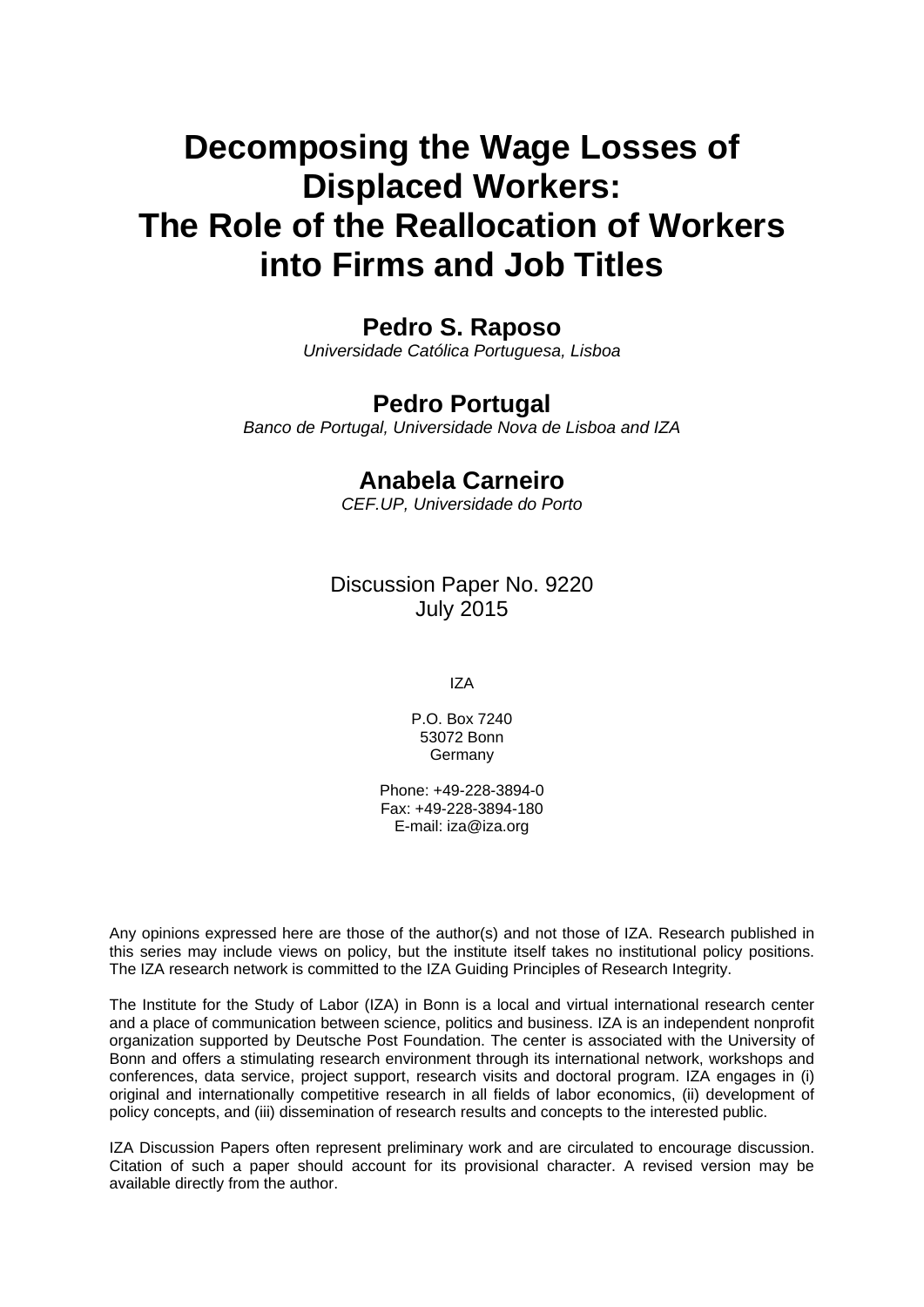IZA Discussion Paper No. 9220 July 2015

## **ABSTRACT**

### **Decomposing the Wage Losses of Displaced Workers: The Role of the Reallocation of Workers into Firms and Job Titles\***

Using an unusually rich matched employer-employee-job title data set for Portugal, this paper evaluates the sources of wage losses of workers displaced due to firm closure based on the comparison of workers' wages differentials before and after displacement. Potential wage losses of displaced workers can be related to firm, job title, and match heterogeneity in the pre- and post-displacement jobs. In this vein, we estimate a three-way high-dimensional fixed effects regression model that enables us to decompose the sources of the wage losses into the contribution of firm, job title, and match fixed effects. The worker-firm match plays a very sizable role. We found that the allocation of workers into poorer matches accounts for 38 percent of the total average wage loss. Sorting among firms accounts for 36 percent. Job downgrading also plays a significant role in explaining the wage loss of displaced workers, accounting for the remaining 26 percent.

JEL Classification: J31, J63, J65, E24

Keywords: wage losses, displaced, high-dimensional fixed effects, job title, match effects

Corresponding author:

 $\overline{a}$ 

Pedro S. Raposo Católica Lisbon School of Business and Economics Universidade Católica Portuguesa Palma de Cima 1649-023 Lisbon **Portugal** E-mail: pedro.raposo@ucp.pt

<sup>\*</sup> The authors are grateful for helpful comments and suggestions from António Antunes, Paulo Guimarães, Daniel S. Hamermesh, Joop Hartog, Tobias Klein, Matteo Picchio, Jan van Ours, Arthur van Soest, and José Varejão. We also thank participants at the SOLE2013, EALE2013, EEA2013, 9<sup>th</sup> IZA/World Bank, and 20<sup>th</sup> IPDC conferences. The usual disclaimer applies. Pedro S. Raposo gratefully acknowledges financial support from the Portuguese Foundation of Science and Technology, FCT [SFRH/BD/21906/2005]. Part of this work was carried out while he was visiting the Bank of Portugal, whose support is gratefully acknowledged. We are grateful to the Portuguese Ministry of Employment for access to the data and thank Lucena Vieira for outstanding data and computational assistance. CEF.UP - Centre for Economics and Finance at the University of Porto is funded by Fundação para a Ciência e Tecnologia; project reference: PEst-OE/EGE/U14105/2014.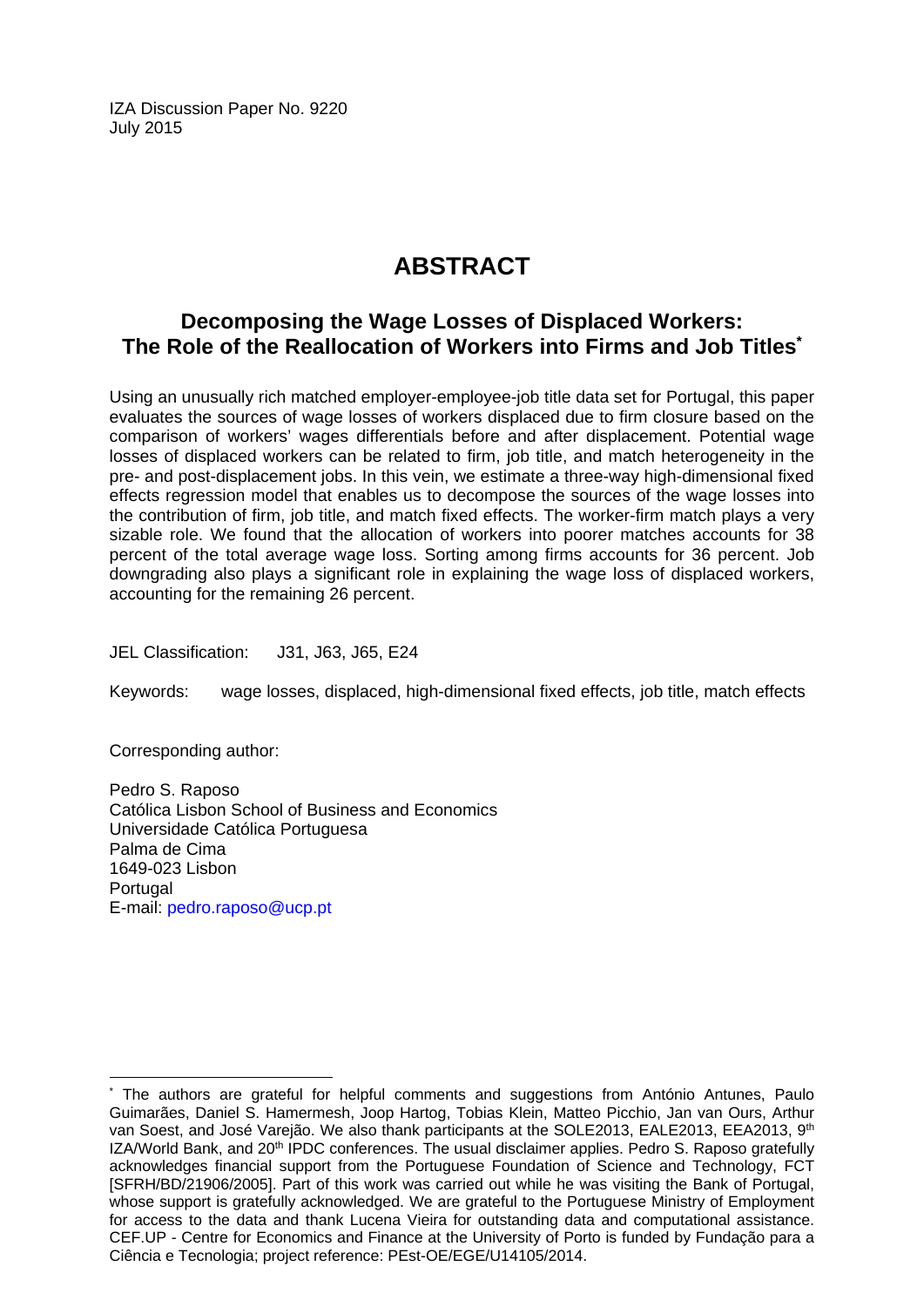#### 1 Introduction

Worker displacement is the subject of an extensive and growing literature. The costs of job loss in terms of unemployment, future employment prospects, and earnings-change have been the most studied aspects of job displacement.<sup>1</sup> Focusing on the last of these, this paper provides a detailed decomposition of the evolution of the earnings gap between displaced and non-displaced workers into its most important dimensions - firm, job title, and match characteristics. Understanding the causes of these reductions might shed some light on potential policy options to ease the burden of adjustment on these workers, and should offer additional empirical evidence regarding the "new monopsony" approach of the labor market popularized by Manning (2003).

Earlier literature on the earnings impact of job displacement has now convincingly established that displaced workers experience long-lasting reductions in earnings (Couch and Placzek (2010) and Davis and von Wachter (2011)). However, the mechanisms generating these losses is a matter of some controversy. This study offers a novel evaluation of the sources of wage losses incurred by workers displaced due to firm closure, having in mind that wages in the previous job are a function of a set of worker characteristics (e.g., gender, education, and experience) that are expected to yield, in general, the same return on the previous job and in the labor market and a set of firm, job title, and match characteristics that do not necessarily yield the same return in subsequent jobs (Hamermesh (1987)). Indeed, if wages primarily reflect workers' characteristics, then individual wages will be highly persistent, largely invariant to where individuals work, and potential losses due to displacement will be negligible. If, on the other hand, firm, job title, and match-specific heterogeneity are important, then the costs of displacement supported by workers could be considerable.

It is well documented in the empirical literature on wage differentials drawn from linked employer-employee data that observed and unobserved characteristics of workers, firms, and worker-firm matches are important determinants of wages (Abowd et al. (1999), Goux and Maurin (1999), Woodcock (2008), and Torres et al. (2013)). Furthermore, firms seem to be quite heterogenous in terms of their market power and wage compensation policies (Cardoso (2000) and Webber (2013)). The existence of labor market frictions such as imperfect information and mobility costs can explain the persistence of interfirm/inter-industry compensation differentials (e.g., Burdett and Mortensen (1998)). These search frictions give firms monopsony power and the possibility to offer a wage that deviates from the competitive market wage (Manning, 2003, 2011). Even in more centralized wage setting systems like the one prevailing in Portugal, firms often deviate from the wage floor agreed at the collective bar-

<sup>&</sup>lt;sup>1</sup>For enlightening reviews of the literature see Hamermesh (1989), Kletzer (1998) and Carrington and Fallick (2014).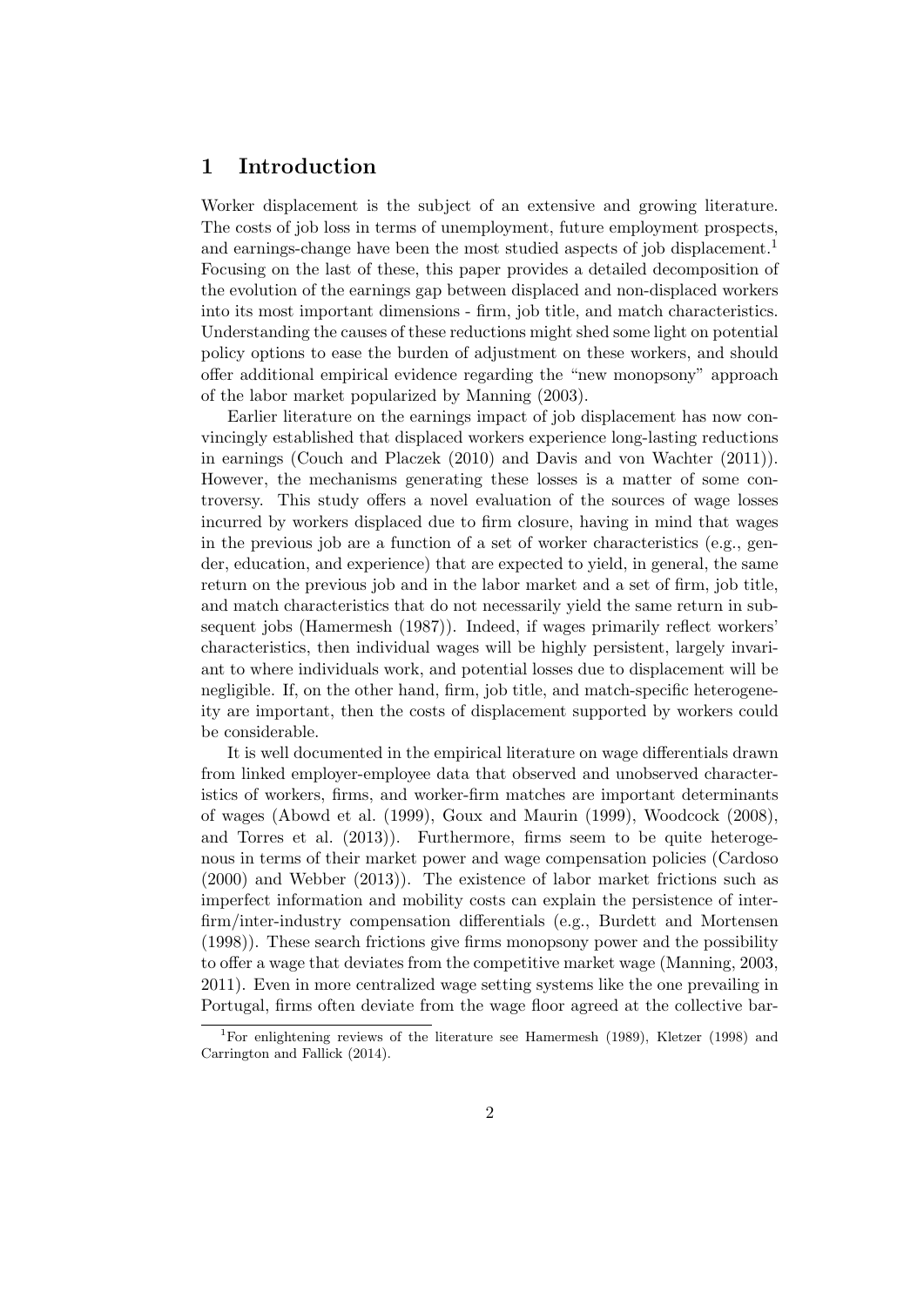gaining table for each category of workers, adjusting to firm-specific conditions (Cardoso and Portugal (2005)).

The role of assortative matching is also likely to be relevant in the setting up of our analysis. In this framework, it is important to distinguish a good worker in a good firm from a good worker-firm match. In the event of a displacement, a loss occurs if a high quality job match between the worker and the firm is dissolved.<sup>2,3</sup> Furthermore, match-specific human capital accumulated over the course of the employment relationship is permanently destroyed when a job separation occurs. Its value is lost for both - match participants and to the society as a whole (Woodcock  $(2007)$ ).

Moreover, accounting for match quality has important consequences in terms of the econometric model specification. It is not sufficient to account solely for worker and firm unobserved effects, as the omission of match effects biases the estimated returns to observed characteristics and the estimated worker and firm fixed effects.<sup>4</sup> In the current study we separate the role of the quality of the match from the role of worker and firm permanent heterogeneity.

To account for occupational heterogeneity in the pre- and post-displacement jobs, this study considers a third dimension of wage formation - job title heterogeneity. A major strength of our dataset is that it matches the workers with their corresponding job titles. The identification of job titles is thorough and reliable because it comes directly from the definition of wage floors settled by collective bargaining. In a typical year around 30,000 wage floors are agreed (Martins (2014) and Carneiro et al. (2014)). The detailed definition of the job titles accounts for the complexity of the tasks, the hierarchical standing of the worker, and the stressfulness of the working conditions. A displacement event could lead to the loss of occupation-specific human capital due to the difficulty of finding a job that uses existing skills optimally or due to the depreciation of general and specific human capital during non-employment spells.<sup>5</sup> It is worth noting that human capital has a decisive role during the early phase of the joblessness spell. It can be argued that larger human capital endowments are associated with greater job opportunities and higher opportunity costs of unemployment that necessarily erode with the progression of the unemployment spell.

Earlier literature has sought to evaluate this effect by measuring specific human capital based on tenure at the occupation, firm, and industry level.

 $2$ However, displacement might increase earnings. For instance, if displacement dissolves a bad job match that was not perceived as such by the employee.

<sup>&</sup>lt;sup>3</sup>See, among others, the studies of Abraham and Farber (1987, 1988), Altonji and Shakotko (1987), Topel (1991), and Dustmann and Meghir (2005).

<sup>4</sup>For a detailed discussion on the consequences of omitting match effects see Woodcock (2007).

<sup>&</sup>lt;sup>5</sup>See Poletaev and Swaim (2008) and Kambourov and Manovskii (2009) for enlightening discussions on the role of occupational specific human capital as a major determinant of earnings.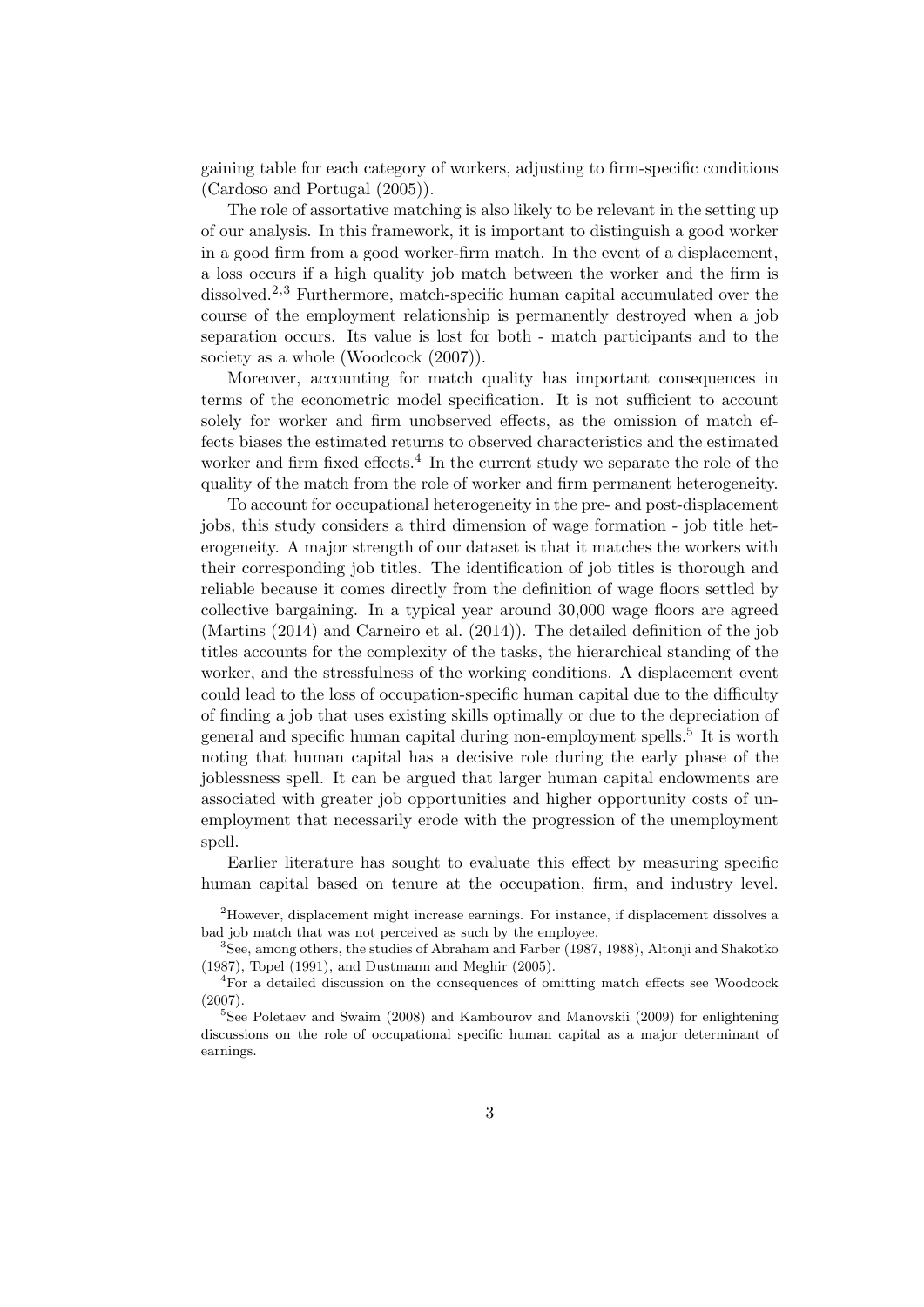However, a long job tenure may signal the high unobserved quality of the match and/or a high ability worker, because more able workers and workers in good jobs are less likely to separate. To account for endogeneity bias due to correlation of tenure with the unobserved effects, earlier studies used an IV approach (see, among others, Neal (1995), Parent (2000), Poletaev and Swaim (2008), and Kambourov and Manovskii (2009)).We contribute to the literature by addressing this source of wage loss looking directly at changes of job titles before and after displacement and by using a fixed effects approach that allows for arbitrary correlation among the regressors and the unobserved effects.

To sensibly incorporate these many wage determinants, our methodology relies heavily on the estimation of a wage equation with three high-dimensional fixed effects - worker, firm, and job title - using a nationally representative matched employer-employee-job title data set - Quadros de Pessoal (QP) that allows us, based on the omitted variables bias formula (Gelbach (2016)), to compute the independent contribution of each unobserved fixed effect to the monthly wage losses of displaced workers. The universal coverage of the employed population in the private sector in Portugal combined with these econometric tools creates the favorable conditions for this exercise.

In sum, the contribution of this paper to the current literature is threefold. First, we are confident that by incorporating match and job title fixed effects we are able to provide refined estimates (filtered from worker, firm, job title, and match heterogeneity) of the corresponding sources of earnings losses. Second, based on the methodology developed by Gelbach (2016), which appeals to the omitted variables bias formula, we are able to unambiguously disentangle the sources of the wage losses into the contribution of firm, job title, and match fixed effects. Third, relying on a different definition of job title, we are able to provide further empirical evidence regarding its relative importance as a source of wage losses. Actually, using a definition of job title that takes into account the architecture of the Portuguese bargaining system, which shares the same essential features of most countries in continental Europe (see, for example, Burda and Mertens (2001) for Germany and Garda (2012) for Spain), we are confident of the strength of the external validity of our exercise.

Even though Portugal and the U.S. have different institutional labor market frameworks (Blanchard and Portugal (2001)), our results are in accordance with earlier studies for the U.S. Based on the JLS methodology, the wages loss estimates reported here represent, eight years after the separation event, a penalty of 12 percent on pre-displacement wages.

Furthermore, we conclude that the worker-firm match plays a non-negligble role as a source of the wage losses of the displaced.The unfavorable allocation into firms and job titles that are less generously remunerated also plays an important role. Overall, allocation of workers into poorer matches accounts for 38 percent of the average wage loss, while job downgrading accounts for 26 percent. The remaining 36 percent is accounted for by the firm fixed effects.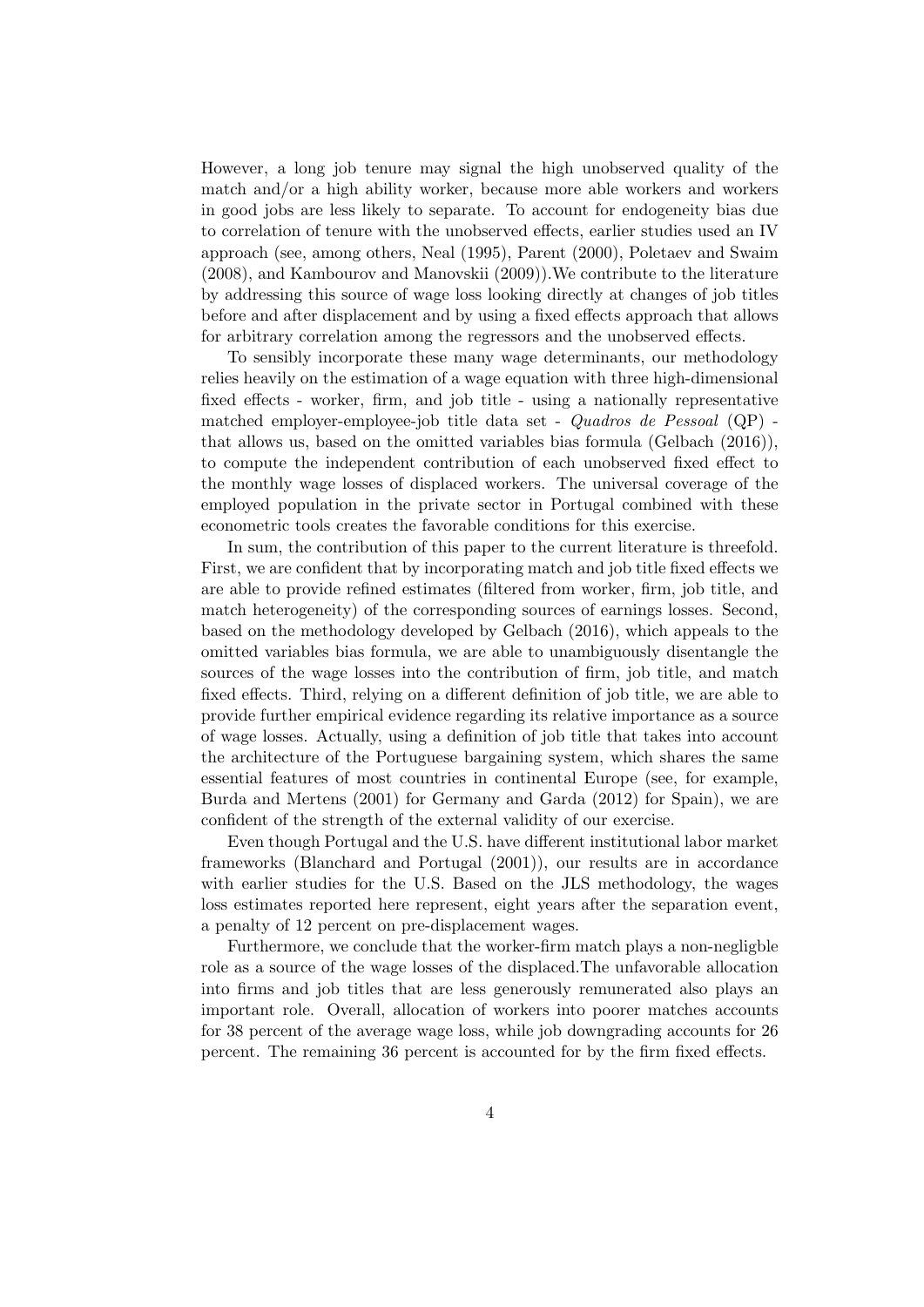The remainder of the paper is structured as follows. Section 2 describes the data and the sample construction. Section 3 presents a brief description of the Portuguese wage bargaining system and discusses the notion of job title. The empirical methodology and the results are presented in Section 4. Section 5 concludes.

#### 2 The data

#### 2.1 Quadros de Pessoal data set

In this study we use a longitudinal matched employer-employee data set called Quadros de Pessoal  $(QP - "Lists of Personnel")$  for the 1986-2013 period. The data are gathered annually by the Portuguese Ministry of Employment through an inquiry that every establishment with even a single wage-earner is obliged by law to fill in. Reported data cover the firm, the establishment, and each of its workers. Currently, QP gathers information on more than 300,000 firms and about 3 million workers. Given the mandatory nature of the survey plus the fact that these data cover all wage earners in the private sector in Portugal, problems commonly associated with panel data sets, such as panel attrition, are considerably reduced.

Data reported on the worker side include gender, age, schooling, and detailed information on monthly earnings - base wages, regular payments (e.g., seniority), irregular benefits (profit distributions and premiums), overtime payments, and hours of work (normal and overtime). The information on earnings is reported by the employer, which is known to be subject to less measurement error than worker-provided earnings data.<sup>6</sup>

As mentioned above, this survey is conducted on a yearly basis, and its identifying scheme allows for accurate identification of firms and workers, making it possible to track them over the years. Each firm entering the database is assigned a unique identifying number and the Ministry implements several checks to ensure that a firm that has already reported to the QP dataset is not assigned a different identification number. Using this identifier it is possible to pinpoint all firms that have entered and exited economic activity. In particular, an exit from the database should signal a firm that has ceased its activity. The firm data include detailed information on industry, region, ownership type, and size. The worker's identification number is based on the social security number. Finally, this source enables the matching of firms and their workers, which allows us to control for match characteristics.

 $6$ All earnings variables were deflated using the Consumer Price Index (with base-year 2008).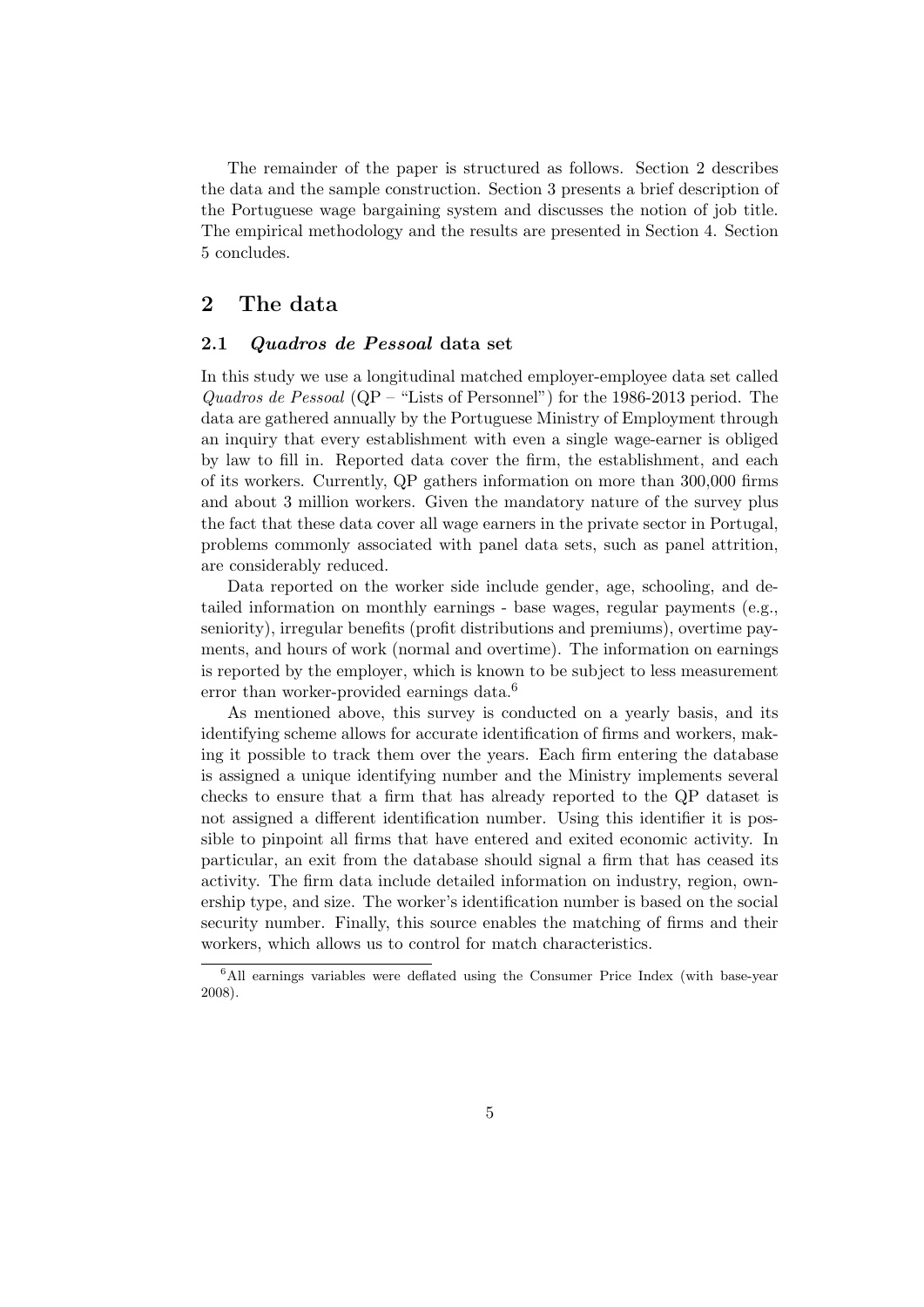#### 2.2 Sample construction - displaced workers

Our "treatment" group includes 22 cohorts of workers who lost their jobs between 1988 and 2011 due to firm closure.<sup>7</sup> Firm closures were identified based on the firm's identifying number. Thus, a firm is classified as an exiting firm in year  $t+1$  if it is present in the QP files in year t, but absent in  $t+1, t+2$  and all of the subsequent years. To ensure that we are in the presence of firms' true closures and not mergers or acquisitions, we excluded from the sample those workers that appeared in the database in the period following displacement with a year of admission in the new job less than the year of displacement minus one.<sup>8</sup> These exclusions reduced the sample size by around  $1.6\%$ .

Within the reference period, some individuals experience successive spells of firm closure in firms that are necessarily different. For identification purposes, and to be more precise, we used information from only the first firm closure within the reference period. Thus, only the first firm closure is used to identify a displacement and the years before and after are used relative to that year of displacement.

For comparison purposes the samples used in this study are selected as in JLS and Couch and Placzek (2010). To be included in the sample a worker must report positive earnings in the year that immediately precedes the displacement event and must be continuously employed with the same employer during the first three years (screening period). This means that workers are selected into the sample with at least three years of tenure by the time of the reference year. Furthermore, a worker must report positive earnings at least once thereafter, and have known information on his/her age. The sample was restricted to full-time wage earners in the private non-farm sector aged between 16 and 64 years during the final year of the screening period and that were employed in a firm with at least 20 employees (these restrictions reduced the sample size by 38 percent).

For estimation purposes we define a measure of time relative to the displacement event (reference year is  $D_0$ ). For example, we define  $D_0$  in 1997 for the 1997 displaced group,  $D_0$  in 1998 for the 1998 displaced group, and so on. The data set combines 22 cohorts (1988-2011) of displaced workers over the 1986-2013 period ranging from  $D_{-10}$  up to  $D_{10}$ .<sup>9</sup>

In sum, the sample includes all displaced individuals who are employed in the year that immediately precedes the displacement,  $D_0$ , and at least two periods before the reference year  $(D_{-2})$  and who are present in the QP registers

 ${}^{7}$ For example, the 1997 "treatment" group comprises individuals who were working in 1997 and experienced a displacement event between years 1997 and 1998 (the firm closed down between November 1997 and September 1998).

<sup>&</sup>lt;sup>8</sup>If, for example, a worker's displacement year is 1997 and (s)he appears in the database in the post-displacement period with a year of admission in the new job of 1996 or earlier, (s)he is excluded from the sample.

<sup>&</sup>lt;sup>9</sup>It should be noted that worker files are not available for the years 1990 and 2001.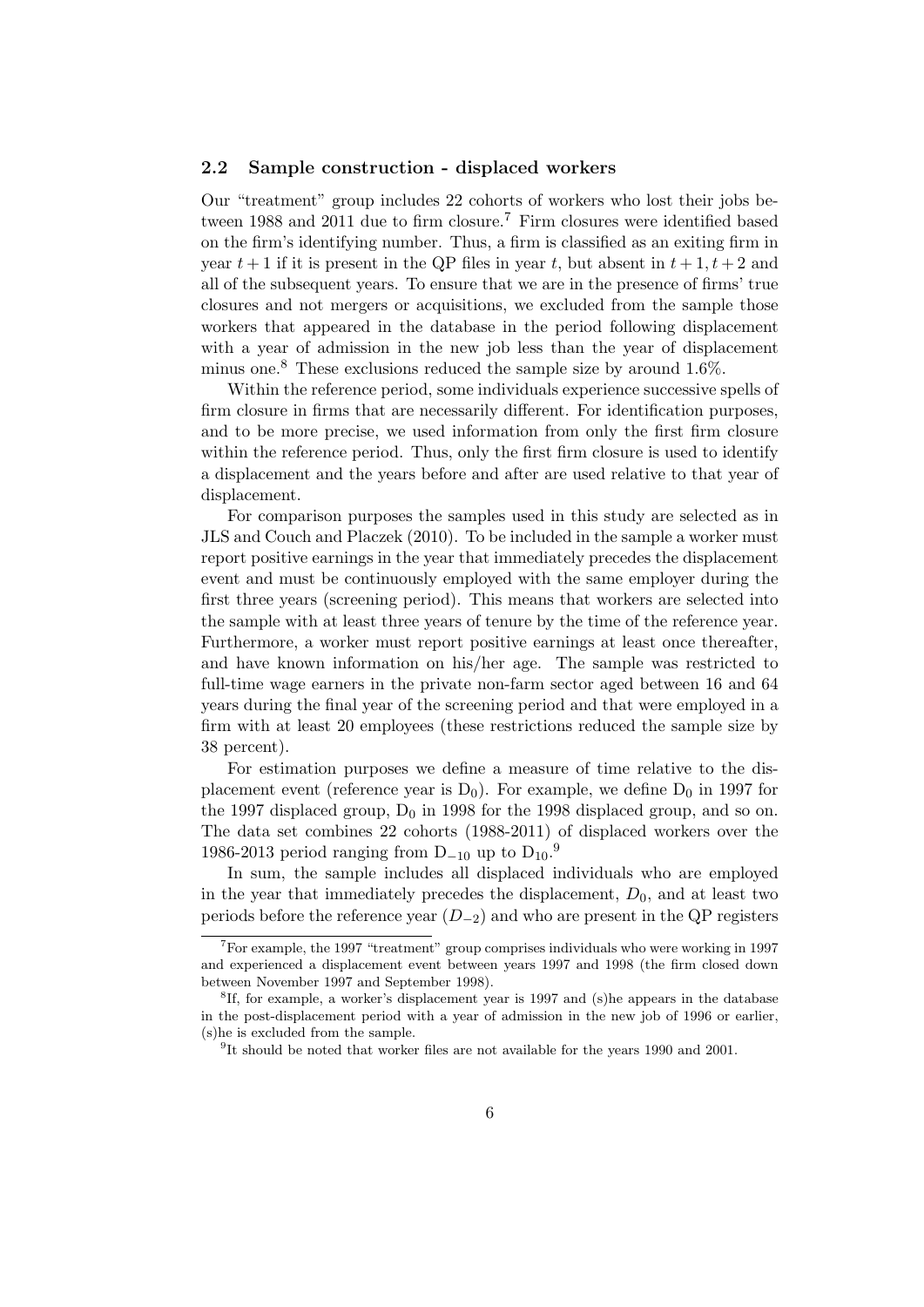| Year      | Displaced |
|-----------|-----------|
| $D_{-10}$ | 16285     |
| $D_{-9}$  | 22593     |
| $D_{-8}$  | 26780     |
| $D_{-7}$  | 35962     |
| $D_{-6}$  | 44730     |
| $D_{-5}$  | 52791     |
| $D_{-4}$  | 62436     |
| $D_{-3}$  | 77034     |
| $D_{-2}$  | 92780     |
| $D_{-1}$  | 95527     |
| $D_0$     | 116815    |
| $D_1$     | 34838     |
| $D_2$     | 47718     |
| $D_3$     | 51136     |
| $D_4$     | 51040     |
| $D_5$     | 46402     |
| $D_6$     | 41755     |
| $D_7$     | 39088     |
| $D_8$     | 34404     |
| $D_9$     | 32311     |
| $D_{10}$  | 31948     |
| Total     | 1,054,373 |

Table 1: Sample composition: displaced workers

Notes: The sample includes all displaced individuals who are employed in the year of the displacement  $D_0$  and at least two periods before displacement  $(D_{-2})$  and who are in reemployment in at least one year before the end of the sample period.

in at least one year of the post-displacement period. Table 1 reports the number of worker/year observations for the sample of workers displaced due to firm closure. According to Table 1, 116,815 workers were displaced due to firm closure in the 1988-2011 period (1,054,373 worker-year observations).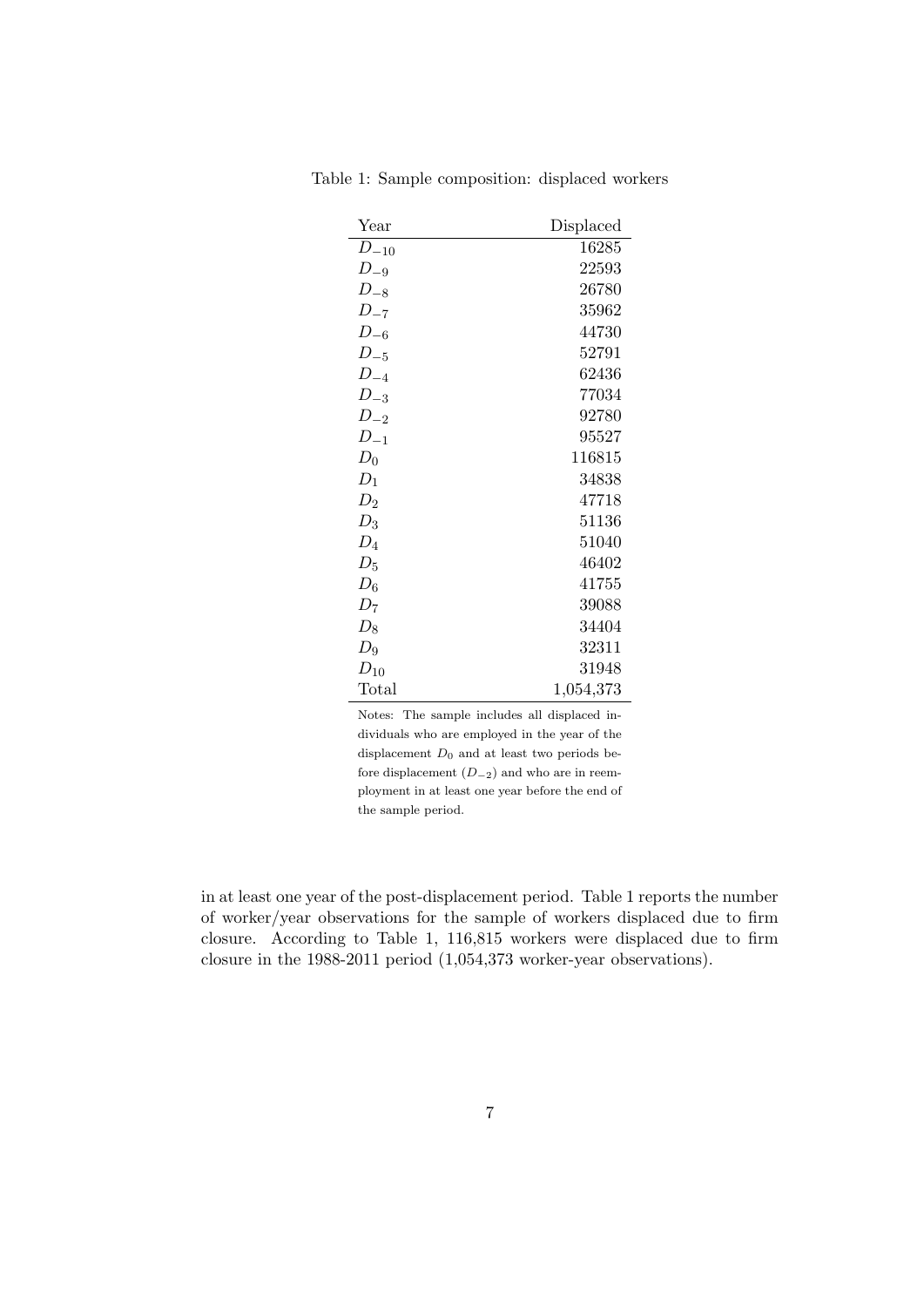| Year  | Non-displaced | Displaced |
|-------|---------------|-----------|
| 1986  | 583990        | 13277     |
| 1987  | 617751        | 16985     |
| 1988  | 611681        | 19247     |
| 1989  | 637351        | 22884     |
| 1991  | 699676        | 28207     |
| 1992  | 716426        | 31308     |
| 1993  | 708907        | 33933     |
| 1994  | 714354        | 34527     |
| 1995  | 766647        | 41721     |
| 1996  | 751205        | 43238     |
| 1997  | 800776        | 48979     |
| 1998  | 800269        | 52144     |
| 1999  | 813800        | 56954     |
| 2000  | 826691        | 57295     |
| 2002  | 812054        | 47713     |
| 2003  | 816926        | 49894     |
| 2004  | 864708        | 51557     |
| 2005  | 911886        | 55457     |
| 2006  | 938036        | 54835     |
| 2007  | 970006        | 53962     |
| 2008  | 997136        | 52671     |
| 2009  | 963099        | 48055     |
| 2010  | 1017983       | 43562     |
| 2011  | 1033436       | 33453     |
| 2012  | 995861        | 31269     |
| 2013  | 987023        | 31246     |
| Total | 21,357,678    | 1,054,373 |

Table 2: Sample composition: non-displaced workers

#### 2.3 Sample construction - non-displaced workers

The group of non-displaced workers (the control group) includes all individuals who were employed in firms that did not close in the 1986-2013 period. The group of non-displaced workers was also restricted to full-time wage earners in the private non-farm sector aged between 16 and 64 years and that were employed in a firm with at least 20 employees.

In order to guarantee that the worker was employed with the same employer in the pre-displacement period, we checked the firm's identifying number assigned to the worker over that period. These workers were followed over the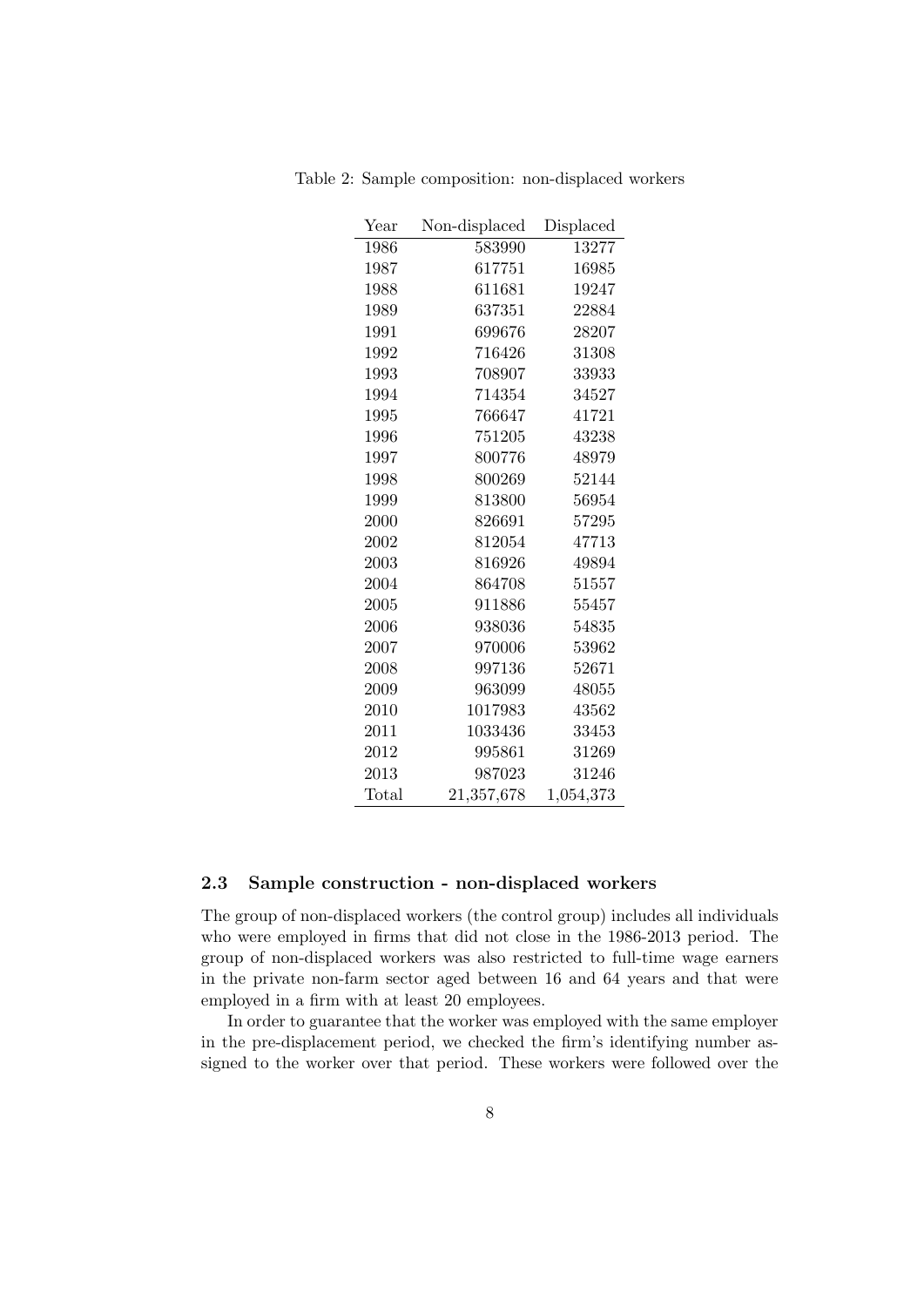post-displacement period if they remained with the same employer over that period.

After excluding those observations with missing values in the explanatory variables and the extreme values in wages (0.1% top and bottom observations), we obtained a control group composed of 21,357,678 non-displaced worker/year. Table 2 reports the number of observations per year in the sample of nondisplaced workers over the 1986-2013 period.

#### 2.4 Sample description

Table 8 in Appendix A presents the descriptive statistics in the reference period for both groups of workers - displaced and non-displaced. Displaced workers are slightly younger and have fewer years of education and tenure in comparison with their non-displaced counterparts. Moreover, the proportion of women is higher in the group of displaced workers when compared with the group of non-displaced. As expected, firms that close down are smaller and are mainly operating in the sectors of manufacturing and wholesale and retail trade.

Displaced workers earn significantly lower wages than their non-displaced counterparts. The average real monthly wage amounts to 1,067 euros for the displaced, while for the non-displaced it equals 1,258 euros. Furthermore, a simple descriptive statistics comparison suggests that displaced workers experienced substantial long-term monthly earnings losses following displacement. As shown in Figure 1, the average monthly earnings of workers who separated in 1997 fell sharply in comparison with their non-displaced counterparts.

#### 3 Identification of job titles

In this section we provide a brief description of the architecture of the Portuguese wage bargaining system and a detailed discussion on how job titles were identified in our approach.

#### 3.1 The Portuguese wage bargaining system

The Portuguese Constitution provides the legal principles of collective bargaining and grants unions the right to negotiate. The effects of the agreements are formally recognized and considered valid sources of labor law.

Concerning the bargaining mechanisms, a distinction should be made between the conventional regime and the mandatory regime. Conventional bargaining results from direct negotiation between employers' and workers' representatives. A mandatory regime, on the other hand, does not result from direct bargaining between these two, but is instead dictated by the Ministry of Employment. The Ministry can extend an existing collective agreement to other workers initially not covered by it, or it can create a new one if it is not viable to extend the application of an existing document. A mandatory regime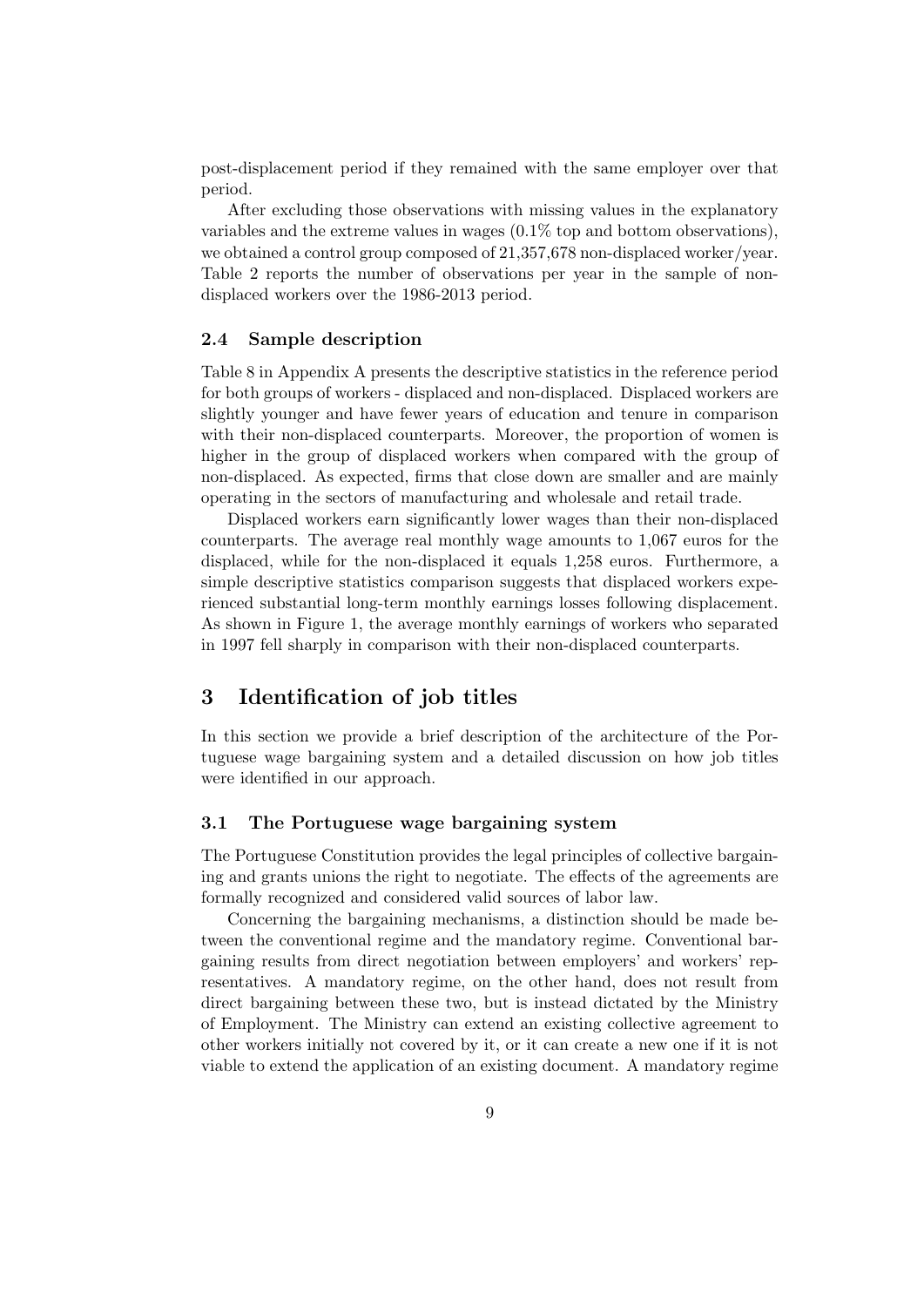



Notes: Log monthly earnings. If a worker does not appear in the dataset zero earnings are assumed.

is applied when workers are not covered by unions, when one of the parties involved refuses to negotiate, or bargaining is obstructed in any other way. Overall, coverage of collective agreements in the Portuguese private sector is above 90 percent.

Beyond the existence of compulsory extension mechanisms, voluntary extensions are also possible when one economic partner (workers' representative or employer) decides to subscribe to an agreement that it had initially not signed. Therefore, the impact of collective bargaining goes far beyond union membership and the distinction between union and non-union workers or firms becomes largely meaningless.

Collective negotiations are conducted at the industry or, occasionally, at the occupation level. Firm-level negotiation, which for a time was a common practice in large public enterprises, has lost importance. The law does not establish mechanisms of coordination between agreements reached in different negotiations; however, preference is given to vertical over horizontal agreements, and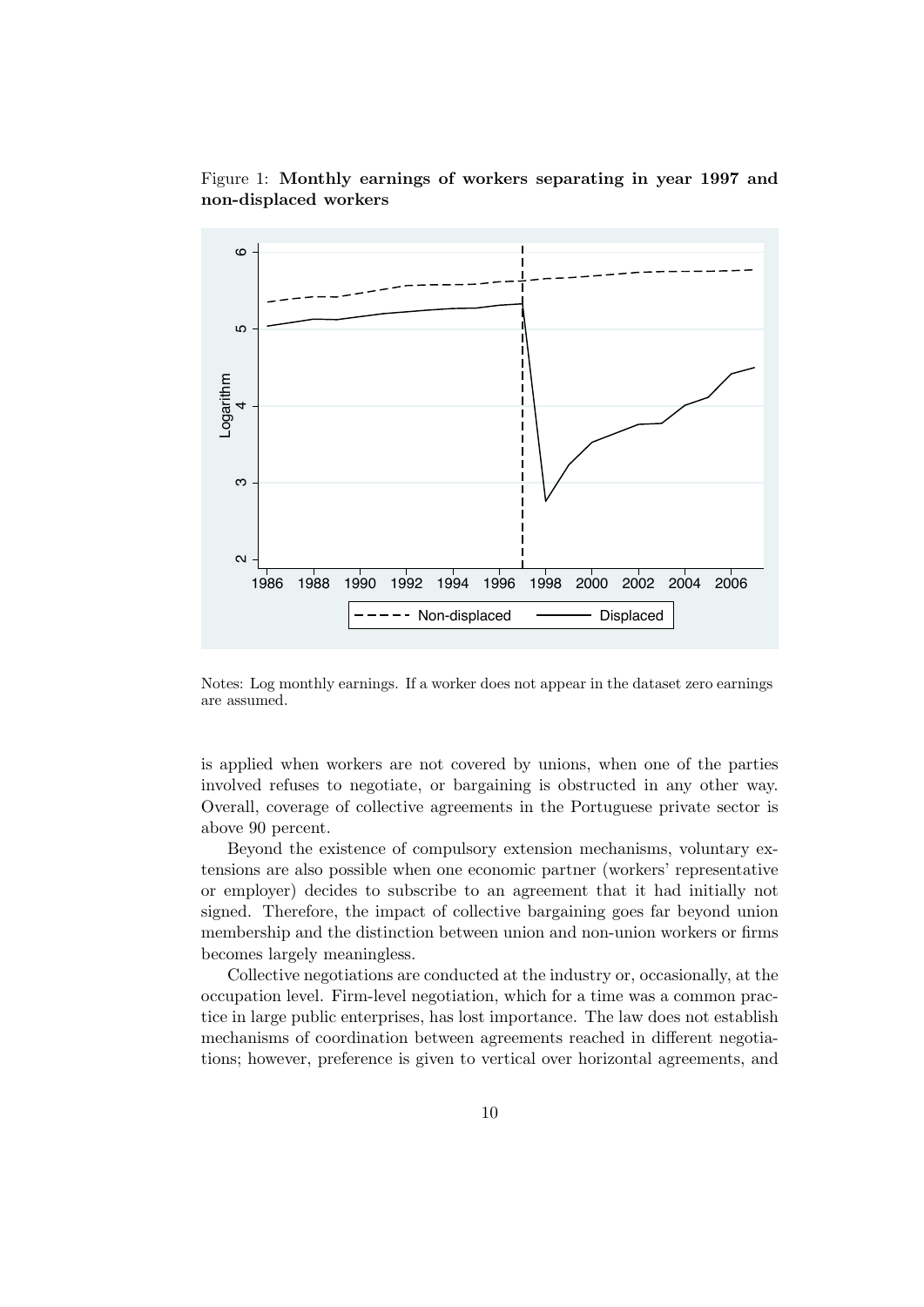the principle of the most favorable condition to the worker generally applies.

Since most collective agreements are industry-wide, covering companies of very different size and economic condition, their contents tend to be general, setting minimum working conditions, in particular the base monthly wage for each category of worker, overtime pay, and the normal duration of work.<sup>10</sup> Moreover, few topics are updated annually, and therefore the content of collective agreements is often pointed out as being out-of-date and containing little innovation.

Whatever the wage floor agreed upon for each category of worker at the collective bargaining table, firms are free to pay higher wages, and they often deviate from that benchmark, adjusting to firm-specific conditions. Cardoso and Portugal (2005) call this the "wage cushion", the difference between thecontractual part of the wage and the actual wage. They estimate that in 1999 actual wages exceeded the level of bargained wages by 20-50 percent.

#### 3.2 The notion of job title

This paper revisits the earnings losses literature by offering an overall assessment of the sources of those losses with an emphasis on the role of the job title.

In our framework the notion of job title comes simply from the identification of distinct occupational categories within each collective wage agreement. It is worth noting that the Ministry of Employment collects the QP data in order to check if employers are complying with the wage floors agreed upon for each occupational category. In QP each worker in each year is assigned to the conflation of her/his professional category (at the 5 digits level) and corresponding collective agreement. Overall, in a given year there are around 30,000 collective agreements/job title combinations to which workers can be assigned. Even though in Portugal collective negotiations are conducted at the industry or, to a lesser extent, occupation level, it is possible that similar workers employed in the same firm-occupation can earn different wages if they are covered by different collective agreements, e.g., a secretary in the banking industry agreement as opposed to a secretary in the retail trade collective agreement.

As pointed out by Martins (2014), "These agreements establish a large number of working conditions that apply to the signatory parties, including minimum wages by job type and job tenure but also many other issues such as working time, fringe benefits, training, health and safety, promotions, contract types, severance pay, bonuses, grievances, etc."

Hence, job titles summarize the general and specific skills of the worker, in particular those that are industry and occupation specific. Given the way those job titles were identified, they may also reflect the bargaining power

 $10$ See Hartog et al. (2002) for the effects of bargaining regimes.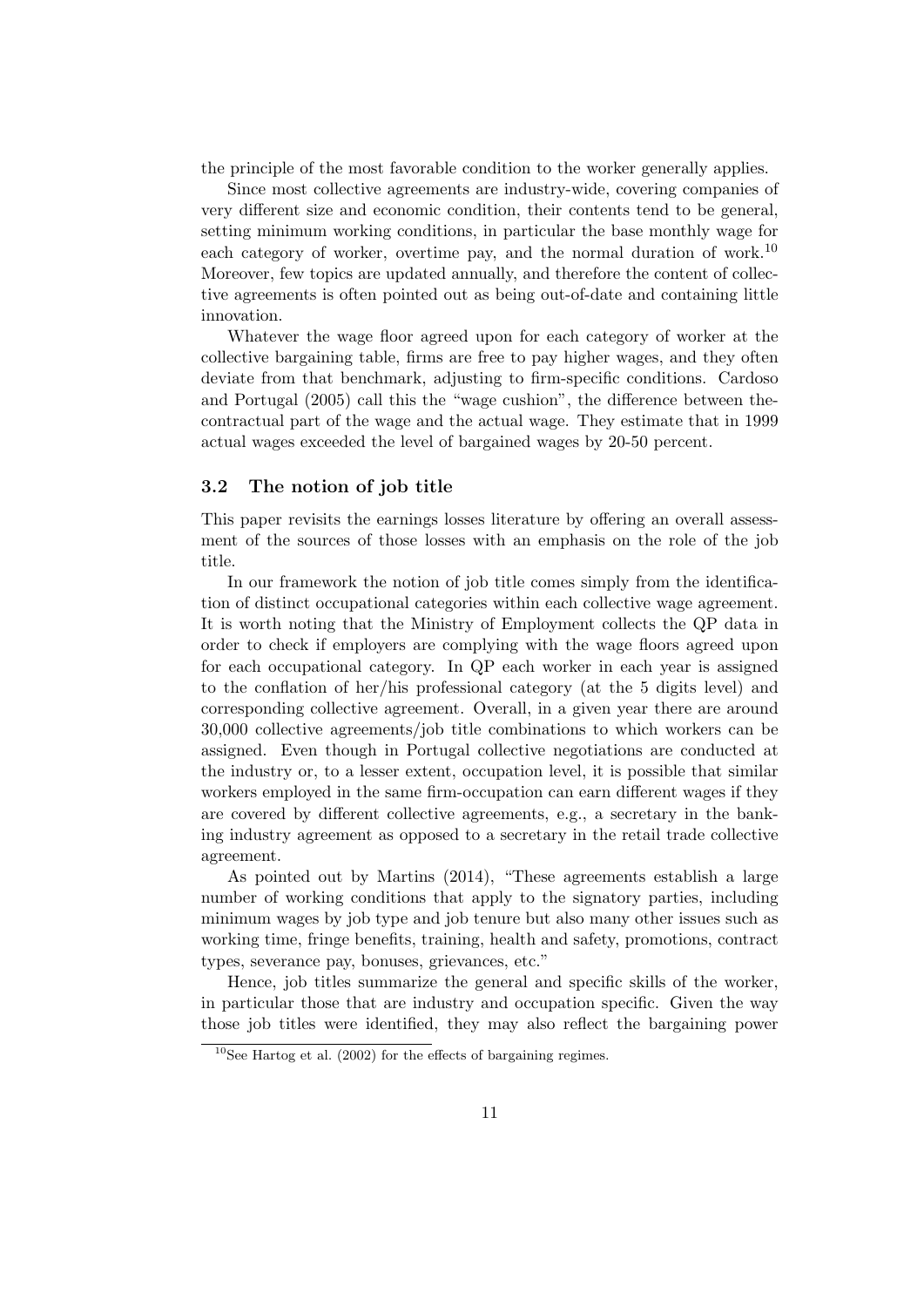of the workers' and the employers' associations. Because job titles contain the skill requirements of the position held by the worker, they also retain the hierarchical standing of the workers. In our framework, a change in the job title could lead:

(i) to a switch in the professional category code within the same collective agreement; holding other factors constant, severe losses in the returns to the job title may represent a job downgrading due to the difficulty of finding a job that uses existing skills optimally or due to the depreciation of general or specific human capital during non-employment spells or to a loss of job shopping rents (Johnson (1978), Addison and Portugal (1987) and Topel and Ward (1992));

(ii) to a switch in the collective agreement, this change may reflect the loss/gains of rents associated with the bargaining power of unions and employers' associations at the bargaining table and industry specific skills (Neal  $(1995))$ ;<sup>11</sup>

(iii) to a switch in the hierarchical standing within the same collective agreement/professional category; this type of change is quite often related to the loss of tenure in the previous job/firm and should reflect the loss of returns on specific human capital (Hamermesh (1987)); the nature of this change may also be related with the loss of rents associated with promotion practices inside the firm.

#### 4 Empirical results

#### 4.1 JLS statistical specifications

To evaluate the effect of displacement on earnings we start by using the methodological framework used by JLS. The first statistical specification assumes that workers' earnings at a given time period depend on displacement and on some controls for fixed and time-varying characteristics of the worker and the economy:

$$
w_{it} = \alpha_i + \gamma_t + \beta X_{it} + \sum_{k \ge -m} D_{it}^k \delta_k + \epsilon_{it}
$$
 (1)

where  $w_{it}$  represents the monthly earnings (in logs and real euros) for each individual  $i$  in year  $t$ . Monthly earnings correspond to total regular and non-regular payroll (base wage, regular payments, non-regular benefits, and overtime payments) in the reference month. Labor earnings are taken as zero whenever the individuals are out of work.  $D_{it}^k$  are dummy variables where k is equal to  $-m, -(m-1), ..., 0, 1, 2, ...,$  which represent jointly the event of displacement.  $\delta_k$  represents the effect of displacement on worker's earnings k years prior to, and following, its occurrence. The worker fixed effect,  $\alpha_i$ , captures the impact

 $11$ Recall that the same professional category could be covered by a different collective bargaining mechanism, as mentioned above.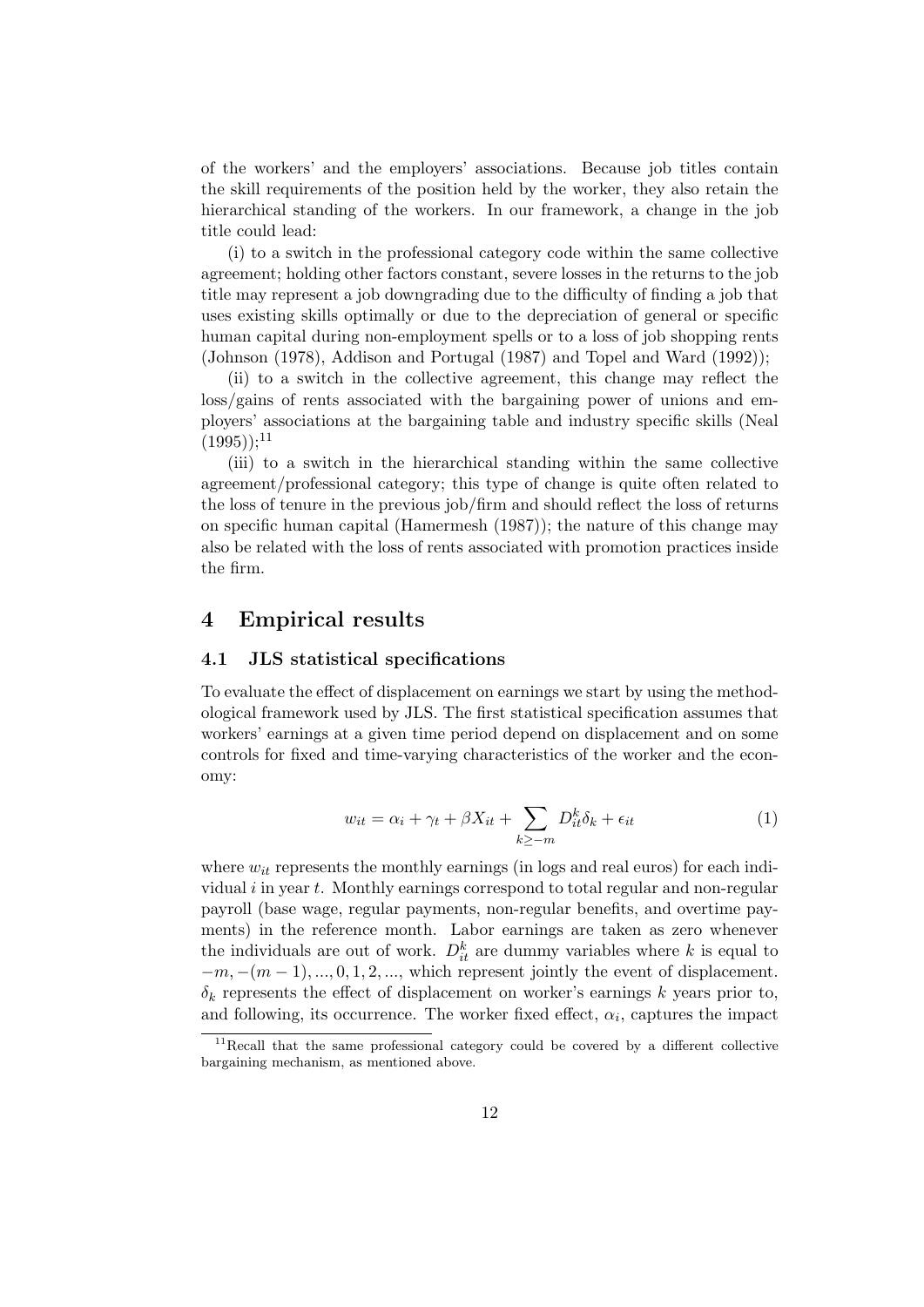of permanent differences among worker's observed and unobserved characteristics, and  $\gamma_t$  are calendar year fixed effects included to capture the general aggregate time pattern of earnings in the economy. Finally, the vector  $X_{it}$  controls for age and age squared.  $\epsilon_{it}$  is an error term, assumed to be uncorrelated with the covariates. Our identification strategy follows closely the one explored by JLS. In a nutshell, we compare the earnings changes of displaced workers over a long-term period with the earnings changes that would have occurred if the displaced had not lost their jobs. Since this latter outcome variable is not observable, a comparison group of non-displaced workers is used. We assume that after controlling for the relevant covariates, the displaced workers would have behaved as the non-displaced in the absence of the displacement event.

#### 4.2 Estimations based on the JLS model

The results from the estimation of the JLS model used in equation (1) are summarized in Figure 2. In accordance with the fixed-effects specification, the monthly earnings losses amounted to 91 percent of average pre-displacement wages 1 year after the shutdown of the firm, and decreased to 50 percent, 10 years after displacement.

The size of the loss is driven largely by the joblessness experience of the displaced workers, where, in accordance with JLS, labor earnings are taken as zero whenever the individuals are out of work. The upswing of earnings after the first year of displacement is generated mostly by the reemployment of workers.<sup>12</sup> Note that the estimates produced by the fixed effects and the random trend models are fairly identical, as in Couch and Placzek (2010) - see Table 10 in Appendix B. In contrast with JLS, but in line with Couch and Placzek (2010), we fail to observe a severe earnings dip prior to displacement. In our individual-trend specification there is no indication that earnings had fallen before the firm closure. For the fixed-effects specification, however, there is some mild evidence that earnings fell modestly.

When we restrict our analysis to the profile of monthly wages, thereby excluding the joblessness events before and after displacement, we find that wages started declining more deeply two years before the shutdown of the firm and continued to decline for up to eight years after firm closure, remaining 12 percent below the average pre-displacement wages of the displaced (see Figure 3). At least three mechanisms may be at work. First, it may be that workers who found relatively higher wage offers returned earlier to employment. Second, longer joblessness duration may have impaired the human capital of displaced workers. And third, it may take some time for unemployed individuals to realize that their expectation about the relevant wage offer distribution

<sup>&</sup>lt;sup>12</sup>Conditional on being displaced and returning, 14 percent of the individuals return in the first year, 16 percent return after 2 years, 14 percent return after 3 years, 13 percent return after 4 years, 10 percent return after 5 years, 9 percent return after 6 years, 8 percent return after 7 years, 8 percent return after 8 years, and 8 percent return after 9 years.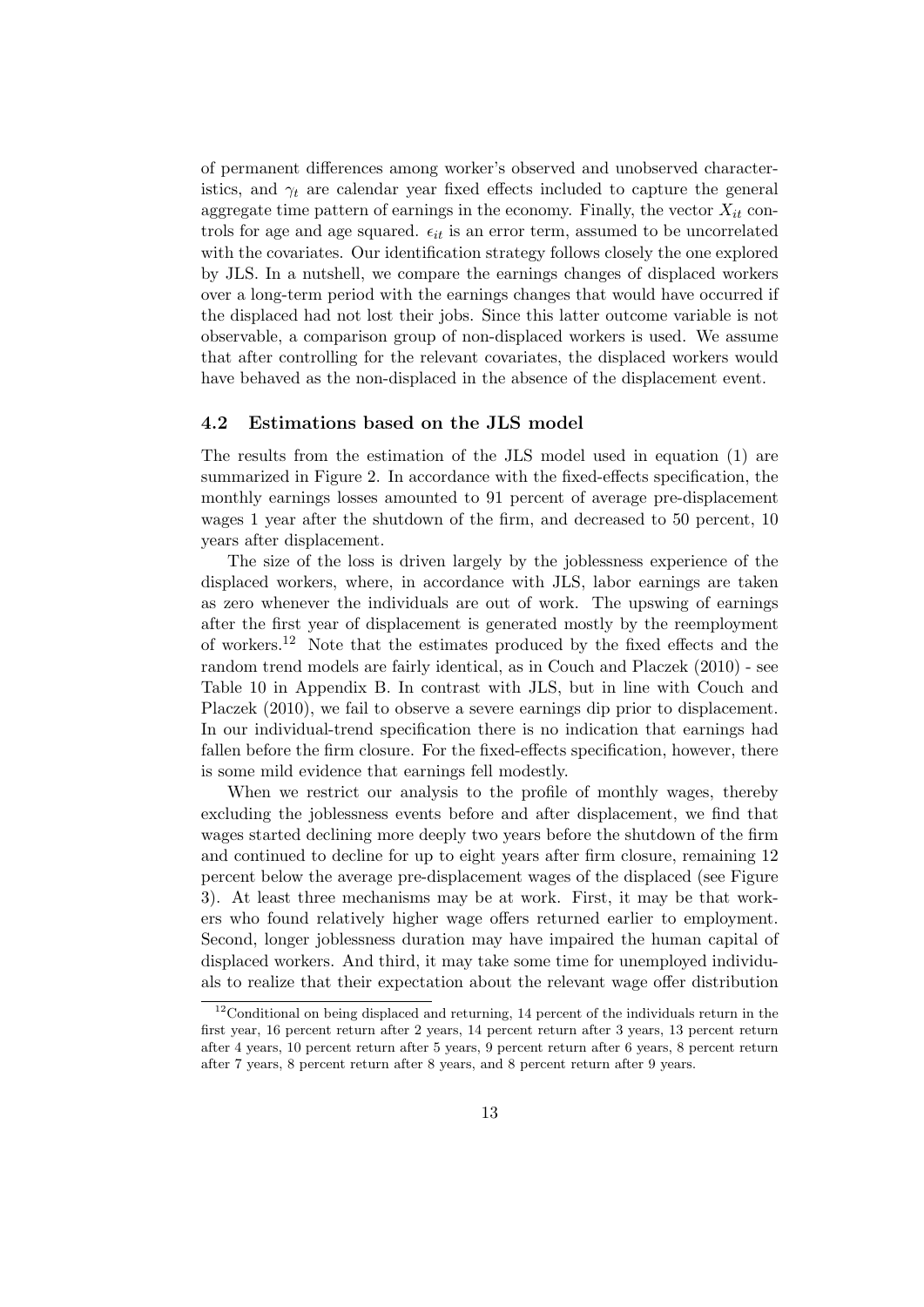

Figure 2: Monthly earnings loss of displaced workers

Notes: Log monthly earnings losses including transitions to zeros. On the horizontal axis the relative time to firm closure is plotted in years. In the regressions we control for age and age squared and calendar year fixed effects. See left part of Table 9 in Appendix B for the detailed results of the regressions.

is unrealistic, in particular in a labor market in which the potential duration of unemployment benefits is very generous (reaching up to 57 months of potential duration).<sup>13</sup>

<sup>13</sup>The same analysis was repeated for collective dismissals - an individual is classified as displaced due to a collective dismissal if the firm's employment dropped between year t and year  $t + 1$ , 30 percent or more below its level at year t (firms with fewer than 20 employees were also removed from the sample). We find broadly similar results. One year after the separation, the monthly earnings losses amounted to 92 percent of average pre-displacement wages. Conditional on returning, 13 percent of the individuals return in the first year, 15 percent return after 2 years, 13 percent return after 3 years, 12 percent return after 4 years, 11 percent return after 5 years, 9 percent return after 6 years, 9 percent return after 7 years, 9 percent return after 8 years, and 9 percent return after 9 years. Here, not even a small fall in earnings prior to separation is observed. The overall shape of the evolution of wage rates again mimics those observed for firm closures, even if the fall is not as large. Wage rates decline 7 percent for the fixed-effects model, after displacement comparing with the period before displacement.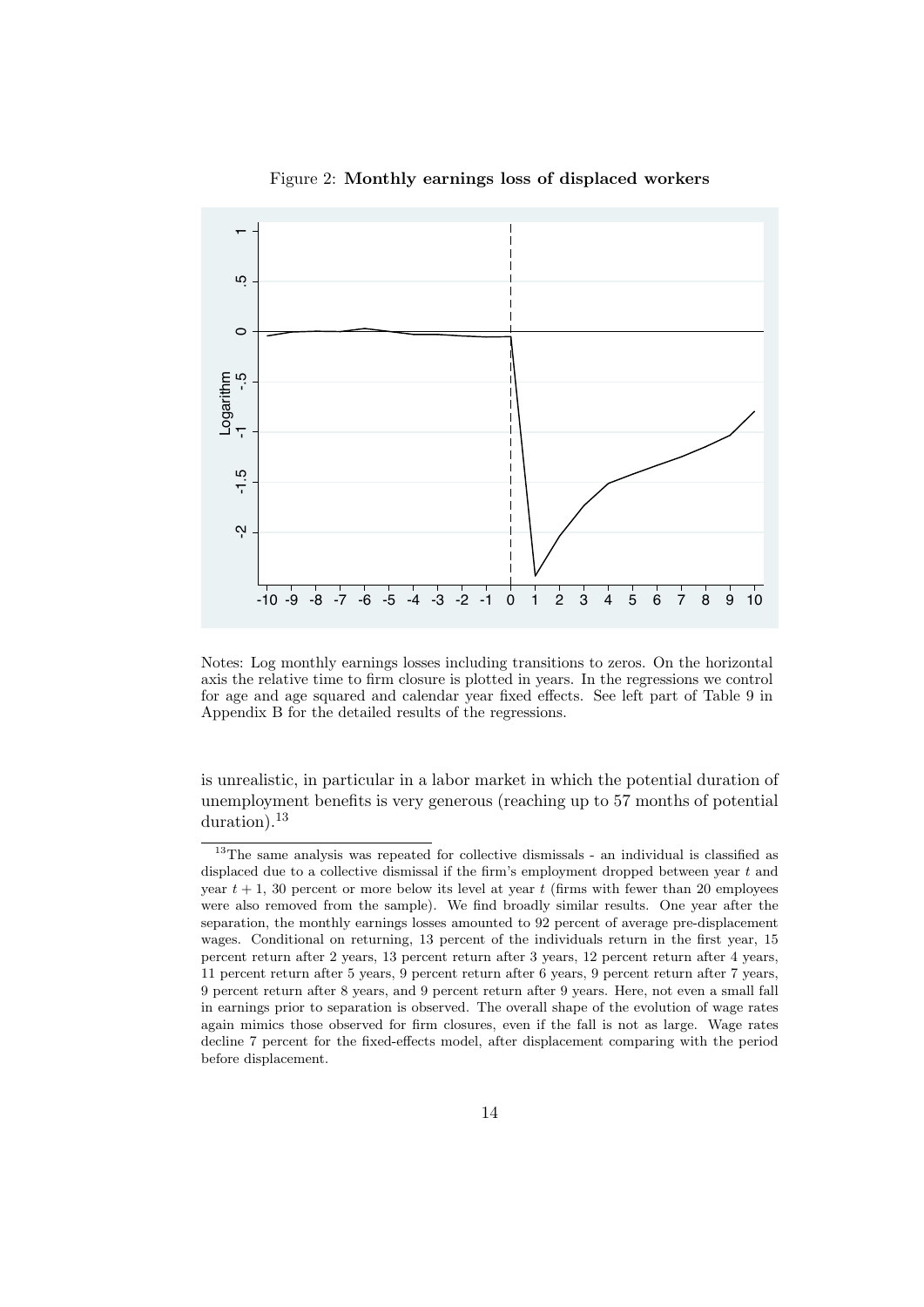

Figure 3: Monthly wage loss of displaced workers

Notes: Log monthly wage losses excluding transitions to zeros. The year of firm closure is taken as the reference year ( $\delta_k$  is normalized to zero). On the horizontal axis the relative time to firm closure is plotted in years. In the regressions we control for age and age squared and calendar year fixed effects. See right part of Table 9 in Appendix B for the detailed results of the regressions.

#### 4.3 Estimations based on the three-way high-dimensional FE model

#### 4.3.1 The empirical distribution of wages: pre-displacement

To better understand the nature of the wage rate changes that affected displaced workers in comparison to non-displaced workers, we turn to the estimation of the three-way high-dimensional fixed effects regression model as given in the following equation:  $14$ 

 $14$ Appendix C describes the procedure developed by Guimarães and Portugal (2010) that allows estimation of a three-way high-dimensional fixed effects model in order to obtain the estimates of worker, firm, and job title fixed effects.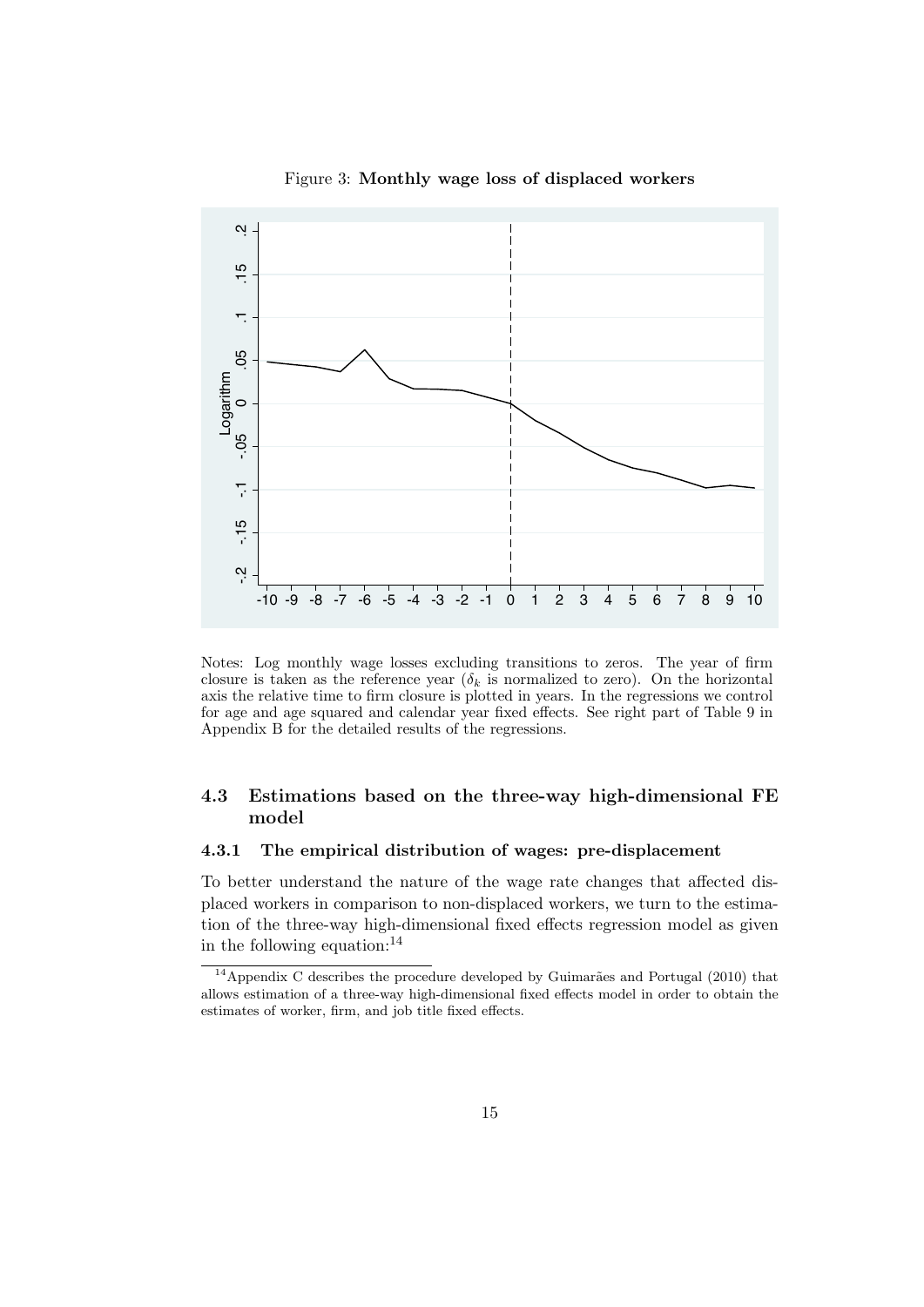$$
w_{ijft} = \alpha_i + \lambda_j + \theta_f + \gamma_t^{full} + \beta^{full} X_{it} + \sum_{k \ge -m} D_{it}^k \delta_k^{full} + \epsilon_{ijft}^{full}
$$
 (2)

which allows computation of the worker, firm, and job title fixed effects. The estimation is based on all the wage earners observed between 1986 and 2013, corresponding to 22,412,051 observations. The interpretation of the parameters of this model is straightforward and the decomposition exercise enabled by it, that is, the role of worker, firm, and job title heterogeneity, is discussed at length by Torres et al. (2013).

We start by graphing the empirical wage distributions of workers displaced due to firm closures and their non-displaced counterparts in Figure 4 (a). It is clear that the wages of displaced workers are lower (18 percent, on average) and less dispersed when compared with those of the non-displaced.The overall shape of the wage distribution can be better understood by looking at the distributions of the worker, firm, and job title fixed effects.

Figure 4 (b) depicts the empirical distribution of permanent worker heterogeneity, both observed (such as gender or schooling) and unobserved. A high worker fixed effect (high-wage worker) is an individual with total compensation higher than expected on the basis of observable time-varying regressors, for a given firm and job title. A distinction is made between continuing matches and those destroyed by firm closures. The graph is based on the 3,863,071 estimates of worker fixed effects. Not surprisingly, the shape of the distributions closely resembles the distributional shape of log wages. The linear correlation between log wages and worker fixed effects is 0.80. From the comparison between displaced and non-displaced workers it is clear that those workers who exited their firms have permanent (observed and unobserved) characteristics that are associated with substantially lower wages.

Less well studied is the heterogeneity of wage policies across firms. In Figure 4 (c) we present the empirical distribution of the 76,559 firm fixed effects. A high firm fixed effect (high-wage policy from the firm) is a firm with total compensation higher than expected on the basis of observable timevarying regressors, once we take into account the (permanent) heterogeneity of workers and job titles. The role of firm heterogeneity on wage formation is quite important. The linear correlation coefficient between log wages and firm fixed effects is no less than 0.60. Not surprisingly, the comparison between the two distributions shows that displaced workers earned much lower wages in large part because the firms from which they separated exhibited a less generous wage policy.

The heterogeneity of job title fixed effects is likely to be generated by variations across occupations and skills and by differences across collective wage agreements. As discussed above, the notion of job title comes simply from the identification of distinct occupational categories within each collective wage agreement. Throughout the years of the survey we could estimate 122,647 job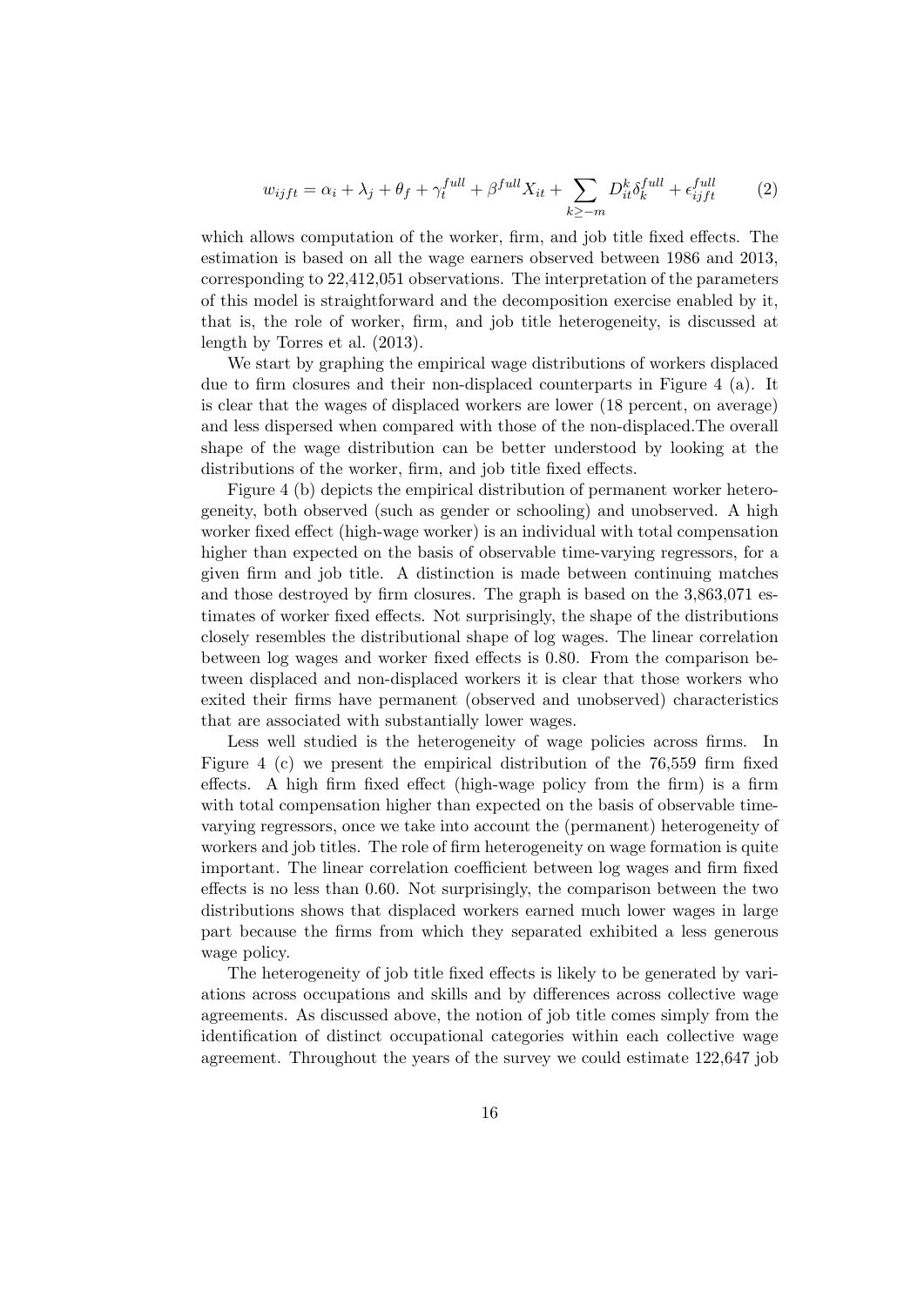

Figure 4: The empirical distribution of wages pre-displacement (reference year  $D_0$ )

(c) Firm permanent heterogeneity (d) Job title permanent heterogeneity

Notes: This figure plots the empirical distributions of different variables before displacement of workers displaced due to firm closures and their non-displaced counterparts (reference year  $D_0$ ).

title fixed effects. A high job title fixed effect (job title premium) is a job title with total compensation higher than expected on the basis of observable timevarying regressors after controlling for the heterogeneity of workers and firms. Job title heterogeneity has a non-trivial impact on the determination of wages. The linear correlation between job title fixed effects and wages is a respectable 0.49. From panel (d) in Figure 4 it is clear that prior to firm closure displaced workers filled positions that were paid below those of the non-displaced.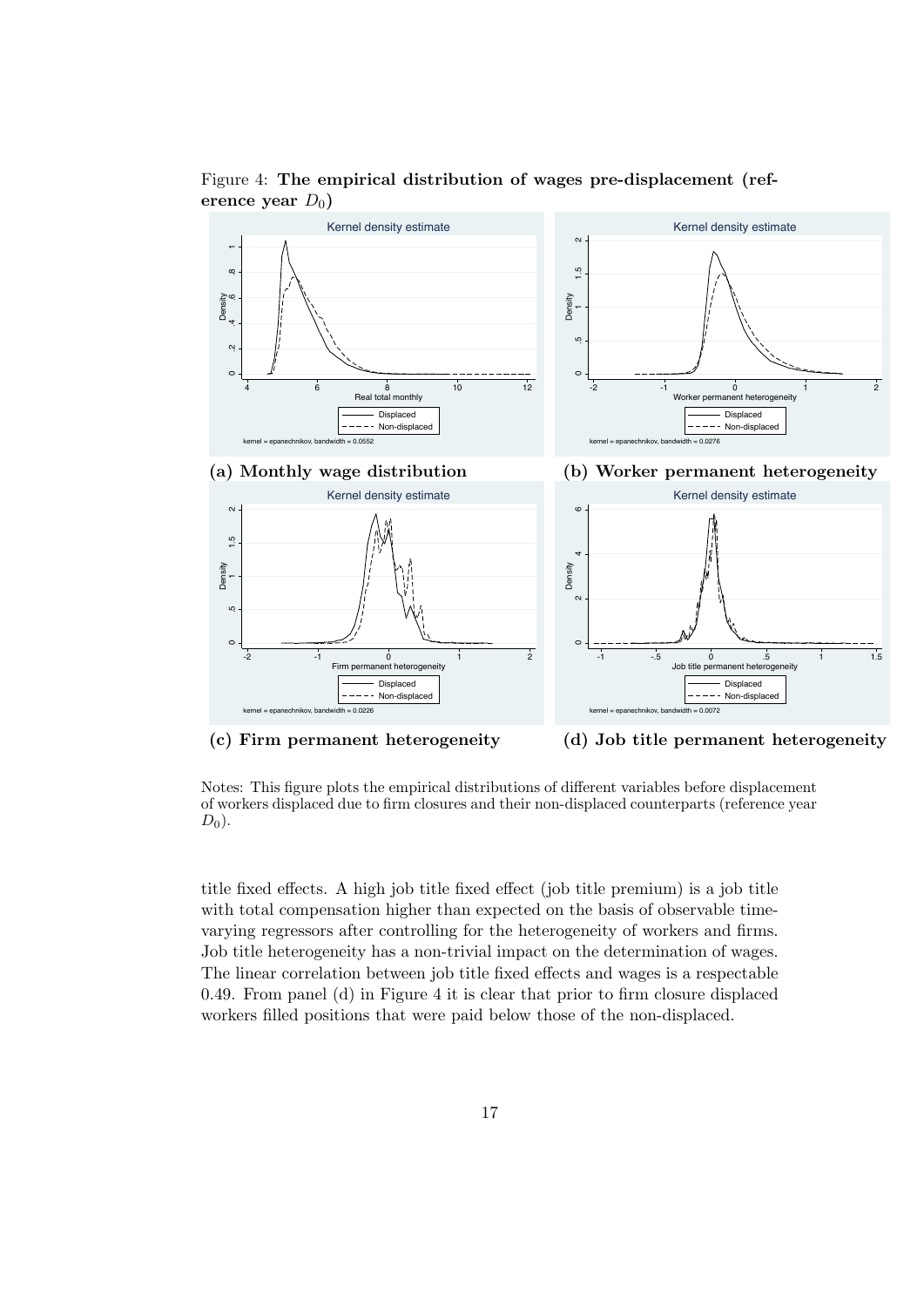#### 4.3.2 The empirical distribution of wages of the displaced: pre- and post-displacement



#### Figure 5: The empirical distribution of wages of displaced workers: pre- and post-displacement

(c) Firm permanent heterogeneity (d) Job title permanent heterogeneity

Notes: Displaced workers' density distributions before displacement and after displacement. Monthly wage in panel (a) is detrended.

In Figure 5 we compare the distribution of wages (and its components) of displaced workers based on average values before and after displacement. Panel (a) of the figure shows that the distribution of wages was shifted to the left, evincing some wage losses associated with firm closures. Panel (b) has the worker fixed effect distribution. Except for the self-selection generated by different timing of reemployment, the two distributions should coincide exactly, which for the most part they do, suggesting that the time profile of reemploy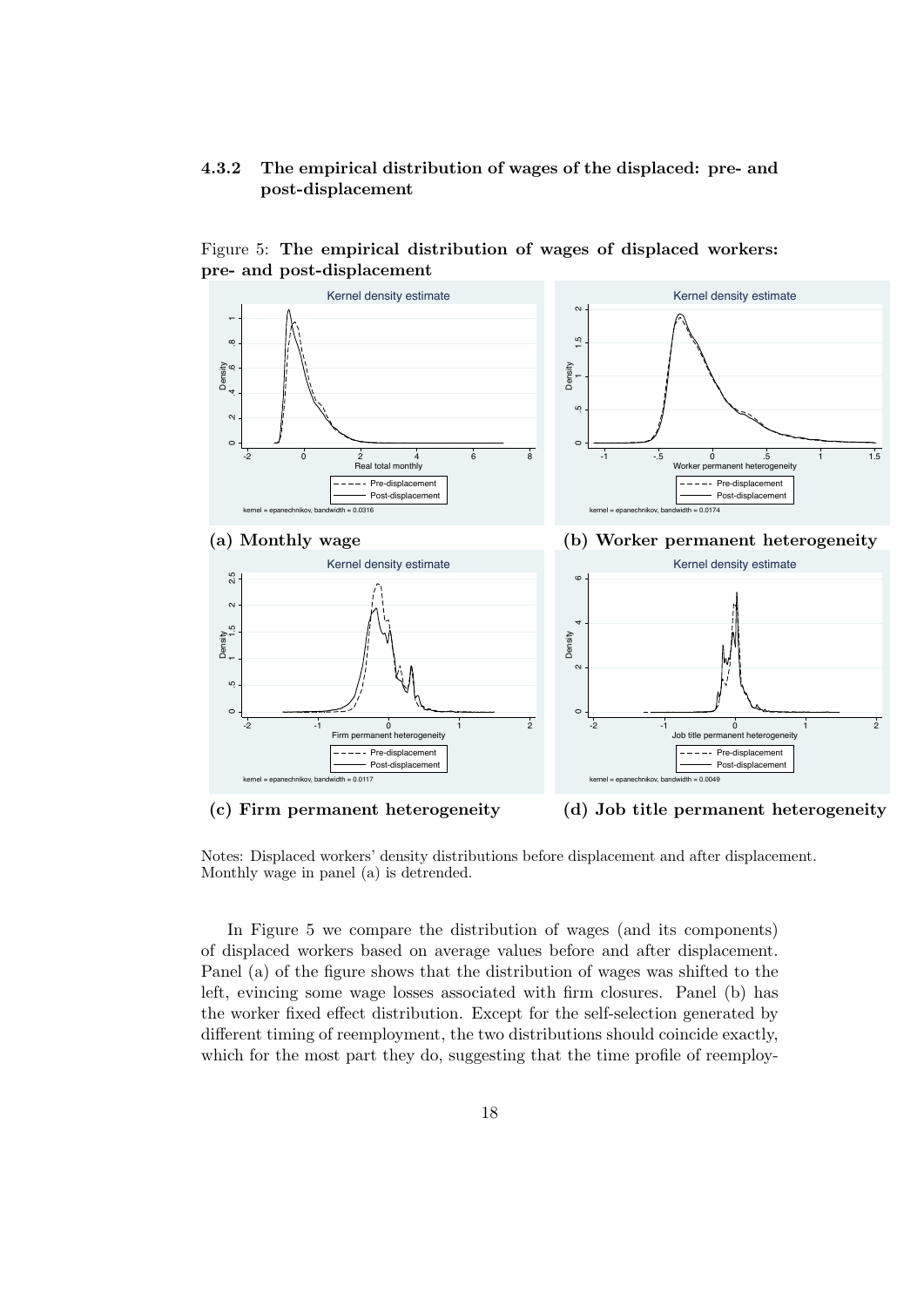ment is not a serious concern, at least in the worker heterogeneity dimension. Panels (c) and (d) both reveal that workers moved, on average, to lower paying firms and job titles, especially, in the right tail of the two distributions. Actually, 55 percent of displaced workers move to more poorly paying firms. 37 percent move to job titles that are better paid, 10 percent do not change job titles, and 53 percent move to job titles that are more poorly paid than their pre-displacement job title.<sup>15</sup>

#### 4.3.3 The decomposition of the wage loss

It is possible to calculate the independent contribution of each fixed effect to the monthly wage losses of displaced workers. For this purpose we use the methodology developed in Gelbach (2016), which appeals to the omitted variables bias formula to compute a detailed decomposition. This procedure allows us to unambiguously disentangle the contribution of each excluded variable (each fixed effect) to the change in the coefficient estimate of the variables under scrutiny.

To illustrate Gelbach's decomposition, we start by defining the base model with worker fixed effects:

$$
w_{it} = \alpha_i^{base} + \gamma_t^{base} + \beta^{base} X_{it} + \sum_{k \ge -m} D_{it}^k \delta_k^{base} + \epsilon_{it}^{base}
$$
 (3)

where  $\delta_k^{base}$  are the relevant wage loss coefficients. By excluding the firm and job title fixed effects, this equation suffers from omitted variables bias. Then, it is necessary to specify the full model with the two fixed effects as in equation (2).

The base-full difference equals the sample analog of the omitted variables bias formula. Gelbach's algorithm allows us to decompose the difference  $\delta_k^{base}$  –  $\delta_k^{full}$  $k_k^{full}$  into the separate effect deriving from each excluded variable (each fixed effect). The algorithm is as follows:

- Step 1. Use OLS to estimate the vector of coefficients in equation (3). Extract  $\delta_k^{base}$ ;
- Step 2. Use OLS to estimate the vector of coefficients in equation (2). Extract  $\delta_k^{full}$  $\frac{1}{k}$   $\frac{1}{k}$
- Step 3. Use a set of two auxiliary regressions for  $\hat{\lambda}_j$  and  $\hat{\theta}_f$  acting now as the dependent variables and where all the other variables in equation (2) are used as explanatory variables, that is on  $X_{it}$  and  $D_{it}^k$ ;

<sup>&</sup>lt;sup>15</sup>Displaced workers are more likely to be confronted by job title downgrades than job title upgrades. We had a close look to the more frequent job title moves among displaced workers. However, given the unusually high level of disaggregation, it is very hard to establish clear patterns of job title movements. Some illustrative changes can, nevertheless reveal the job title dynamics. For example, we observe a significant number of truck drivers becoming car drivers, earlier dress makers working as janitors, and shoemakers converting to cloth-workers.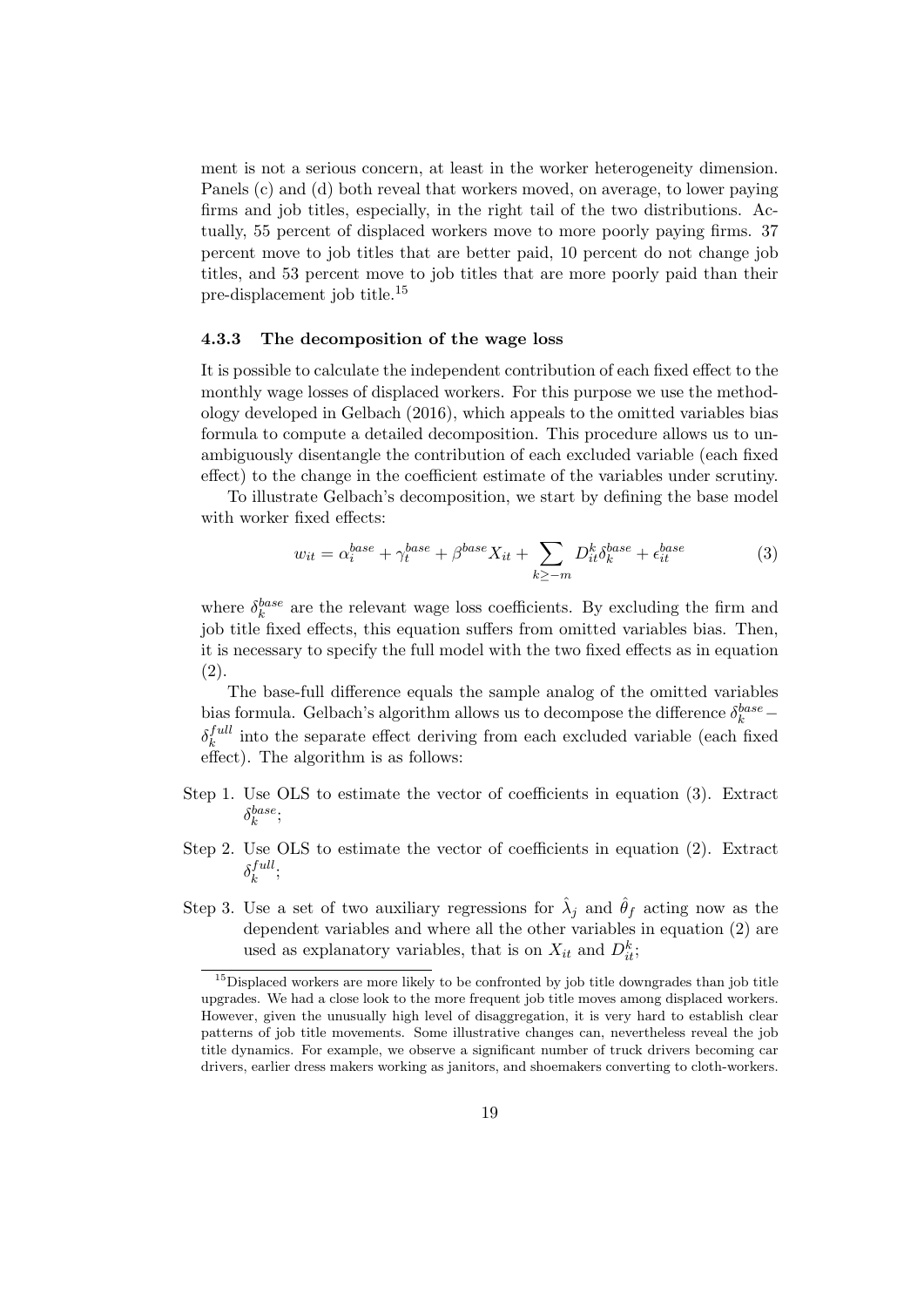Step 4. Extract the coefficients on  $D_{it}^k$  and denote them as  $\hat{\tau}_k^{\lambda}$  and  $\hat{\tau}_k^{\theta}$ , respectively, for each of the fixed effects.

Step 5. Verify that the equality  $\delta_k^{base} - \delta_k^{full} = \hat{\tau}_k^{\lambda} + \hat{\tau}_k^{\theta}$  holds, for each time period k.

In summary, the decomposition proposed by Gelbach is a computationally simple and econometrically meaningful procedure that takes advantage, in a surprisingly ingenious way, of the conventional OLS omitted variable bias formula. If the base specification is a parsimonious useful benchmark, and in our case it is simply a conditional gross measure of the displacement wage rate losses, the decomposition is also economically meaningful, providing an unambiguous measure of the contribution of each omitted variable to the change in the original coefficients of the displacement dummies. For example, the fact that the inclusion of firm fixed effects contributes to decreasing the wage loss of displaced workers, simply accounts for the evidence that displaced workers tend to sort themselves into firms that pay, on average, lower wages. When we compare the impact of firm fixed effects before and after displacement, we are simply isolating the dominant influence of movements from higher paying firms into lower paying firms. A similar interpretation applies to the role of job title fixed effects.

The results of the Gelbach decomposition are reported in Table 3. The first two columns of the table give the coefficient estimates for the benchmark OLS regression with worker fixed effects (base model) and for a regression that includes, in addition, the three fixed effects (full model). Recall that in the fixed effects model, the estimates of the coefficients of the displacement dummies do not have a straightforward interpretation in terms of wage losses of displaced workers relative to non-displaced workers, since the coefficients represent within-individual wage changes over time.

Hence, according to the base model estimates and turning our attention to average differences in the periods before and after displacement (last line), we conclude that post-displacement wages are 10 log points lower than predisplacement wages, i.e., 9.5 percent less than average pre-displacement wages. Once we account for firm and job title fixed effects, the remaining unexplained difference in wages falls to 2.6 log points. This means that the inclusion of the fixed effects accounts for 7.4 log points of the difference between the wages before and after displacement, where 4.2 log points are accounted for by the firm fixed effect, and 3.2 log points are accounted for by the job title fixed effect.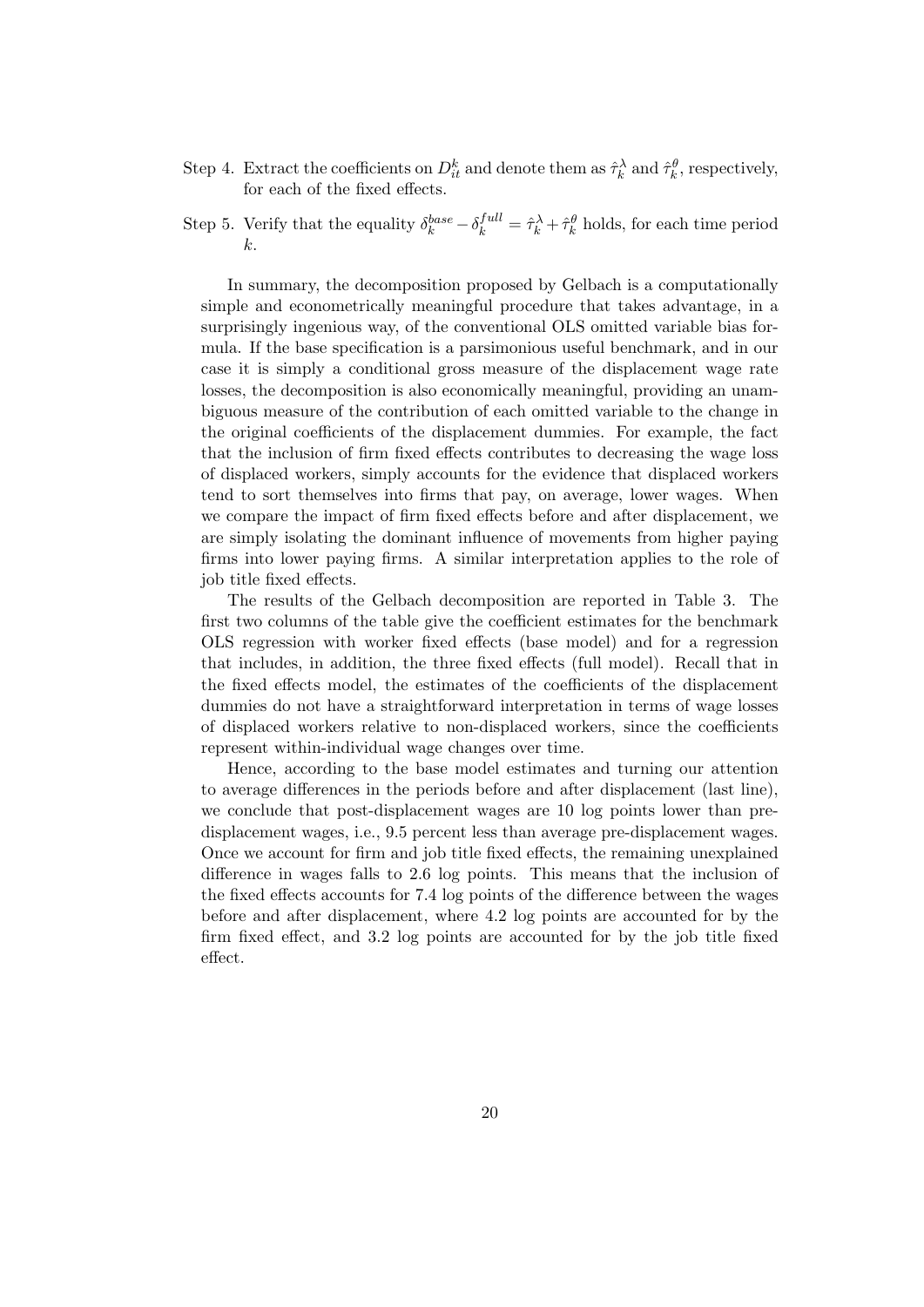| Period                   | Base     | Full     |                                     |              |              |
|--------------------------|----------|----------|-------------------------------------|--------------|--------------|
| relative                 |          |          |                                     | Firm         | Job title    |
| to displacement          |          |          | $\delta_k^{base} - \delta_k^{full}$ | fixed effect | fixed effect |
| $D_{-10}$                | 0.105    | 0.016    | 0.088                               | 0.043        | 0.045        |
| $D_{-9}$                 | 0.102    | 0.012    | 0.089                               | 0.045        | 0.044        |
| $D_{-8}$                 | 0.099    | 0.014    | 0.084                               | 0.043        | 0.041        |
| $D_{-7}$                 | 0.093    | 0.010    | 0.083                               | 0.045        | 0.038        |
| $D_{-6}$                 | 0.119    | 0.033    | 0.086                               | 0.046        | 0.040        |
| $D_{-5}$                 | 0.085    | 0.001    | 0.084                               | 0.046        | 0.038        |
| $D_{-4}$                 | 0.073    | $-0.008$ | 0.082                               | 0.045        | 0.037        |
| $D_{-3}$                 | 0.073    | $-0.008$ | 0.081                               | 0.044        | 0.037        |
| $D_{-2}$                 | 0.071    | $-0.006$ | 0.077                               | 0.042        | 0.035        |
| $D_{-1}$                 | 0.064    | $-0.012$ | 0.076                               | 0.042        | 0.034        |
| $D_0$                    | 0.056    | $-0.020$ | 0.076                               | 0.043        | 0.034        |
| $D_1$                    | 0.037    | $-0.025$ | 0.062                               | 0.035        | 0.027        |
| $D_2$                    | 0.022    | $-0.022$ | 0.044                               | 0.024        | 0.020        |
| $D_3$                    | 0.005    | $-0.024$ | 0.029                               | 0.015        | 0.015        |
| $D_4$                    | $-0.009$ | $-0.026$ | 0.017                               | 0.006        | 0.010        |
| $\mathcal{D}_5$          | $-0.019$ | $-0.025$ | 0.007                               | 0.001        | 0.006        |
| $D_6$                    | $-0.024$ | $-0.022$ | $-0.002$                            | $-0.005$     | 0.003        |
| $D_7$                    | $-0.033$ | $-0.022$ | $-0.011$                            | $-0.010$     | $-0.001$     |
| $D_8$                    | $-0.042$ | $-0.023$ | $-0.019$                            | $-0.014$     | $-0.005$     |
| $D_9$                    | $-0.039$ | $-0.019$ | $-0.020$                            | $-0.011$     | $-0.009$     |
| $D_{10}$                 | $-0.042$ | $-0.018$ | $-0.023$                            | $-0.017$     | $-0.007$     |
| $\mu_{Pre-displacement}$ | 0.086    | 0.003    | 0.082                               | 0.044        | 0.038        |
| $\mu$ Post-displacement  | $-0.014$ | $-0.023$ | 0.008                               | 0.002        | 0.006        |
| Δ                        | $-0.100$ | $-0.026$ | $-0.074$                            | $-0.042$     | $-0.032$     |

Table 3: Decomposition of the wage loss - firm and job title

Notes: This table reports the Gelbach decomposition of the two fixed effects of the wage loss of displaced workers (log monthly wage). In the regressions we control for age, age squared, and calendar year fixed effects. All regressions are computed with worker fixed effects. In each column  $\mu_{Pre-displacement}$  is the computed average between the first eleven lines ( $D_{-10}$ ) to  $D_0$ ).  $\mu_{Post-displacement}$  is the computed average between the next ten lines  $(D_1$  to  $D_{10}$ ). In the line  $\Delta$  we compute the difference between the previous two lines.

In this setup, the most important factor driving the wage penalty of these displaced workers is the fact that they are reemployed in firms that have less generous wage policies, accounting for 57 percent of the total explained average wage loss. This result seems also to indicate that low-paying firms are the most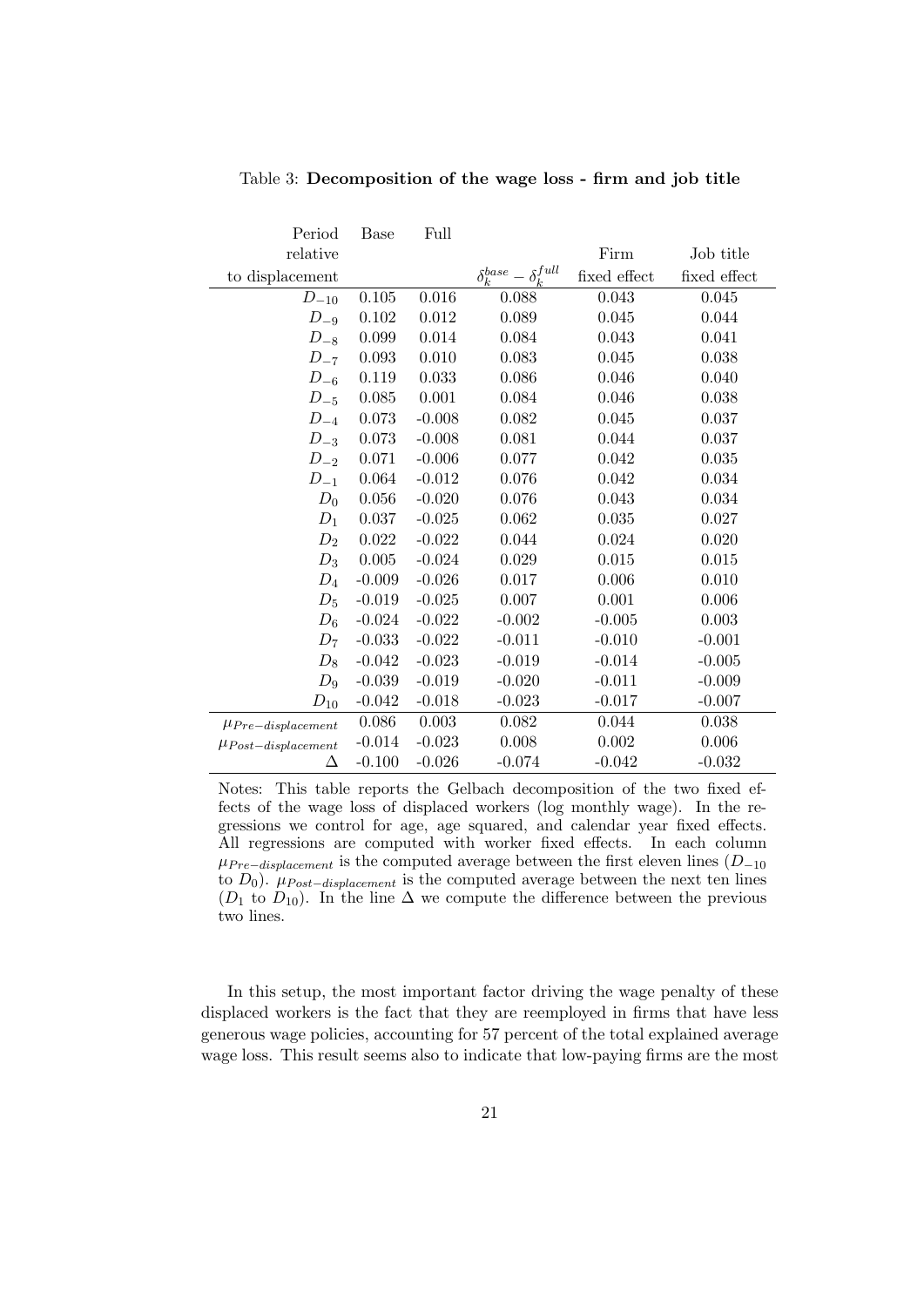likely port of re-entry into employment for displaced workers. The fact that these workers are reemployed in job categories (and/or collective agreements) that are less generously remunerated also plays an important role.<sup>16</sup> The unfavorable allocation into job titles accounts for roughly 43 percent of the total average wage loss. <sup>17</sup>

#### 4.4 Assessing the role of worker-firm match quality

As discussed above, in this framework it is important to distinguish a good worker in a good firm from a good worker-firm match. To allow for the possibility that there are some observed and unobserved permanent worker-firm match heterogeneities that constitute important determinants of wages, following Woodcock (2008), we incorporate an additional term in the regression  $(\psi_{if})$ , which now also incorporates the interaction between worker and firm. This extension is applied to the monthly wage discarding observations in which labor earnings are zero. The full baseline specification is given by Equation (4a).

$$
w_{ijft} = \alpha_i + \lambda_j + \theta_f + \psi_{if} + \gamma_t + \beta X_{it} + \sum_{k \ge -m} D_{it}^k \delta_k + \epsilon_{it}
$$
 (4a)

However, this model is overparameterized, making it impossible to disentangle the four effects. In this model, the quality of the worker-firm match is indistinguishable from a good employee working in a good firm. In other words, without any restriction on the parameters,  $\psi_{if}$  absorbs the effect of  $\alpha_i$ and  $\theta_f$ , meaning that a model with a single worker-firm match term  $(\omega_{if})$  will capture the three effects and provide the same fit as equation (4a).

$$
w_{ijft} = \omega_{if} + \lambda_j + \gamma_t + \beta X_{it} + \sum_{k \ge -m} D_{it}^k \delta_k + \epsilon_{it}
$$
 (5)

Nevertheless, we are interested in the relationship between  $\psi_{if}$  and  $\delta_k$  after controlling for all other explanatory variables in equation (4a). Fortunately, Figueiredo et al. (2014) show that the impact of match quality  $(\psi_{if})$  can be extracted from a regression of  $\omega_{if}$  on firm and worker fixed effects plus the other regressors in the base specification. Alternatively, the same estimate can be obtained directly by comparing the estimated coefficients of equations (2) and (5).

<sup>&</sup>lt;sup>16</sup>The wage change (in particular that associated with the job title and the firm fixed effect) can be generated by rents or compensating wage differentials, as discussed above. In the first case a wage drop after displacement can be interpreted as a welfare loss to the worker, in the second case there may be no welfare loss.

<sup>&</sup>lt;sup>17</sup>When we repeat the same analysis using before and after instead of the yearly dummies, respectively  $D_{-10} - D_0$  and  $D_1$  to  $D_{10}$ , we find broadly comparable results. Workers in our sample faced a wage penalty of 9 log points. The two fixed effects account for 7 log points of the total loss, which can be disentangled as 4 log points due to sorting into lower paying firms, and 3 log points due to sorting into lower paying job titles.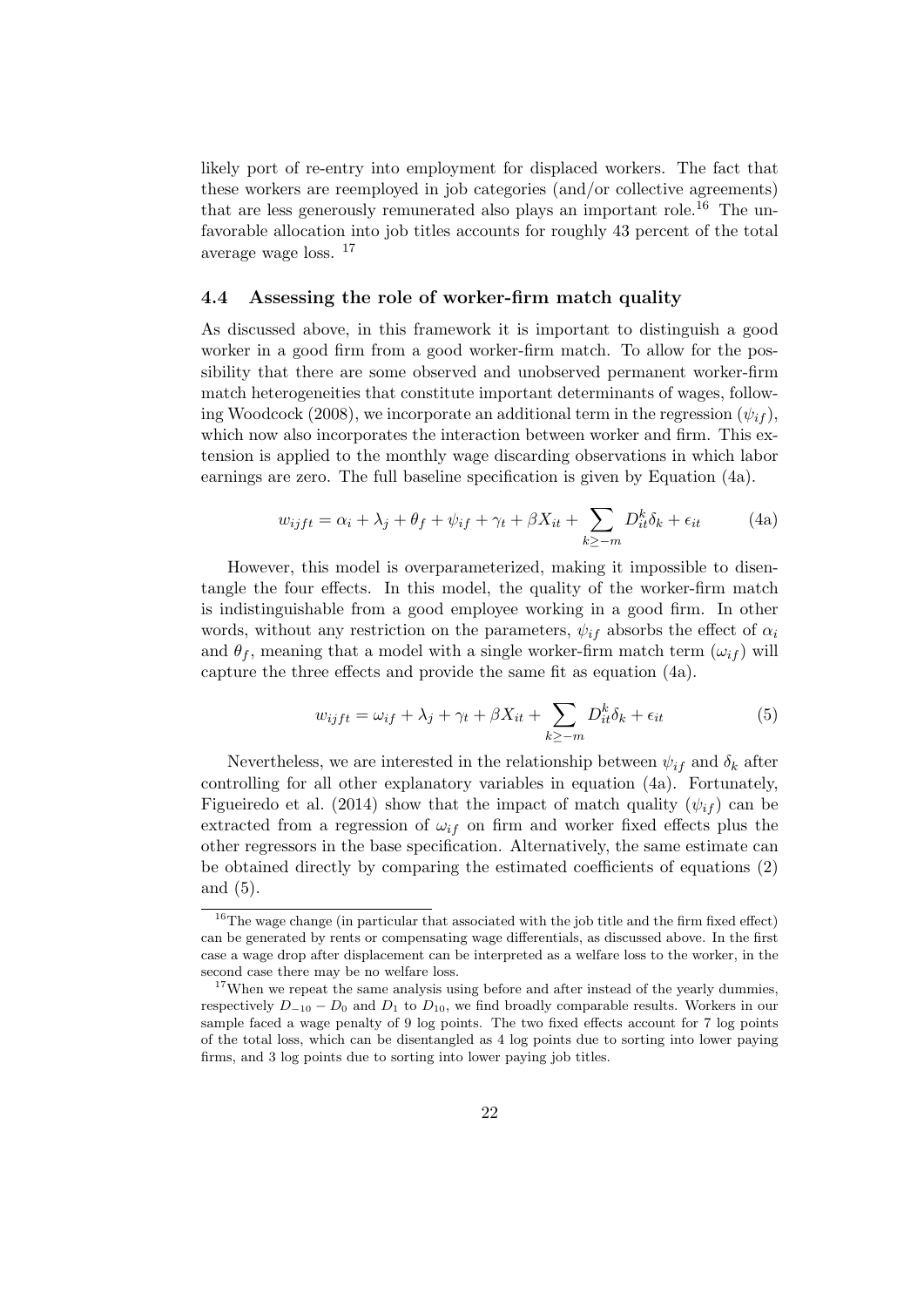| Period                   | <b>Base</b> | Full     |                                     |              |              |              |
|--------------------------|-------------|----------|-------------------------------------|--------------|--------------|--------------|
| relative                 |             |          |                                     | Firm         | Match        | Job title    |
| to displacement          |             |          | $\delta_k^{base} - \delta_k^{full}$ | fixed effect | fixed effect | fixed effect |
| $D_{-10}$                | 0.105       | $-0.011$ | 0.116                               | 0.043        | $\,0.031\,$  | 0.042        |
| $D_{-9}$                 | 0.102       | $-0.016$ | 0.118                               | 0.045        | 0.031        | 0.042        |
| $D_{-8}$                 | 0.099       | $-0.015$ | 0.114                               | 0.043        | 0.032        | 0.039        |
| $D_{-7}$                 | 0.093       | $-0.019$ | 0.113                               | 0.045        | 0.032        | 0.035        |
| $D_{-6}$                 | 0.119       | 0.004    | 0.115                               | 0.046        | 0.032        | 0.037        |
| $D_{-5}$                 | 0.085       | $-0.029$ | 0.114                               | 0.046        | 0.033        | 0.036        |
| $D_{-4}$                 | 0.073       | $-0.038$ | 0.111                               | 0.045        | 0.032        | 0.034        |
| $D_{-3}$                 | 0.073       | $-0.038$ | 0.111                               | 0.044        | 0.033        | 0.033        |
| $D_{-2}$                 | 0.071       | $-0.036$ | 0.107                               | 0.042        | 0.033        | 0.032        |
| $D_{-1}$                 | 0.064       | $-0.041$ | 0.105                               | 0.042        | 0.032        | 0.031        |
| $D_0$                    | 0.056       | $-0.049$ | 0.105                               | 0.043        | 0.032        | 0.030        |
| $D_1$                    | 0.037       | $-0.020$ | 0.057                               | 0.035        | $-0.002$     | 0.024        |
| $D_2$                    | 0.022       | $-0.012$ | 0.034                               | 0.024        | $-0.007$     | 0.017        |
| $D_3$                    | 0.005       | $-0.012$ | 0.017                               | 0.015        | $-0.011$     | 0.013        |
| $D_4$                    | $-0.009$    | $-0.012$ | 0.003                               | 0.006        | $-0.012$     | 0.008        |
| $D_5$                    | $-0.019$    | $-0.010$ | $-0.009$                            | 0.001        | $-0.014$     | 0.004        |
| $D_6$                    | $-0.024$    | $-0.006$ | $-0.018$                            | $-0.005$     | $-0.015$     | 0.002        |
| $D_7$                    | $-0.033$    | $-0.005$ | $-0.028$                            | $-0.010$     | $-0.016$     | $-0.001$     |
| $D_8$                    | $-0.042$    | $-0.005$ | $-0.037$                            | $-0.014$     | $-0.018$     | $-0.005$     |
| $D_9$                    | $-0.039$    | $-0.002$ | $-0.037$                            | $-0.011$     | $-0.018$     | $-0.008$     |
| ${\cal D}_{10}$          | $-0.042$    | $-0.004$ | $-0.038$                            | $-0.017$     | $-0.015$     | $-0.006$     |
| $\mu_{Pre-displacement}$ | 0.086       | $-0.026$ | 0.112                               | 0.044        | $0.032\,$    | 0.035        |
| $\mu$ Post-displacement  | $-0.014$    | $-0.009$ | $-0.006$                            | 0.002        | $-0.013$     | 0.005        |
| Δ                        | $-0.100$    | 0.017    | $-0.117$                            | $-0.042$     | $-0.045$     | $-0.030$     |

Table 4: Decomposition of the wage loss - firm, worker-firm match and job title

Notes: This table reports the Gelbach decomposition of the two fixed effects of the wage loss of displaced workers. In the regressions we control for age, age squared, and calendar year fixed effects. All regressions are computed with worker fixed effects. In each column  $\mu_{Pre-displacement}$  is the computed average between the first eleven lines ( $D_{-10}$  to  $D_0$ ).  $\mu_{Post-displacement}$  is the computed average between the next ten lines ( $D_1$  to  $D_{10}$ ). In the line  $\Delta$  we compute the difference between the previous two lines.

We next introduce a worker-firm specific fixed effect that accounts for match heterogeneity. This match effect absorbs the worker and the firm individual fixed effects. We can conclude that the worker-firm match quality is responsible for a sizable 4.5 log points of the wage loss, the firms fixed effects accounts for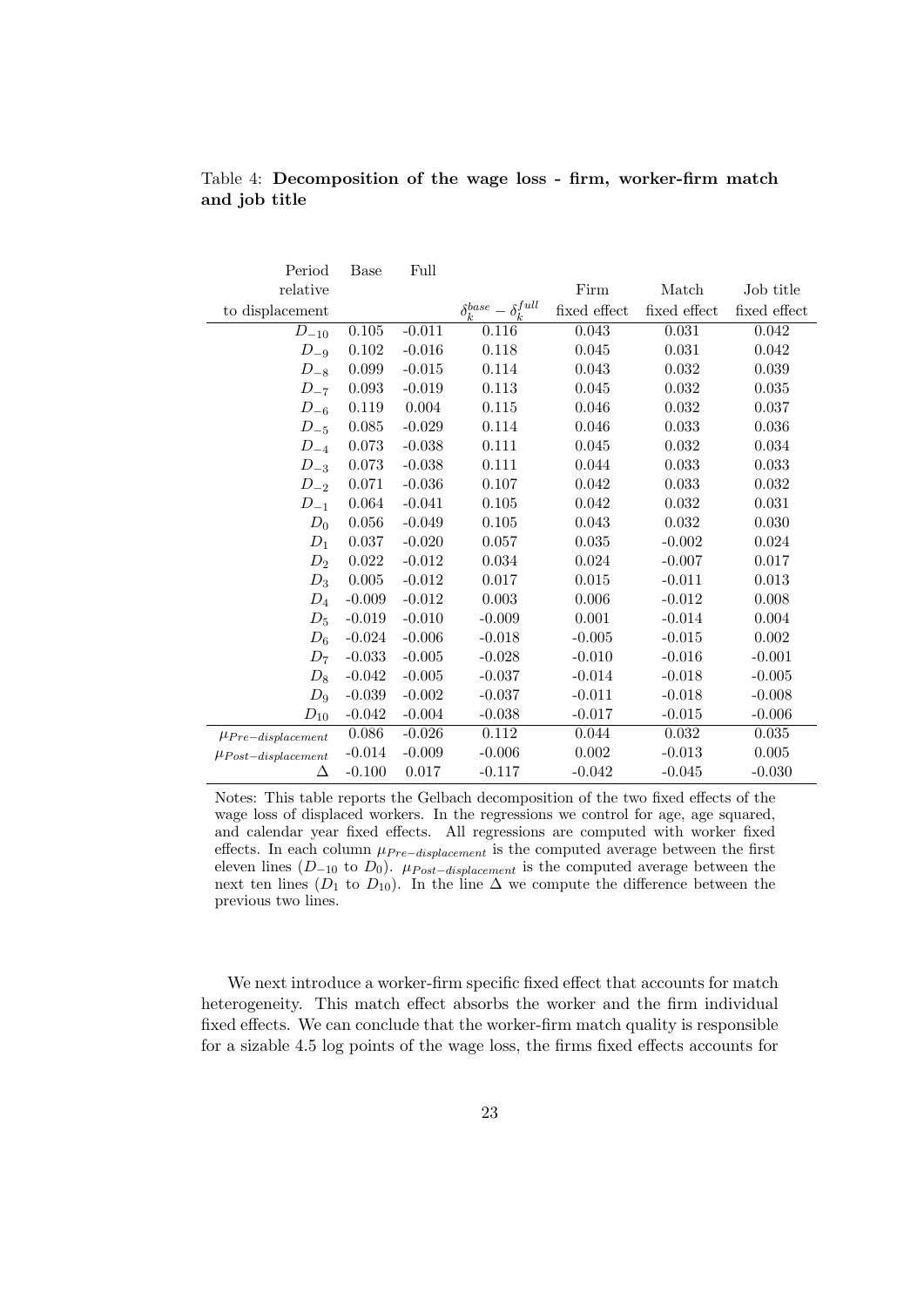4.2 log points and the job title fixed effect for the remaining 3.0 log points of the total explained wage loss.

In sum, controlling for the worker-firm match, we find that the latter accounts for 38 percent of the total wage loss, allocation into unfavaroble job titles accounts for 26 percent, and the remaining 36 percent could be attributed to firm fixed effects. Thus, failure to account for match effects largely overestimates the role of the reallocation of workers into firms and job titles in explaining the wage losses of the displaced.<sup>18</sup>

#### 4.5 Assessing the role of the bargained wage

In this section we split the wage rate into two components, the bargained wage and the wage cushion, and proceed, as before, with the Gelbach decomposition exercise. The bargained wage corresponds to the wage floor negotiated (typically at the industry level) between the trade unions and employers' associations for each job title. Firms often pay wages above this floor (as discussed above), leading to a gap between the actual wage paid and the bargained wage, which we call the wage cushion. Because we can not directly observe the bargained wage we compute for each job title (in any given year) the modal base wage and used it as a proxy for the collectively agreed wage, a methodology identical to the one pursued by Cardoso and Portugal (2005).

Table 5 shows the results of the exercise for the bargained wage. A useful way to look at the decompositions is to think of an artificial situation in which all workers simply collect the bargained wage corresponding to their job titles. In this case, the wage loss of the displaced workers would be generated by changes in the (imputed) remuneration of job titles, before and after displacement. The results indicate that job downgrading plays a very important role, implying a loss of 7 percent. In other words, if workers receive exactly the bargained wage, the wage loss of displaced workers would have been, on average, 7 percent. By construction, in this decomposition there is no role for the allocation of displaced workers among firms, and indeed, the estimated impact of the wage policy of the firms is negligible.

The wage policy of the firms is much more important in the determination of the wage cushion. Table 6 shows that displaced workers are allocated to relatively less-generous firms in terms of the wage cushion, implying a wage loss of around 3.8 percent. Displaced workers are allocated to relatively better paying job titles in terms of the wage cushion, partially offsetting (by 3.7 percent) the loss in terms of the bargained wage. In this set-up, a loss of 2.8

<sup>18</sup>When we repeat the same analysis for collective dismissals, we find broadly comparable results. Workers in our sample affected by collective dismissals faced a somewhat lower wage penalty (8 log points) than those that suffered from a firm closure (10 log points) - see Appendix D. The allocation into firms with different wage policies is the most influential factor, accounting for 45 percent of the total average loss. Sorting into job titles explains 20 percent of the loss. Worker-firm match explains 35 percent of the total average loss.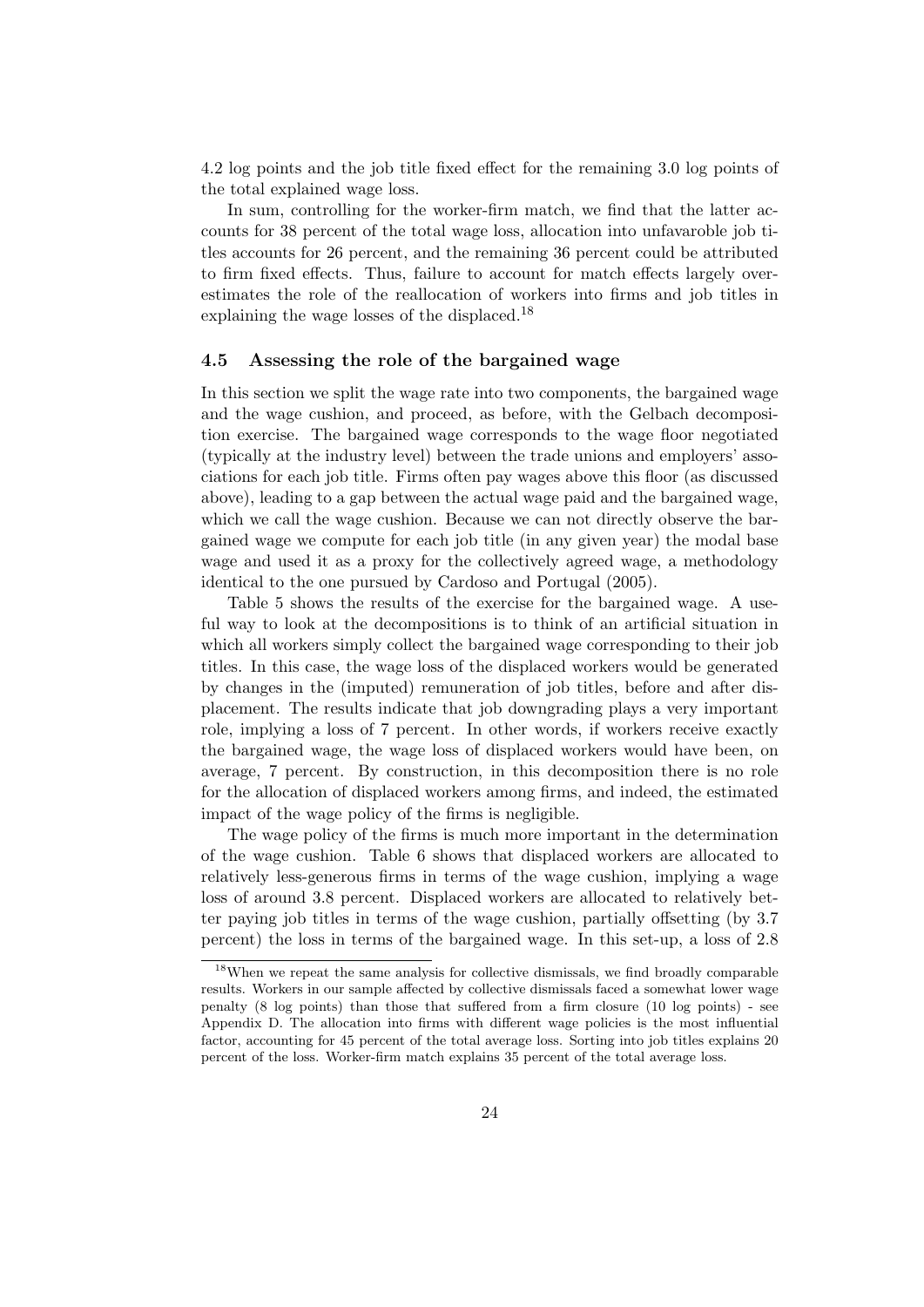percent remains unexplained.

Overall, the decompositions for the bargained wage and the wage cushion are coherent with the decomposition of the total wage provided in Table 3. The unexplained sources of wage losses and those related with firm allocation are rooted solely in the determination of the wage cushion. The wage losses associated with the allocation among job titles, however, are negatively affected by the bargained wage and positively affected by the wage cushion.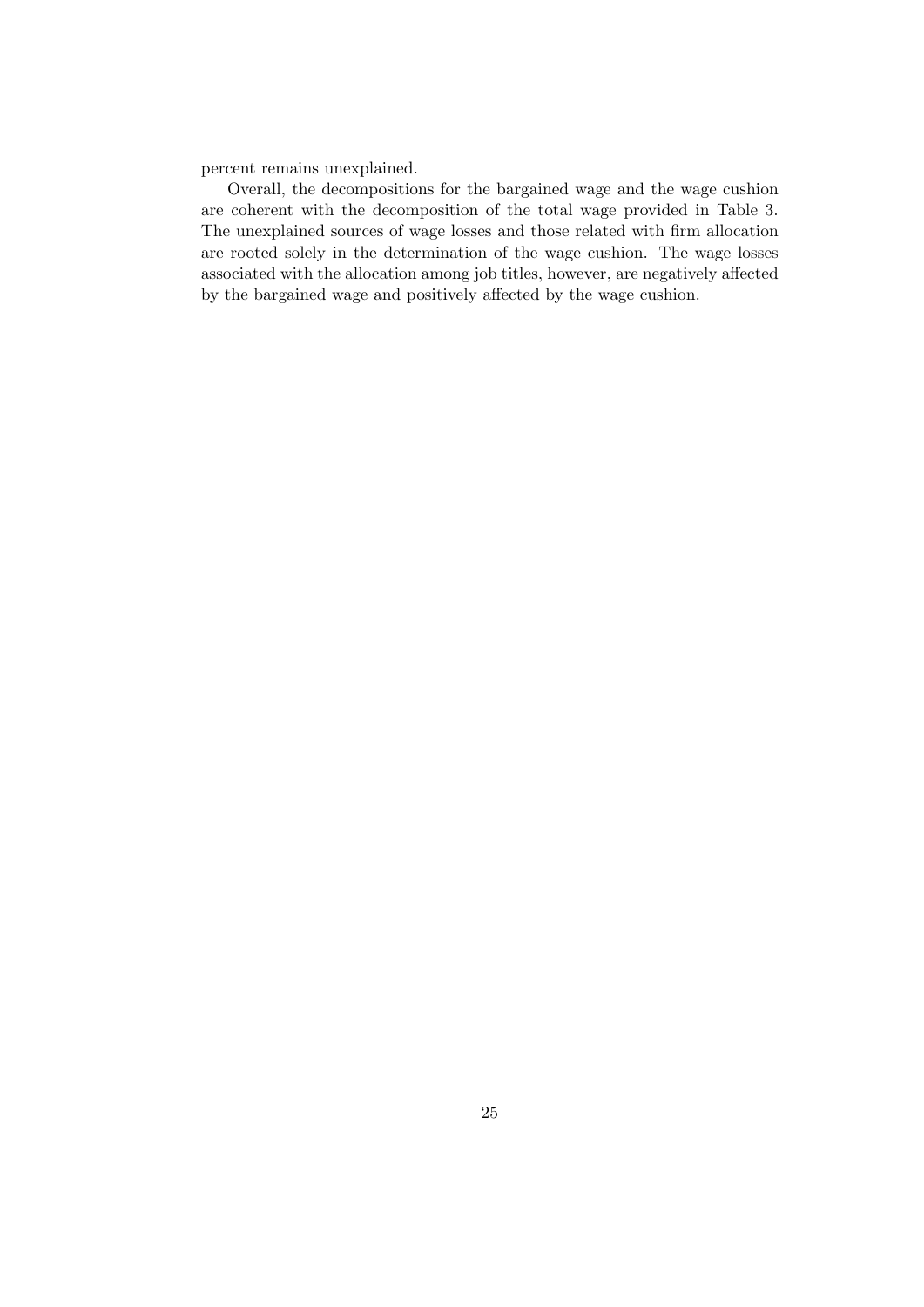| Period                   | <b>Base</b> | Full     |                                     |              |              |
|--------------------------|-------------|----------|-------------------------------------|--------------|--------------|
| relative                 |             |          |                                     | Firm         | Job title    |
| to displacement          |             |          | $\delta_k^{base} - \delta_k^{full}$ | fixed effect | fixed effect |
| $D_{-10}$                | 0.070       | $-0.003$ | 0.073                               | 0.004        | 0.068        |
| $D_{-9}$                 | 0.072       | $-0.003$ | 0.076                               | 0.005        | 0.071        |
| $D_{-8}$                 | 0.067       | $-0.006$ | 0.073                               | 0.005        | 0.067        |
| $D_{-7}$                 | 0.062       | $-0.010$ | 0.071                               | 0.006        | 0.065        |
| $D_{-6}$                 | 0.066       | $-0.010$ | 0.075                               | 0.006        | 0.069        |
| $D_{-5}$                 | 0.069       | $-0.008$ | 0.077                               | 0.007        | 0.070        |
| $D_{-4}$                 | 0.068       | $-0.009$ | 0.077                               | 0.008        | 0.069        |
| $D_{-3}$                 | 0.068       | $-0.009$ | 0.077                               | 0.008        | 0.069        |
| $D_{-2}$                 | 0.062       | $-0.011$ | 0.073                               | 0.008        | 0.065        |
| $D_{-1}$                 | 0.060       | $-0.014$ | 0.074                               | 0.007        | 0.067        |
| $D_0$                    | 0.055       | $-0.015$ | 0.070                               | 0.008        | 0.062        |
| $D_1$                    | 0.035       | $-0.010$ | 0.045                               | 0.006        | 0.039        |
| $D_2$                    | 0.014       | $-0.010$ | 0.024                               | 0.004        | 0.020        |
| $D_3$                    | 0.002       | $-0.008$ | 0.010                               | 0.004        | 0.006        |
| $D_4$                    | $-0.001$    | $-0.008$ | 0.007                               | 0.003        | 0.004        |
| $D_5$                    | $-0.002$    | $-0.006$ | 0.003                               | 0.003        | 0.001        |
| $D_6$                    | $-0.008$    | $-0.007$ | $-0.001$                            | 0.002        | $-0.004$     |
| $D_7$                    | $-0.014$    | $-0.006$ | $-0.008$                            | 0.002        | $-0.010$     |
| $D_8$                    | $-0.027$    | $-0.005$ | $-0.022$                            | 0.002        | $-0.024$     |
| $\mathcal{D}_9$          | $-0.024$    | $-0.003$ | $-0.022$                            | 0.004        | $-0.025$     |
| ${\cal D}_{10}$          | $-0.028$    | $-0.003$ | $-0.025$                            | 0.003        | $-0.028$     |
| $\mu_{Pre-displacement}$ | 0.065       | $-0.009$ | 0.074                               | 0.007        | 0.068        |
| $\mu$ Post-displacement  | $-0.005$    | $-0.007$ | 0.001                               | 0.003        | $-0.002$     |
| Δ                        | $-0.071$    | 0.002    | $-0.073$                            | $-0.003$     | $-0.070$     |

Table 5: Decomposition of the bargained wage

Notes: This table reports the Gelbach decomposition of the two fixed effects of the wage loss of displaced workers. In the regressions we control for age, age squared, and calendar year fixed effects. All regressions are computed with worker fixed effects. In each column  $\mu_{Pre-displacement}$  is the computed average between the first eleven lines ( $D_{-10}$  to  $D_0$ ).  $\mu_{Post-displacement}$  is the computed average between the next six lines ( $D_1$  to  $D_{10}$ ). In the line  $\Delta$  we compute the difference between the previous two lines.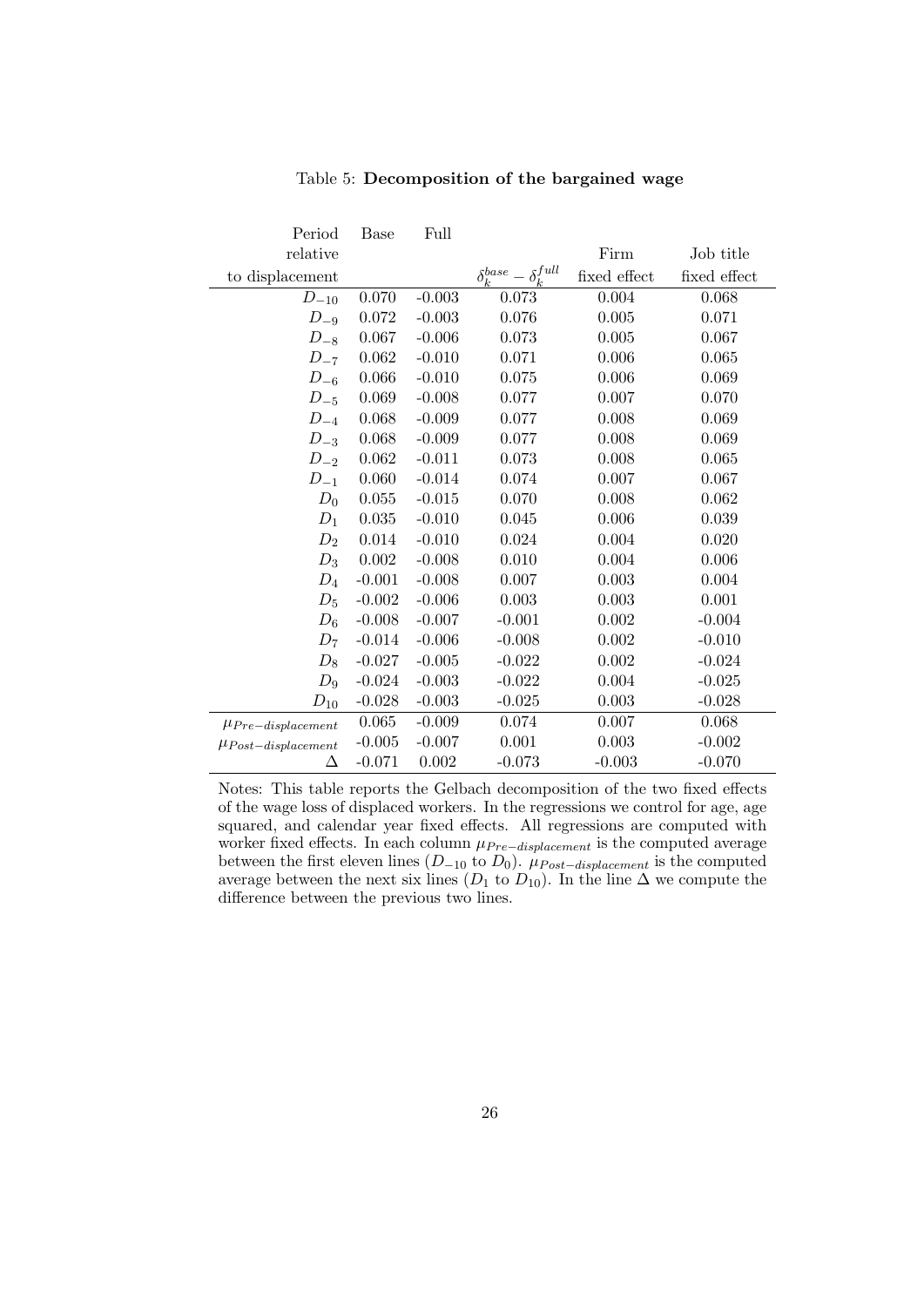| Period                   | Base     | Full      |                                     |              |              |
|--------------------------|----------|-----------|-------------------------------------|--------------|--------------|
| relative                 |          |           |                                     | Firm         | Job title    |
| to displacement          |          |           | $\delta_k^{base} - \delta_k^{full}$ | fixed effect | fixed effect |
| $D_{-10}$                | 0.034    | 0.019     | 0.015                               | 0.039        | $-0.024$     |
| $D_{-9}$                 | 0.028    | 0.015     | 0.013                               | 0.040        | $-0.026$     |
| $D_{-8}$                 | 0.031    | 0.019     | 0.012                               | 0.038        | $-0.026$     |
| $D_{-7}$                 | 0.031    | 0.019     | $0.012\,$                           | 0.040        | $-0.027$     |
| $D_{-6}$                 | 0.052    | 0.042     | 0.010                               | 0.039        | $-0.029$     |
| $D_{-5}$                 | 0.016    | 0.009     | 0.007                               | 0.039        | $-0.032$     |
| $D_{-4}$                 | 0.005    | 0.000     | 0.005                               | 0.037        | $-0.032$     |
| $D_{-3}$                 | 0.005    | 0.001     | 0.004                               | 0.036        | $-0.032$     |
| $D_{-2}$                 | 0.009    | 0.005     | 0.004                               | 0.034        | $-0.030$     |
| $D_{-1}$                 | 0.004    | $0.002\,$ | 0.002                               | 0.034        | $-0.033$     |
| $D_0$                    | 0.001    | $-0.006$  | 0.006                               | 0.035        | $-0.029$     |
| $D_1$                    | 0.001    | $-0.015$  | 0.016                               | 0.028        | $-0.012$     |
| $D_2$                    | 0.006    | $-0.013$  | 0.019                               | 0.020        | $-0.001$     |
| $D_3$                    | 0.003    | $-0.016$  | 0.019                               | 0.011        | 0.008        |
| $D_4$                    | $-0.008$ | $-0.017$  | 0.009                               | 0.003        | 0.006        |
| $D_5$                    | $-0.016$ | $-0.020$  | 0.003                               | $-0.002$     | 0.005        |
| $D_6$                    | $-0.017$ | $-0.016$  | $-0.001$                            | $-0.008$     | 0.006        |
| $D_7$                    | $-0.020$ | $-0.017$  | $-0.002$                            | $-0.012$     | 0.010        |
| $D_8$                    | $-0.015$ | $-0.018$  | 0.003                               | $-0.016$     | 0.018        |
| $D_9$                    | $-0.015$ | $-0.016$  | 0.002                               | $-0.013$     | 0.015        |
| $D_{10}$                 | $-0.014$ | $-0.016$  | 0.002                               | $-0.019$     | 0.020        |
| $\mu_{Pre-displacement}$ | 0.020    | 0.011     | 0.008                               | 0.037        | $-0.029$     |
| $\mu$ Post-displacement  | $-0.010$ | $-0.016$  | 0.007                               | $-0.001$     | 0.008        |
| Δ                        | $-0.029$ | $-0.028$  | $-0.001$                            | $-0.038$     | 0.037        |

#### Table 6: Decomposition of the wage cushion

Notes: This table reports the Gelbach decomposition of the two fixed effects of the wage loss of displaced workers. In the regressions we control for age, age squared, and calendar year fixed effects. All regressions are computed with worker fixed effects. In each column  $\mu_{Pre-displacement}$  is the computed average between the first eleven lines ( $D_{-10}$  to  $D_0$ ).  $\mu_{Post-displacement}$  is the computed average between the next six lines ( $D_1$  to  $D_{10}$ ). In the line  $\Delta$  we compute the difference between the previous two lines.

#### 4.6 Assessing the role of permanent observed heterogeneity

In a fixed effects approach, worker, firm, and job title fixed effects may include two components - unobserved and observed time-invariant characteristics. Re-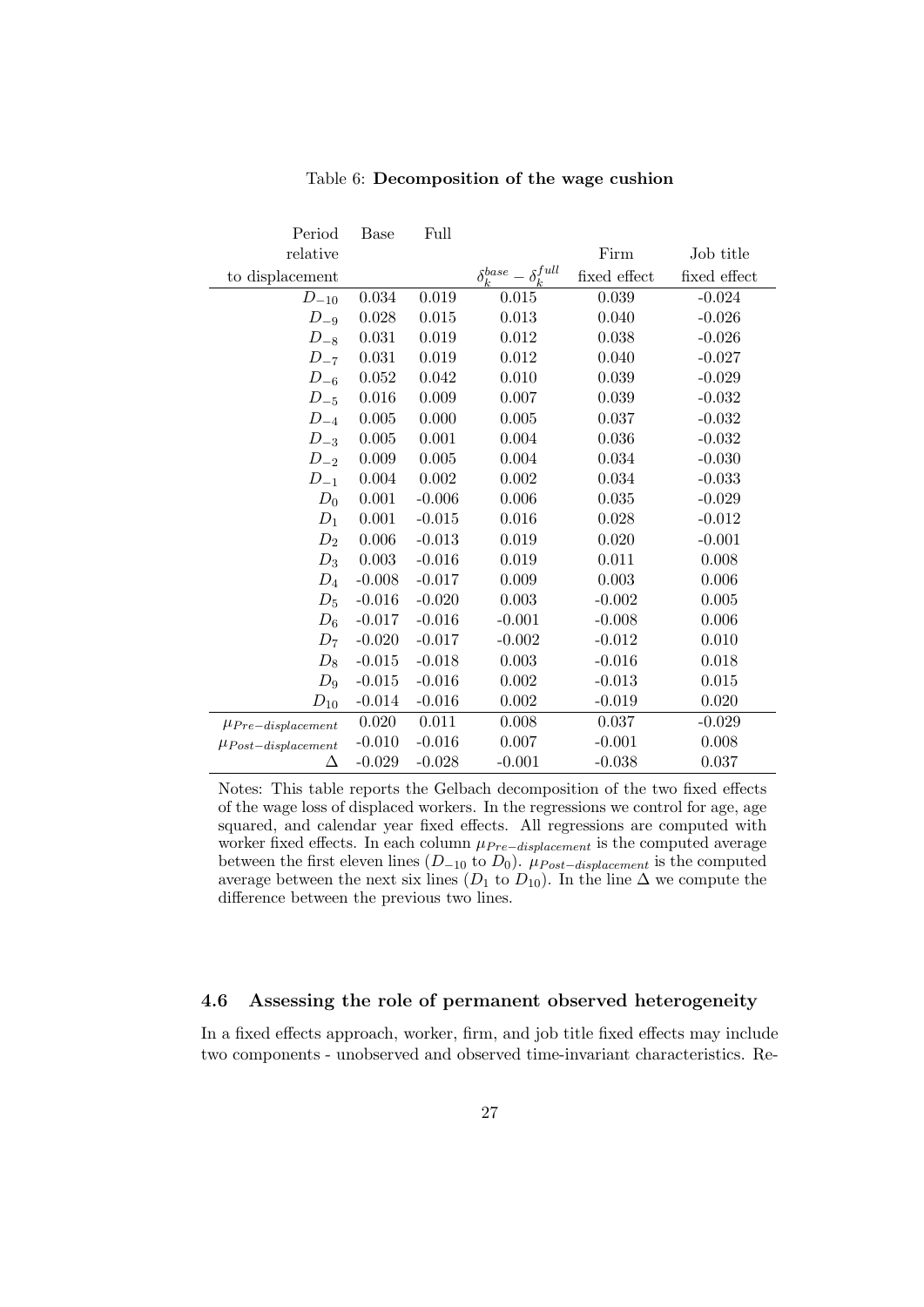|                                    | $\Delta$ Firm<br>fixed effect |                              | $\Delta$ Job title<br>fixed effect |
|------------------------------------|-------------------------------|------------------------------|------------------------------------|
| Change industry 2 digits           | $-0.029***$                   | Change occupation (5 digits) | $-0.003***$                        |
|                                    | (0.004)                       |                              | (0.001)                            |
| Change firm size $(\log)$          | $0.040***$                    | Change collective agreement  | $0.008***$                         |
|                                    | (0.002)                       |                              | (0.001)                            |
| Change single to multi-plant       | 0.008                         | Tenure (previous job)        | $-0.026***$                        |
|                                    | (0.006)                       |                              | (0.001)                            |
| Change public to private capital   | $-0.024***$                   | Tenure squared               | $0.005***$                         |
|                                    | (0.007)                       |                              | (0.000)                            |
| Change domestic to foreign capital | $0.035***$                    |                              |                                    |
|                                    | (0.004)                       |                              |                                    |
| Change region                      | $-0.001$                      |                              |                                    |
|                                    | (0.004)                       |                              |                                    |
| Constant                           | $-0.047**$                    |                              | $0.018***$                         |
|                                    | (0.022)                       |                              | (0.004)                            |
|                                    |                               |                              |                                    |
| Observations                       | 111,779                       |                              | 111,779                            |
| R-squared                          | 0.123                         |                              | 0.046                              |

#### Table 7: Assessing the role of permanent observed heterogeneity

Notes: In the regressions we control for calendar year fixed effects. All the explanatory variables except tenure are defined by comparing job and firm characteristics of the displaced in the last record before  $(D_0)$  and after displacement. Tenure in the previous job is measured in  $D_0$ . Robust standard errors in parentheses. \*\*\* p<0.01, \*\* p<0.05, \* p<0.1

garding the latter, it seems natural to ask how observed components are related to changes in the firm and job title fixed effects after displacement. For that purpose we ran two separate OLS regressions using the sample of displaced workers that were re-employed during the period analyzed, i.e., 111,779 displaced workers after excluding those observations with missing values in the explanatory variables. The results are reported in Table 7.

In the first regression (see left part of Table 7) the dependent variable is defined as the change in the firm fixed effect in the period after displacement relative to the period before displacement. Firm observed characteristics include industry, size (measured by the number of employees and the number of establishments), ownership type (public or private/foreign or domestic), and location.<sup>19</sup>

In the second regression (see right part of Table 7) the dependent variable is defined as the change in the job title fixed effect after displacement. Job title observed characteristics include tenure, occupation, and collective agreement.

The estimates show that a change in industry, firm size, and ownership type play a non-trivial role in driving the change in the firm fixed effect. Further-

 $19$ See Abowd et al. (1999) for a discussion of the relationship between pure firm effects and pure industry and firm-size effects.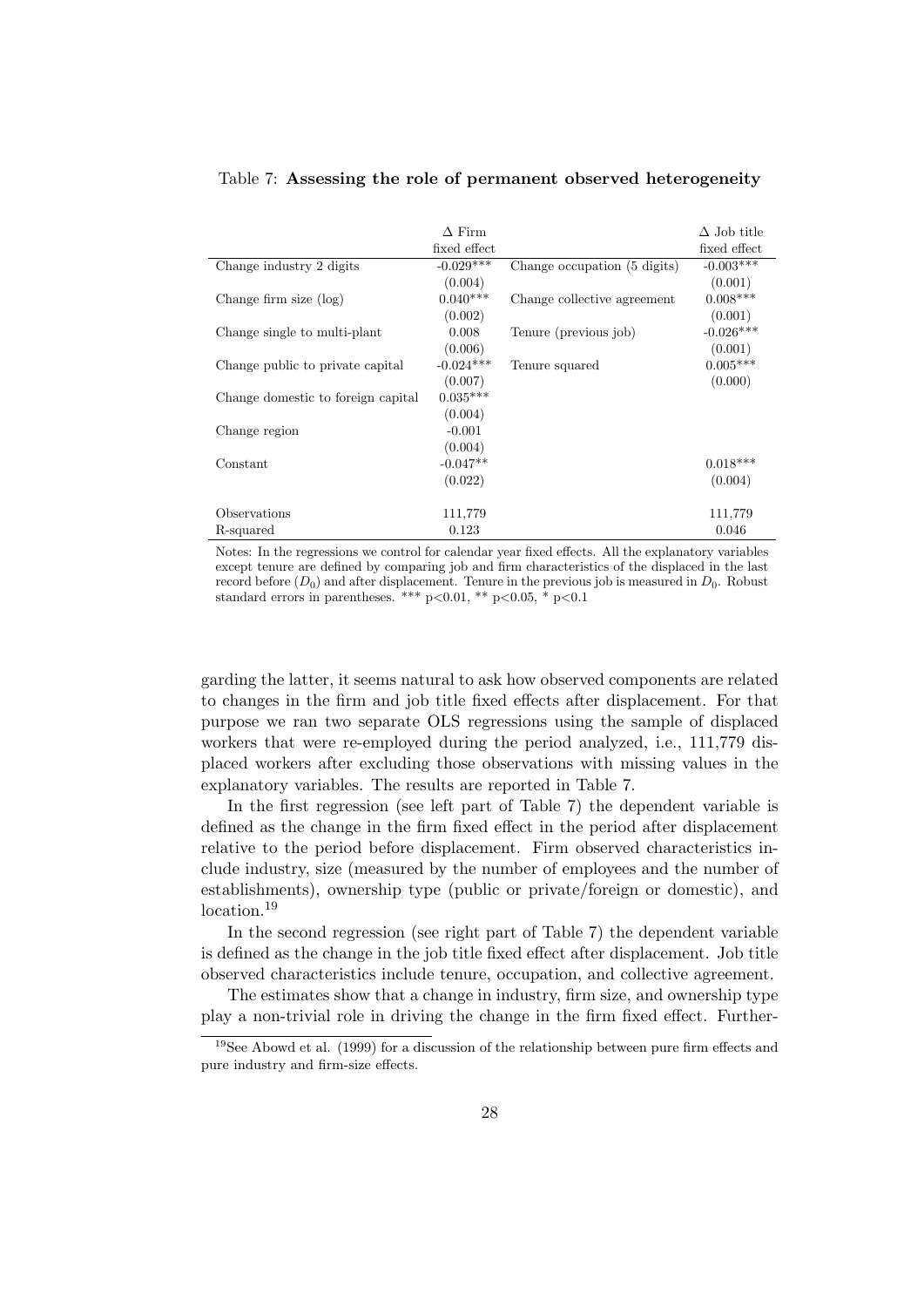more, the three most important observed characteristics of the job - occupation, collective agreement, and tenure - are all statistically significant at the conventional levels. A change in the 5 digits occupation and the loss of tenure in the previous job are related to sorting into a low-paying job title, while a change in the collective agreement is related to sorting into a high-paying job. These results are not unexpected and reinforce the role of job downgrading in explaining the subsequent wage losses due to displacement.

Finally, the results also show that a large component of the change in the fixed effects after displacement should be attributed to unobserved firm and job title characteristics.

#### 5 Concluding remarks

Wage losses of displaced workers can be related to the firm, job title, and the worker-firm match that existed before and after displacement. In this paper we first explored the sources of those losses, estimating a three-way high-dimensional fixed effects regression model, which enabled us to obtain worker, firm, and job title fixed effects. To decompose the wage losses into the contribution of each fixed effect, we implemented the conditional decomposition method suggested by Gelbach (2016).

Based on the JLS methodology, we found that post-displacement wages are, on average, 9.5 percent lower than pre-displacement wages. Sorting into matches plays a very sizable role in explaining these losses, accounting for around 39 percent of the total average wage loss for workers displaced through firm closures. The allocation into lower-paid job titles also plays a significant role, accounting for around 26 percent of the total average wage loss. Firm fixed effects account for the remaining 35 percent. Furthermore, based on the way those job titles were identified - from a combination of occupation and collective agreement - we examined how observed components of the job title are related to those losses. The results seem to show that job downgrading after displacement is driven mainly by human capital depreciation, which can be traced through the job title fixed effects, in terms of losses of job specific training and occupation specific human capital. Sizable industry specific losses of human capital can also be spotted along the distributional changes of firm fixed effects.

There are some potentially important policy prescriptions that may be derived from the evidence reported in this study. Severe losses in the returns to the job title may represent a job downgrading due to depreciation of general and specific human capital or to the difficulty of finding a new job requiring skills similar to those acquired in the pre-displacement job. Here, retraining programs may be of some help.

Losses related with the firm/worker-firm match fixed effect may mean that a worker is moving from a high paying firm/high-quality match to a low-paying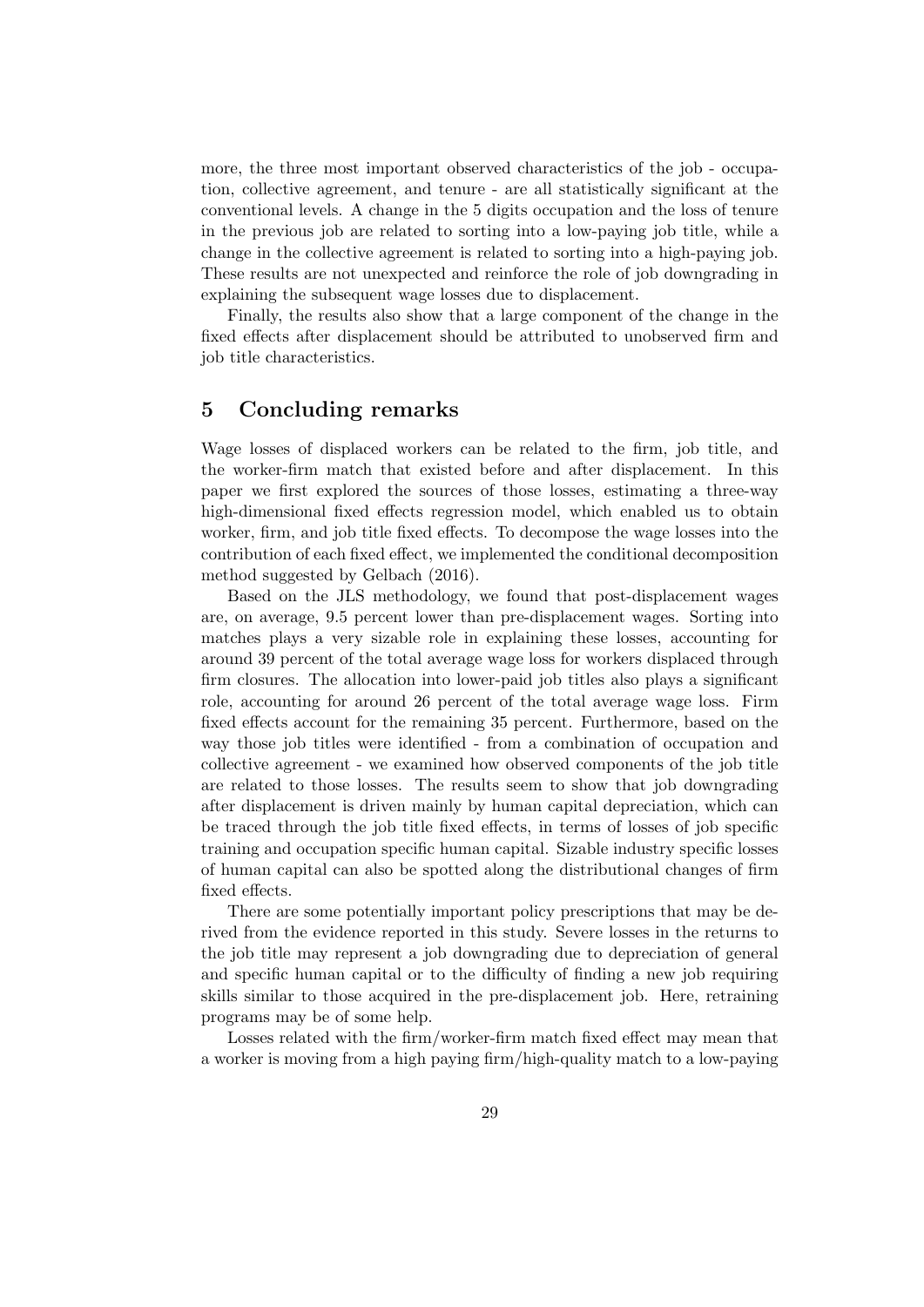fim/low-quality match. Actually, with the occurrence of a displacement event, successful job searchers may lose their "job shopping" investment (Johnson (1978)). If this phenomenon is pervasive, job search assistance programs and mandatory pre-notification of impending redundancy may be justified.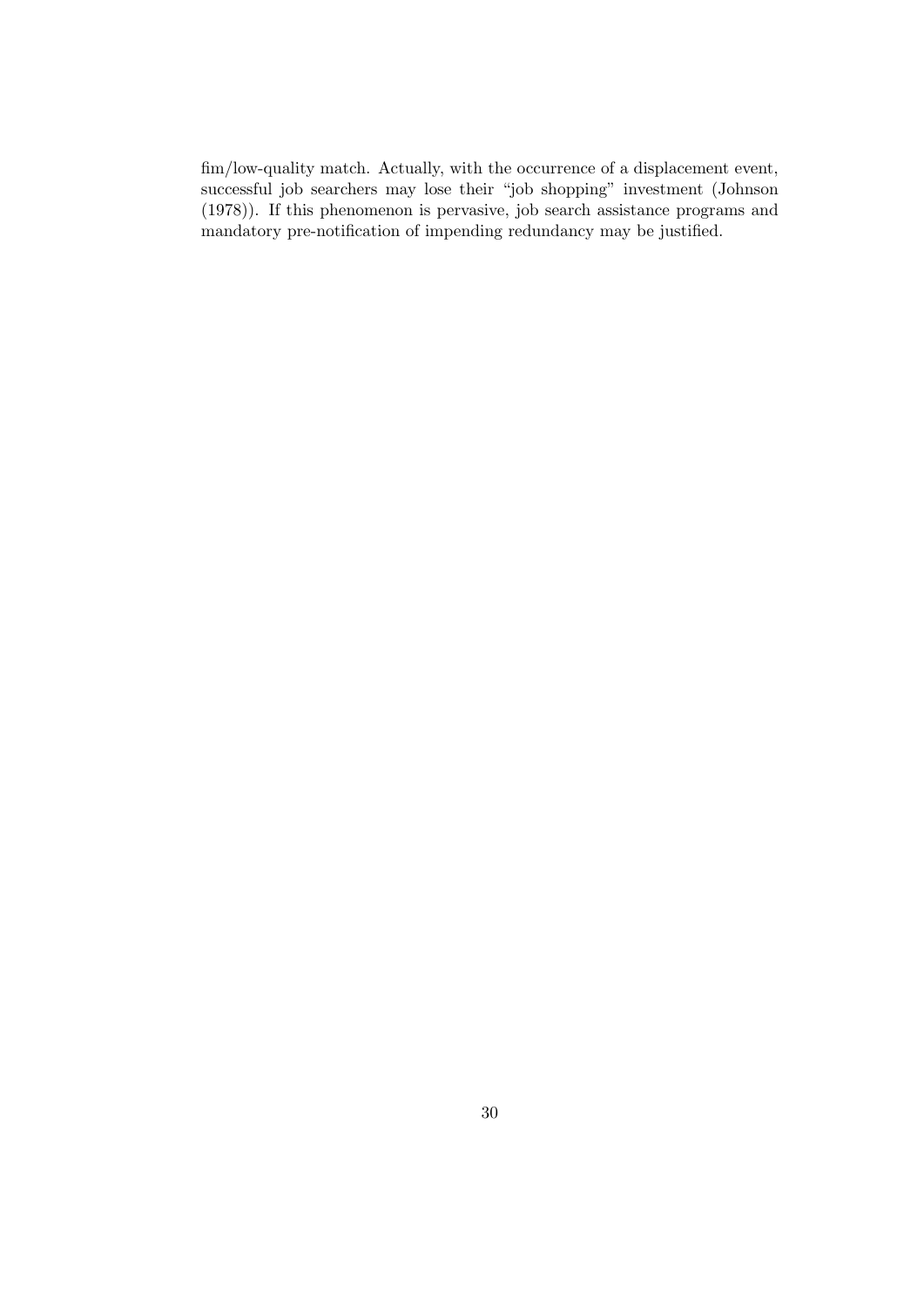#### References

- Abowd, J., Creecy, R., and Kramarz, F. (2002). Computing person and firm effects using linked longitudinal employer-employee data. Technical Papers 2002-06, Longitudinal Employer-Household Dynamics, Center for Economic Studies, U.S. Census Bureau.
- Abowd, J., Kramarz, F., and Margolis, D. (1999). High wage workers and high wage firms. Econometrica, 67(2):251–334.
- Abraham, K. and Farber, H. (1988). Returns to seniority in union and nonunion jobs: A new look at the evidence. Industrial and Labor Relations Review,  $42(1):3-19.$
- Abraham, K. G. and Farber, H. S. (1987). Job duration, seniority, and earnings. American Economic Review, 77(3):278–97.
- Addison, J. T. and Portugal, P. (1987). On the distributional shape of unemployment duration. The Review of Economics and Statistics, 69(3):521–26.
- Altonji, J. and Shakotko, R. (1987). Do wages rise with job seniority? Review of Economic Studies, 54(3):437–59.
- Blanchard, O. and Portugal, P. (2001). What hides behind an unemployment rate: Comparing Portuguese and U.S. labor markets. The American Economic Review, 91(1):187–207.
- Burda, M. and Mertens, A. (2001). Estimating wage losses of displaced workers in Germany. Labour Economics,  $8(1):15 - 41$ .
- Burdett, K. and Mortensen, D. T. (1998). Wage differentials, employer size, and unemployment. International Economic Review, 39(2):257–273.
- Cardoso, A. R. (2000). Wage differentials across firms: an application of multilevel modelling. Journal of Applied Econometrics, 15:343–354.
- Cardoso, A. R. and Portugal, P. (2005). Contractual wages and the wage cushion under different bargaining settings. Journal of Labor Economics, 23(4):875–874.
- Carneiro, A., Portugal, P., and Varejão, J. (2014). Catastrophic job Destruction during the Portuguese Economic Crisis. Journal of Macroeconomics, 39:444– 457.
- Carrington, W. J. and Fallick, B. C. (2014). Why Do Earnings Fall with Job Displacement? Working Paper 1405, Federal Reserve Bank of Cleveland.
- Couch, K. and Placzek, D. (2010). Earnings losses of displaced workers revisited. American Economic Review, 100(1):572–89.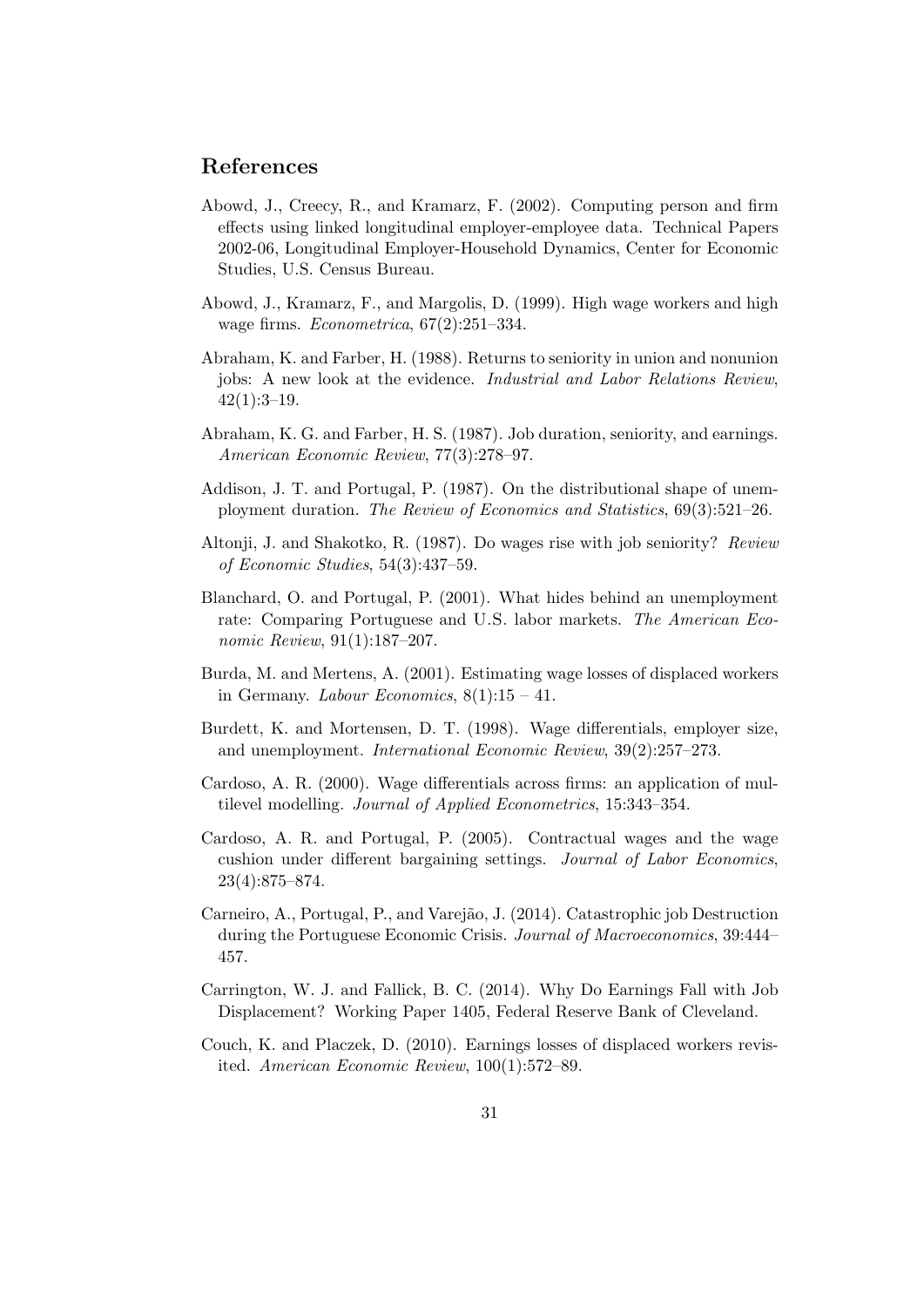- Davis, S. J. and von Wachter, T. (2011). Recessions and the cost of job loss. NBER Working Papers 17638, National Bureau of Economic Research, Inc.
- Dustmann, C. and Meghir, C. (2005). Wages, experience and seniority. Review of Economic Studies, 72(1):77–108.
- Figueiredo, O., Guimarães, P., and Woodward, D. (2014). Firm-worker matching in industrial clusters. Journal of Economic Geography, 14(1):1–19.
- Garda, P. (2012). Wage losses after displacement in Spain. the role of specific human capital. Mimeo.
- Gelbach, J. (2016). When do covariates matter? And which ones, and how much? *Journal of Labor Economics*, 34(2):forthcoming.
- Goux, D. and Maurin, E. (1999). Persistence of interindustry wage differentials: a reexamination using matched worker-firm panel data. Journal of Labor Economics, 17(3):492–533.
- Guimarães, P. and Portugal, P. (2010). A simple feasible procedure to fit models with high-dimensional fixed effects. Stata Journal, 10(4):628–649.
- Hamermesh, D. S. (1987). The costs of worker displacement. The Quarterly Journal of Economics, 102(1):51–75.
- Hamermesh, D. S. (1989). What do we know about worker displacement in the U.S. Industrial Relations, 12(1):51–59.
- Hartog, J., Pereira, P., and Vieira, J. (2002). Bargaining regimes and wages in Portugal. Portuguese Economic Journal, 1(3):237–268.
- Johnson, W. R. (1978). A theory of job shopping. The Quarterly Journal of Economics, 92(2):261–78.
- Kambourov, G. and Manovskii, I. (2009). Human capital specificity: evidence from the dictionary of occupational titles and displaced worker surveys, 1984- 2000. International Economic Review, 50(1):63–115.
- Kletzer, L. (1998). Job displacement. *Journal of Economic Perspectives*,  $12(1):115-36.$
- Manning, A. (2003). Monopsony in motion: Imperfect competition in labor markets. Princeton University Press.
- Manning, A. (2011). Imperfect competition in the labor market, volume 4 of Handbook of Labor Economics, pages 973–1041. Elsevier.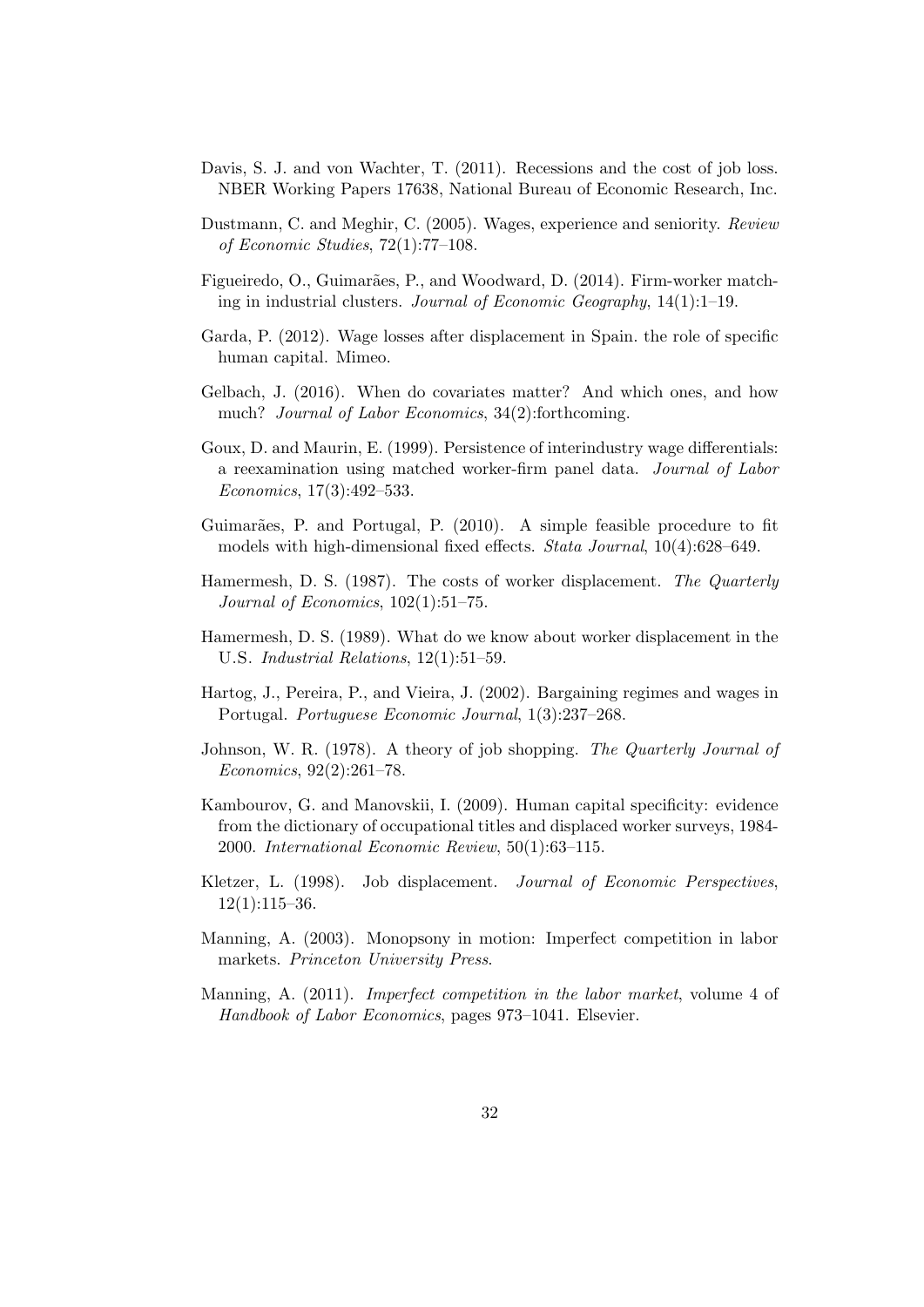- Martins, P. S. (2014). 30,000 minimum wages: The economic effects of collective agreement extensions. Working Papers 51, Queen Mary, University of London, School of Business and Management, Centre for Globalisation Research.
- Neal, D. (1995). Industry-specific human capital: Evidence from displaced workers. Journal of Labor Economics, 13(4):653–677.
- Parent, D. (2000). Industry-specific capital and the wage profile: Evidence from the National Longitudinal Survey of Youth and the Panel Study of Income Dynamics. Journal of Labor Economics, 18(2):306–323.
- Poletaev, M. and Swaim, P. (2008). Human capital specificity: evidence from the dictionary of occupational titles and displaced worker surveys, 1984-2000. Journal of Labor Economics, 26(3):387–420.
- Topel, R. H. (1991). Specific capital, mobility, and wages: Wages rise with job seniority. Journal of Political Economy, 99(1):145-76.
- Topel, R. H. and Ward, M. P. (1992). Job mobility and the careers of young men. The Quarterly Journal of Economics, 107(2):439–479.
- Torres, S., Portugal, P., Addison, J., and Guimarães, P. (2013). The sources of wage variation: a three-way high-dimensional fixed effects model. Working Papers w20139, Banco de Portugal, Economics and Research Department.
- Webber, D. A. (2013). Firm Market Power and the Earnings Distribution. IZA Discussion Papers 7342, Institute for the Study of Labor (IZA).
- Woodcock, S. D. (2007). Match effects. Technical Report 07-13, SFU Discussion Paper.
- Woodcock, S. D. (2008). Wage differentials in the presence of unobserved worker, firm, and match heterogeneity. *Labour Economics*, 15(4):771–793.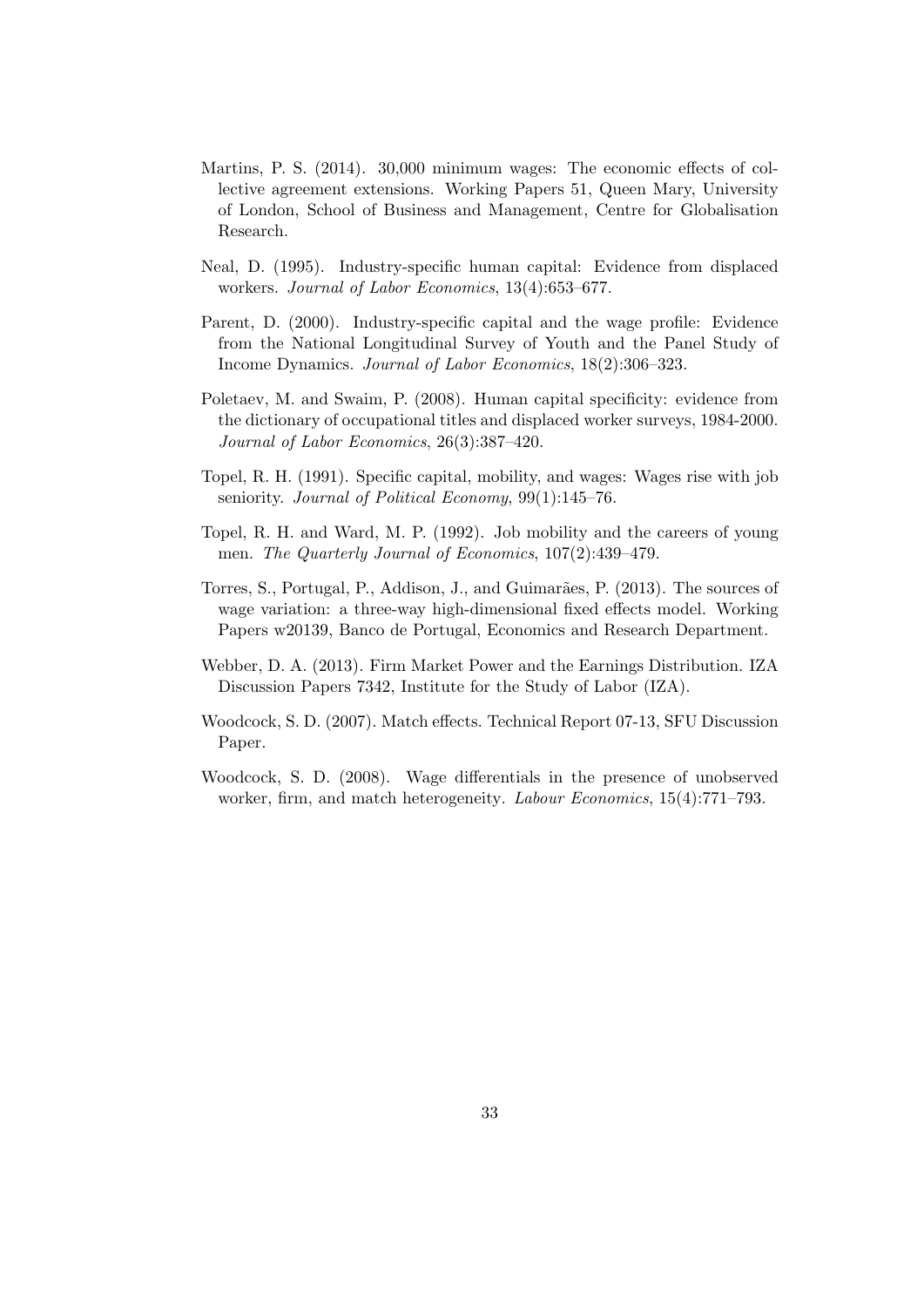## 6 Appendix

## Appendix A

|                                   | Non-displaced | Displaced      |
|-----------------------------------|---------------|----------------|
| Total monthly wage (2013 euros)   | 1258          | 1067           |
| Minimum monthly wage (2013 euros) | 485           | 485            |
| Age (in years)                    | 38            | 37             |
| Tenure (in years)                 | 10            | 6              |
| Female $(\%)$                     | 40            | 47             |
| Education $(\%)$ :                |               |                |
| Less than basic school            | 3             | $\overline{2}$ |
| Basic school                      | 29            | 32             |
| Preparatory                       | 18            | 25             |
| Lower Secondary                   | 18            | 17             |
| Upper Secondary                   | 19            | 16             |
| College                           | 13            | 8              |
| Firm size (no. co-workers)        | 1131          | 511            |
| Industry $(\%)$ :                 |               |                |
| Manufacturing                     | 40            | 58             |
| Construction                      | 8             | 8              |
| Wholesale and retail trade        | 19            | 17             |
| Transports                        | 8             | $\overline{4}$ |
| Financial services                | 14            | 14             |
| Education/health                  | 11            | 5              |
| No. observations                  | 21,357,678    | 1,054,373      |

#### Table 8: Descriptive statistics

Notes: This table reports summary statistics (mean) for the sample. The units are explained in parentheses.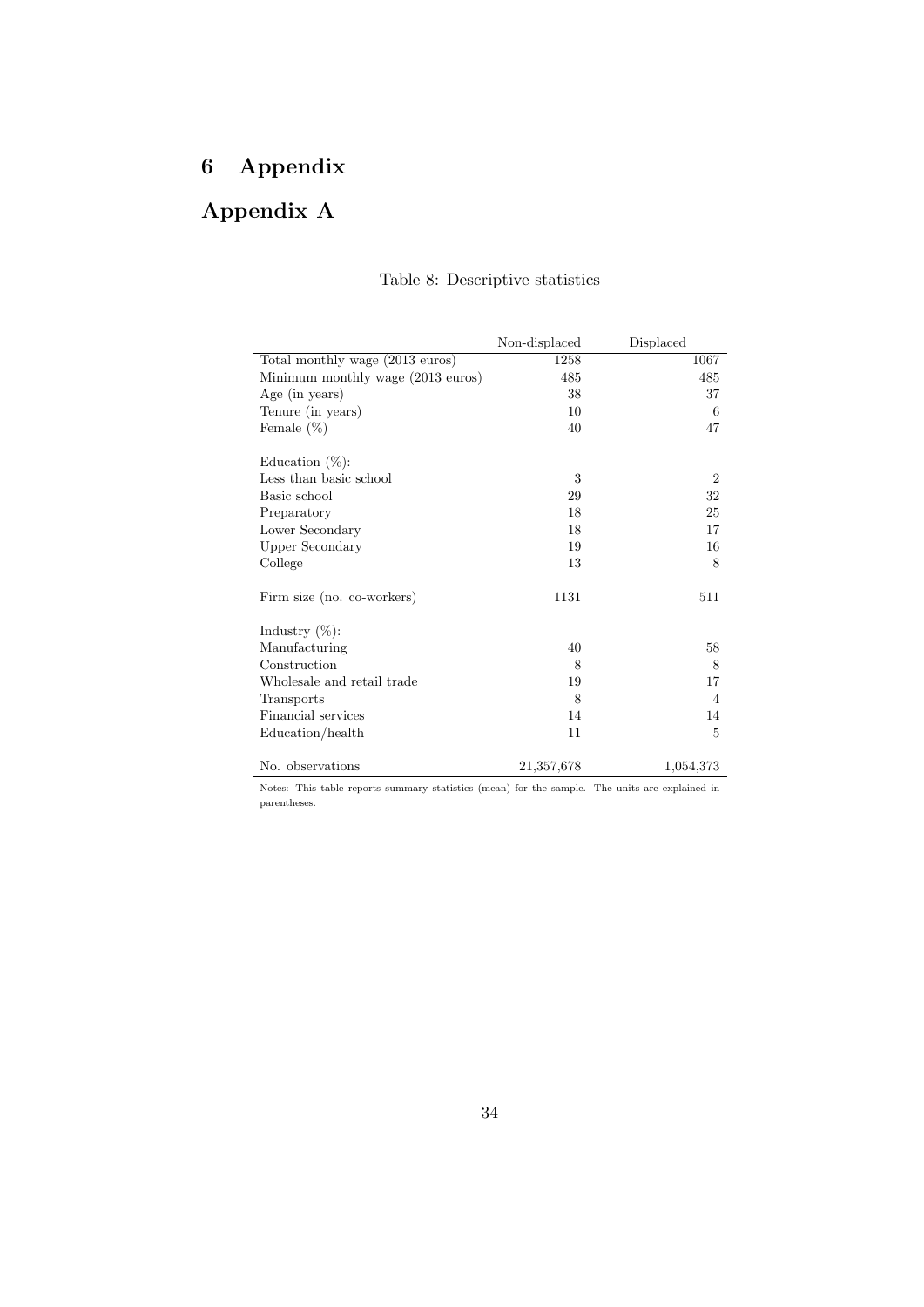## Appendix B

#### Table 9: Detailed results from Figures 2 and 3 - FE model without trends

|           | Monthly earnings loss |           |            |       |          |                      |          | Monthly wage loss |           |       |                       |          |
|-----------|-----------------------|-----------|------------|-------|----------|----------------------|----------|-------------------|-----------|-------|-----------------------|----------|
|           |                       | Robust    |            |       |          |                      |          | Robust            |           |       |                       |          |
|           | Coef.                 | Std. Err. | t          | P > t |          | [95% Conf. Interval] | Coef.    | Std. Err.         | t         | P > t | [95\% Conf. Interval] |          |
| $D_{-10}$ | $-0.031$              | 0.004     | $-7.030$   | 0.000 | $-0.039$ | $-0.022$             | 0.105    | 0.002             | 47.920    | 0.000 | 0.100                 | 0.109    |
| $D_{-9}$  | 0.009                 | 0.004     | 2.160      | 0.031 | 0.001    | 0.017                | 0.102    | 0.002             | 50.790    | 0.000 | 0.098                 | 0.106    |
| $D_{-8}$  | 0.017                 | 0.004     | 4.300      | 0.000 | 0.009    | 0.025                | 0.099    | 0.002             | 51.170    | 0.000 | 0.095                 | 0.103    |
| $D_{-7}$  | 0.011                 | 0.004     | 3.010      | 0.003 | 0.004    | 0.018                | 0.093    | 0.002             | 52.380    | 0.000 | 0.090                 | 0.097    |
| $D_{-6}$  | 0.044                 | 0.004     | 12.420     | 0.000 | 0.037    | 0.051                | 0.119    | 0.002             | 65.050    | 0.000 | 0.115                 | 0.122    |
| $D_{-5}$  | 0.016                 | 0.003     | 4.870      | 0.000 | 0.010    | 0.023                | 0.085    | 0.002             | 52.290    | 0.000 | 0.082                 | 0.088    |
| $D_{-4}$  | $-0.015$              | 0.003     | $-4.710$   | 0.000 | $-0.021$ | $-0.009$             | 0.073    | 0.002             | 46.190    | 0.000 | 0.070                 | 0.076    |
| $D_{-3}$  | $-0.016$              | 0.003     | $-5.250$   | 0.000 | $-0.022$ | $-0.010$             | 0.073    | 0.002             | 46.400    | 0.000 | 0.070                 | 0.076    |
| $D_{-2}$  | $-0.032$              | 0.003     | $-10.810$  | 0.000 | $-0.038$ | $-0.026$             | 0.071    | 0.002             | 46.260    | 0.000 | 0.068                 | 0.074    |
| $D_{-1}$  | $-0.042$              | 0.003     | $-14.250$  | 0.000 | $-0.048$ | $-0.036$             | 0.064    | 0.002             | 41.630    | 0.000 | 0.061                 | 0.067    |
| $D_0$     | $-0.034$              | 0.003     | $-12.530$  | 0.000 | $-0.039$ | $-0.029$             | 0.056    | 0.002             | 37.140    | 0.000 | 0.053                 | 0.059    |
| $D_1$     | $-2.424$              | 0.008     | $-286.350$ | 0.000 | $-2.440$ | $-2.407$             | 0.037    | 0.002             | 19.240    | 0.000 | 0.033                 | 0.040    |
| $D_2$     | $-2.018$              | 0.008     | $-254.590$ | 0.000 | $-2.034$ | $-2.003$             | 0.022    | 0.002             | 12.100    | 0.000 | 0.018                 | 0.025    |
| $D_3$     | $-1.710$              | 0.008     | $-217.310$ | 0.000 | $-1.725$ | $-1.695$             | 0.005    | 0.002             | 2.870     | 0.004 | 0.002                 | 0.008    |
| $D_4$     | $-1.486$              | 0.008     | $-188.430$ | 0.000 | $-1.502$ | $-1.471$             | $-0.009$ | 0.002             | $-5.300$  | 0.000 | $-0.012$              | $-0.006$ |
| $D_5$     | $-1.390$              | 0.008     | $-170.580$ | 0.000 | $-1.405$ | $-1.374$             | $-0.019$ | 0.002             | $-11.060$ | 0.000 | $-0.022$              | $-0.015$ |
| $D_6$     | $-1.298$              | 0.009     | $-152.340$ | 0.000 | $-1.315$ | $-1.281$             | $-0.024$ | 0.002             | $-14.100$ | 0.000 | $-0.028$              | $-0.021$ |
| $D_7$     | $-1.210$              | 0.009     | $-137.840$ | 0.000 | $-1.228$ | $-1.193$             | $-0.033$ | 0.002             | $-19.470$ | 0.000 | $-0.036$              | $-0.029$ |
| $D_8$     | $-1.107$              | 0.009     | $-119.360$ | 0.000 | $-1.125$ | $-1.089$             | $-0.042$ | 0.002             | $-24.320$ | 0.000 | $-0.045$              | $-0.038$ |
| $D_9$     | $-0.992$              | 0.010     | $-103.910$ | 0.000 | $-1.011$ | $-0.974$             | $-0.039$ | 0.002             | $-23.010$ | 0.000 | $-0.042$              | $-0.036$ |
| $D_{10}$  | $-0.756$              | 0.009     | $-84.200$  | 0.000 | $-0.774$ | $-0.738$             | $-0.042$ | 0.002             | $-27.040$ | 0.000 | $-0.045$              | $-0.039$ |

Notes: Log monthly earnings (wage) loss of displaced workers due to firm closure, including (excluding) transitions to zeros. In the regressions we control for age, age squared, and calendar year fixed effects.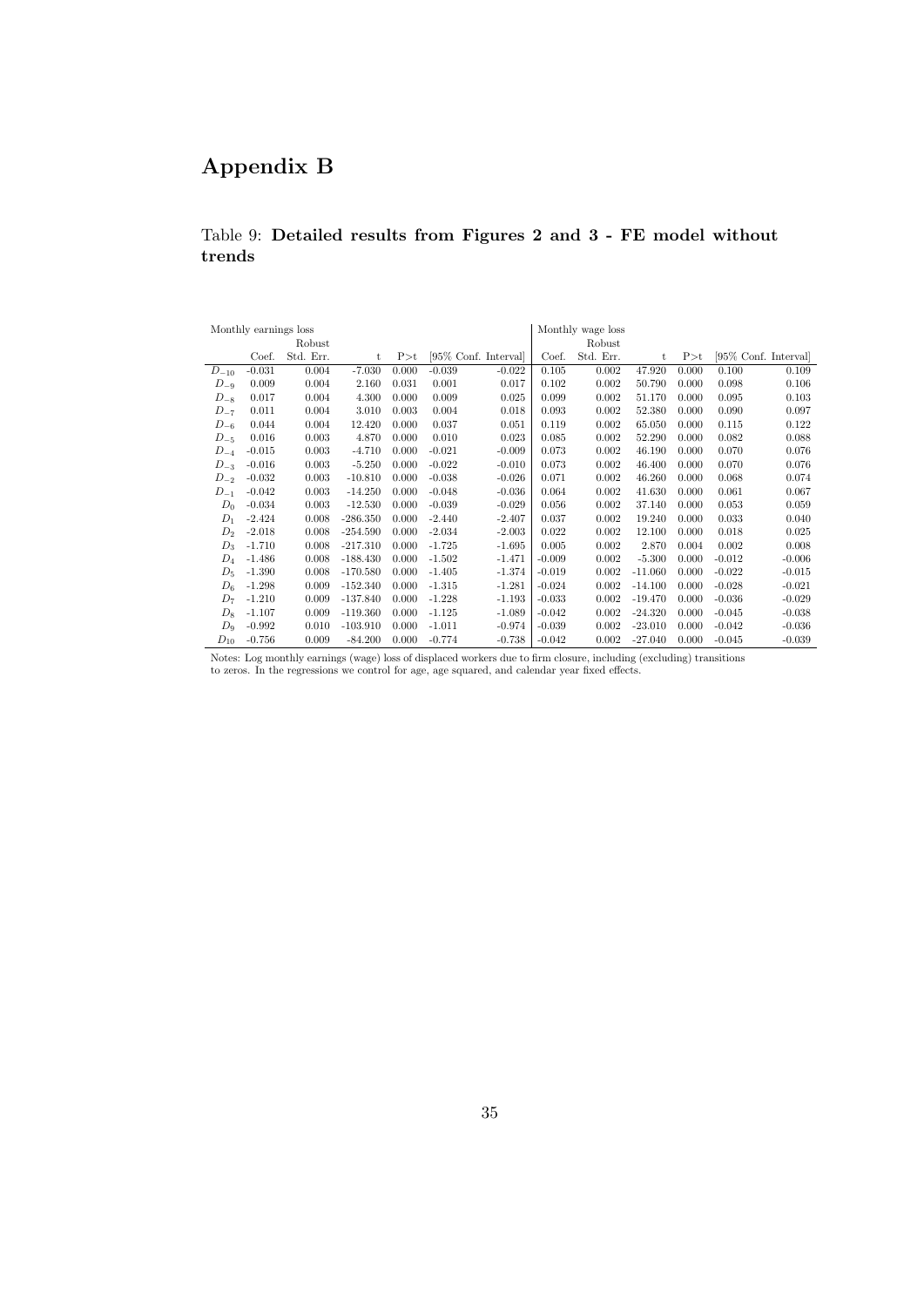#### Table 10: Detailed results from Figure 2: fixed-effects model and random trends model (without and with trends)

| FE model  |                |           |            |       |          |                      |             | Random trends model |            |       |          |                       |
|-----------|----------------|-----------|------------|-------|----------|----------------------|-------------|---------------------|------------|-------|----------|-----------------------|
|           | Without trends |           |            |       |          |                      | With trends |                     |            |       |          |                       |
|           |                | Robust    |            |       |          |                      |             | Robust              |            |       |          |                       |
|           | Coef.          | Std. Err. | t          | P > t |          | [95% Conf. Interval] | Coef.       | Std. Err.           | t          | P > t |          | [95\% Conf. Interval] |
| $D_{-10}$ | $-0.031$       | 0.004     | $-7.030$   | 0.000 | $-0.039$ | $-0.022$             | $-0.001$    | 0.001               | $-0.800$   | 0.425 | $-0.004$ | 0.002                 |
| $D_{-9}$  | 0.009          | 0.004     | 2.160      | 0.031 | 0.001    | 0.017                | $-0.003$    | 0.001               | $-2.350$   | 0.019 | $-0.005$ | 0.000                 |
| $D_{-8}$  | 0.017          | 0.004     | 4.300      | 0.000 | 0.009    | 0.025                | 0.003       | 0.001               | 2.290      | 0.022 | 0.000    | 0.005                 |
| $D_{-7}$  | 0.011          | 0.004     | 3.010      | 0.003 | 0.004    | 0.018                | $-0.005$    | 0.001               | $-5.070$   | 0.000 | $-0.007$ | $-0.003$              |
| $D_{-6}$  | 0.044          | 0.004     | 12.420     | 0.000 | 0.037    | 0.051                | 0.026       | 0.001               | 26.730     | 0.000 | 0.024    | 0.027                 |
| $D_{-5}$  | 0.016          | 0.003     | 4.870      | 0.000 | 0.010    | 0.023                | $-0.001$    | 0.001               | $-1.610$   | 0.108 | $-0.003$ | 0.000                 |
| $D_{-4}$  | $-0.015$       | 0.003     | $-4.710$   | 0.000 | $-0.021$ | $-0.009$             | $-0.003$    | 0.001               | $-5.210$   | 0.000 | $-0.004$ | $-0.002$              |
| $D_{-3}$  | $-0.016$       | 0.003     | $-5.250$   | 0.000 | $-0.022$ | $-0.010$             | 0.000       | 0.001               | $-0.430$   | 0.664 | $-0.001$ | 0.001                 |
| $D_{-2}$  | $-0.032$       | 0.003     | $-10.810$  | 0.000 | $-0.038$ | $-0.026$             | 0.005       | 0.000               | 9.530      | 0.000 | 0.004    | 0.006                 |
| $D_{-1}$  | $-0.042$       | 0.003     | $-14.250$  | 0.000 | $-0.048$ | $-0.036$             | 0.002       | 0.001               | 3.820      | 0.000 | 0.001    | 0.003                 |
| $D_0$     | $-0.034$       | 0.003     | $-12.530$  | 0.000 | $-0.039$ | $-0.029$             | $-0.003$    | 0.000               | $-6.010$   | 0.000 | $-0.004$ | $-0.002$              |
| $D_1$     | $-2.424$       | 0.008     | $-286.350$ | 0.000 | $-2.440$ | $-2.407$             | $-2.361$    | 0.008               | $-283.390$ | 0.000 | $-2.377$ | $-2.345$              |
| $D_2$     | $-2.018$       | 0.008     | $-254.590$ | 0.000 | $-2.034$ | $-2.003$             | $-2.006$    | 0.008               | $-260.290$ | 0.000 | $-2.021$ | $-1.991$              |
| $D_3$     | $-1.710$       | 0.008     | $-217.310$ | 0.000 | $-1.725$ | $-1.695$             | $-1.720$    | 0.008               | $-224.360$ | 0.000 | $-1.735$ | $-1.705$              |
| $D_4$     | $-1.486$       | 0.008     | $-188.430$ | 0.000 | $-1.502$ | $-1.471$             | $-1.513$    | 0.008               | $-195.510$ | 0.000 | $-1.528$ | $-1.498$              |
| $D_5$     | $-1.390$       | 0.008     | $-170.580$ | 0.000 | $-1.405$ | $-1.374$             | $-1.447$    | 0.008               | $-177.670$ | 0.000 | $-1.463$ | $-1.431$              |
| $D_6$     | $-1.298$       | 0.009     | $-152.340$ | 0.000 | $-1.315$ | $-1.281$             | $-1.389$    | 0.009               | $-161.440$ | 0.000 | $-1.406$ | $-1.372$              |
| $D_7$     | $-1.210$       | 0.009     | $-137.840$ | 0.000 | $-1.228$ | $-1.193$             | $-1.319$    | 0.009               | $-148.290$ | 0.000 | $-1.336$ | $-1.301$              |
| $D_8$     | $-1.107$       | 0.009     | $-119.360$ | 0.000 | $-1.125$ | $-1.089$             | $-1.228$    | 0.009               | $-129.920$ | 0.000 | $-1.246$ | $-1.209$              |
| $D_9$     | $-0.992$       | 0.010     | $-103.910$ | 0.000 | $-1.011$ | $-0.974$             | $-1.116$    | 0.010               | $-116.410$ | 0.000 | $-1.135$ | $-1.097$              |
| $D_{10}$  | $-0.756$       | 0.009     | $-84.200$  | 0.000 | $-0.774$ | $-0.738$             | $-0.862$    | 0.009               | $-95.740$  | 0.000 | $-0.879$ | $-0.844$              |

Notes: Log monthly earnings loss of displaced workers due to firm closure, including transitions to zeros. In the regressions we control for age, age squared, and calendar year fixed effects.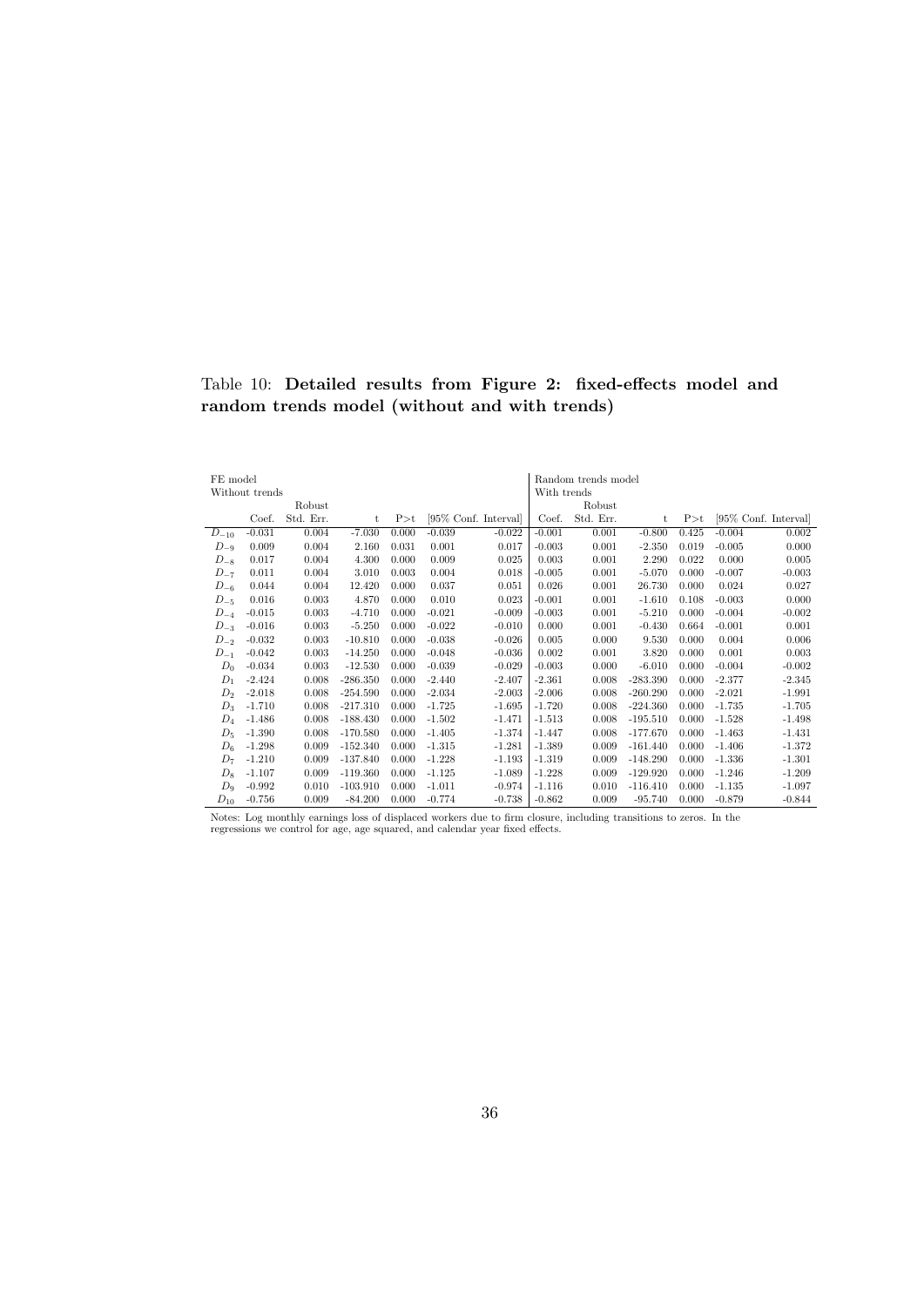### Appendix C - The three-way high-dimensional fixed effects regression model

In this Appendix we describe the procedure that allows estimation of a wage equation that incorporates three high-dimensional fixed effects in order to be able to identify worker, firm, and job title fixed effects. For this exercise we need to use a modified version of the methodology initially developed by Abowd et al. (1999) and Abowd et al. (2002) and extended by Guimarães and Portugal (2010) to work with large datasets and for three fixed effects.

The baseline specification is Equation (2).

where  $\alpha_i$  is a worker fixed effect,  $\lambda_j$  is a job title fixed effect, and  $\theta_f$  is a firm fixed effect.  $w_{iif}$  represents the monthly wage for each individual i in job j working for firm  $\hat{f}$  in year t.  $D_{it}^k$  are dummy variables where k is equal to  $-m, -(m-1), ..., 0, 1, 2, ...,$  which represent jointly the event of displacement.  $\delta_k$  represents the effect of displacement on worker's earnings k years prior to, and following, its occurrence.  $X_{it}$  controls for age and age squared for each individual i in year t,  $\gamma_t$  are calendar year fixed effects,  $\epsilon_{iif}$  is assumed to follow the conventional assumptions.

In matrix format, the stacked system has the following form:

$$
\mathbf{W} = \alpha \mathbf{F_1} + \lambda \mathbf{F_2} + \theta \mathbf{F_3} + \phi \mathbf{Z} + \epsilon
$$
 (6)

In this equation  $F_1$ ,  $F_2$ , and  $F_3$  are high-dimensional matrices for the worker, job, and firm fixed effects, respectively.  $Z$  is a matrix of the explanatory variables and calendar year fixed effects from equation (2).

The least squares estimators of  $\phi$ ,  $\alpha$ ,  $\lambda$ , and  $\theta$  solve the following equations:

$$
\begin{bmatrix}\nZ'Z & Z'F_1 & Z'F_2 & Z'F_3 \\
F'_1Z & F'_1F_1 & F'_1F_2 & F'_1F_3 \\
F'_2Z & F'_2F_1 & F'_2F_2 & F'_2F_3 \\
F'_3Z & F'_3F_1 & F'_3F_2 & F'_3F_3\n\end{bmatrix}\n\begin{bmatrix}\n\phi \\
\alpha \\
\lambda \\
\theta\n\end{bmatrix} =\n\begin{bmatrix}\nZ'W \\
F'_1W \\
F'_2W \\
F'_3W\n\end{bmatrix}
$$
\n(7)

It is computationally difficult to invert the left matrix due to the large number of workers, firms, and job titles. Herein we use an iterative solution that alternates between estimation of  $\phi$ ,  $\alpha$ ,  $\theta$ , and  $\lambda$ .

$$
\begin{bmatrix} \phi \\ \alpha \\ \lambda \\ \theta \end{bmatrix} = \begin{bmatrix} (Z'Z)^{-1}Z'(W - \alpha F_1 - \theta F_2 - \lambda F_3) \\ (F'_1F_1)^{-1}F'_1(W - \theta F_2 - \lambda F_3 - \phi Z) \\ (F'_2F_2)^{-1}F'_2(W - \alpha F_1 - \theta F_3 - \phi Z) \\ (F'_3F_3)^{-1}F'_3(W - \alpha F_1 - \lambda F_2 - \phi Z) \end{bmatrix}
$$

It is clear from the previous equations that at each iteration the fixed effects are simply computed as averages of the residuals. For an example,  $(F_3'F_3)^{-1}F_3'$ is simply a demeaning operator for the firm fixed effect. The iterative solution alternates between estimation of  $\phi$ ,  $\alpha$ ,  $\lambda$ , and  $\theta$  and proceeds as follows.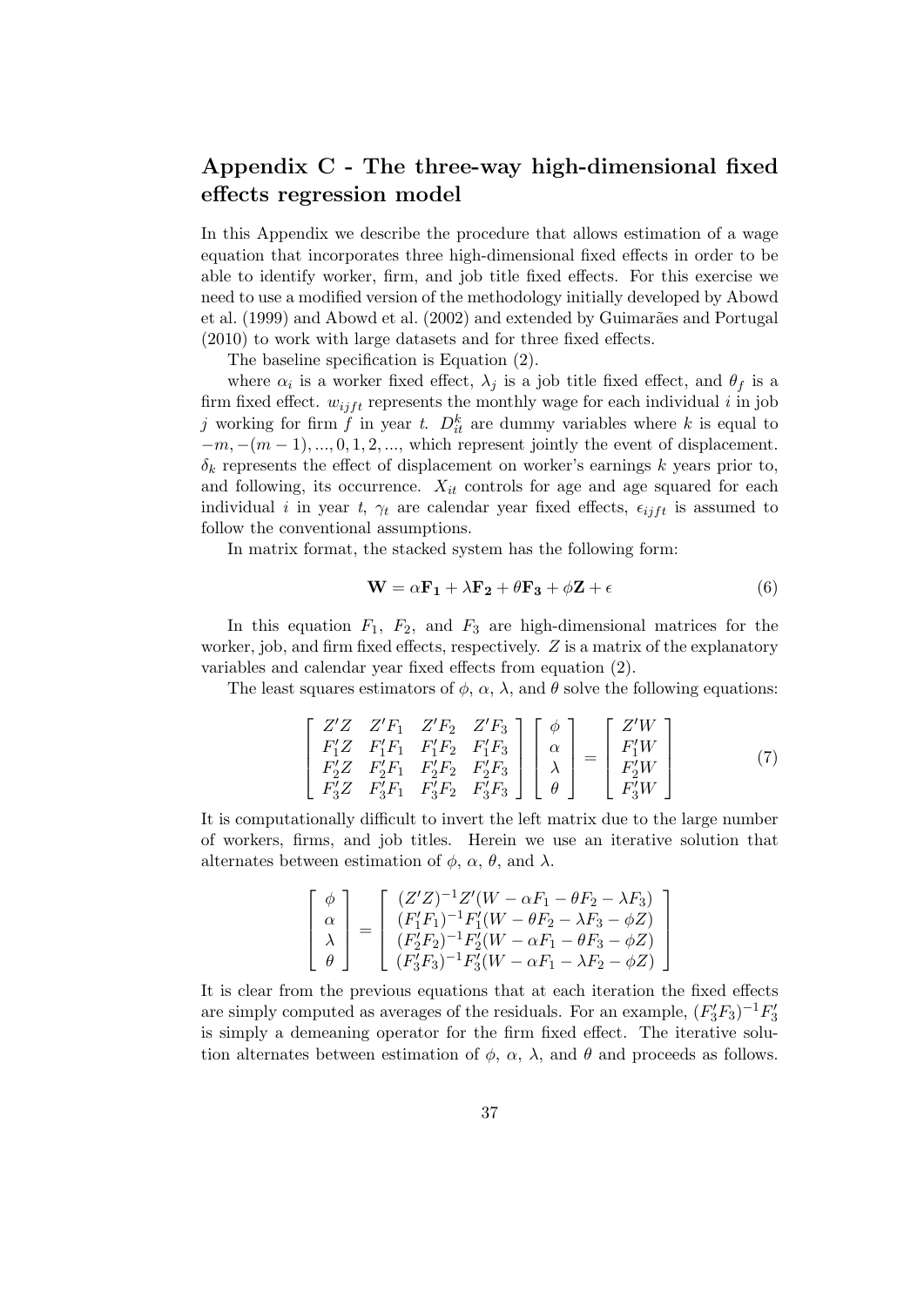First, the algorithm makes use of the Frish-Waugh-Lovell theorem to remove the influence of the three high-dimensional fixed effects from each individual variable. Through the recursive algorithm the current value of  $\phi$  can be used to estimate the current value of  $\alpha$ . In estimating  $\lambda$  the previous values of  $\phi$ and  $\alpha$  are used. In estimating  $\theta$  the previous values of  $\lambda$ ,  $\phi$ , and  $\alpha$  are used. Then the algorithm restarts and will converge because the parameter updates are chosen according to the equations in (7). Next, we estimate the regression using the transformed variables with a correction to the degrees of freedom. This approach yields the exact least squares solution for the coefficients and standard errors.

The fixed effects in equation (2) were estimated using the complete data set, which covers the employed population in the private sector in Portugal with all available information from 1986 to 2013 and has a total of 22,412,051 observations. The identification of the three high dimensional fixed effects given by the worker, firm, and job title effects was circumvented by applying the algorithm of Abowd et al. (2002), based on graph theory to determine groups of connected individuals, firms, and job titles. A connected group exists when at least one element of a worker, job title, and firm links the rest of the group. The largest connected group represents more than 99 percent of the sample.